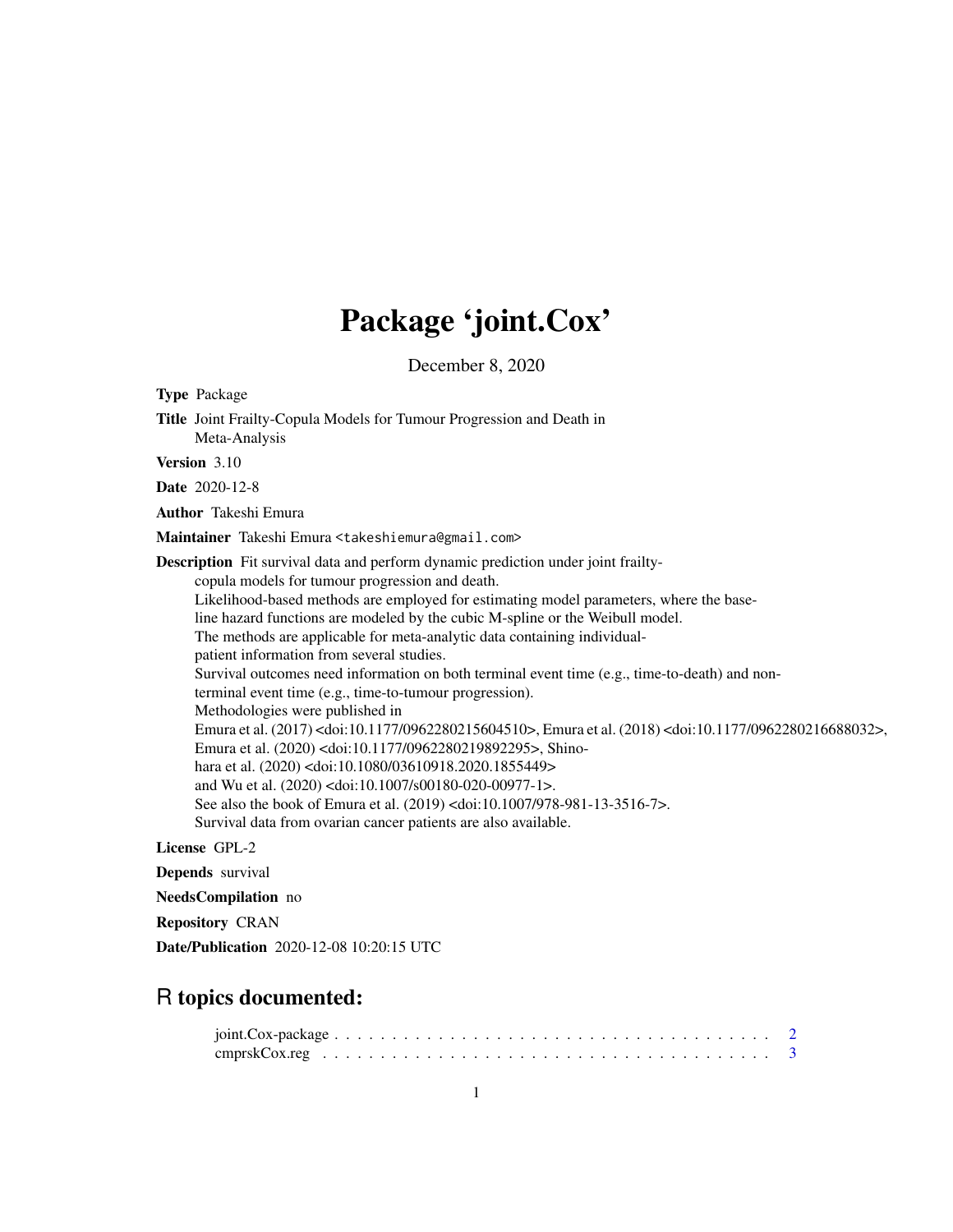<span id="page-1-0"></span>

| Index | 44 |
|-------|----|

joint.Cox-package *Joint Frailty-Copula Models for Tumour Progression and Death in Meta-Analysis*

#### Description

Fit survival data and perform dynamic prediction under joint frailty-copula models for tumour progression and death. Likelihood-based methods are employed for estimating model parameters, where the baseline hazard functions are modeled by the cubic M-spline or the Weibull model. The methods are applicable for meta-analytic data containing individual-patient information from several studies. Survival outcomes need information on both terminal event time (e.g., time-to-death) and non-terminal event time (e.g., time-to-tumour progression). Methodologies were published in Emura et al. (2017), Emura et al. (2018), Emura et al. (2020), Wu et al. (2020), and Shinohara et al. (2020). See also the book of Emura et al. (2019). Survival data from ovarian cancer patients are also available.

#### Details

| Package: | joint.Cox |
|----------|-----------|
| Type:    | Package   |
| Version: | 3.10      |
| Date:    | 2020-12-8 |
| License: | GPL-2     |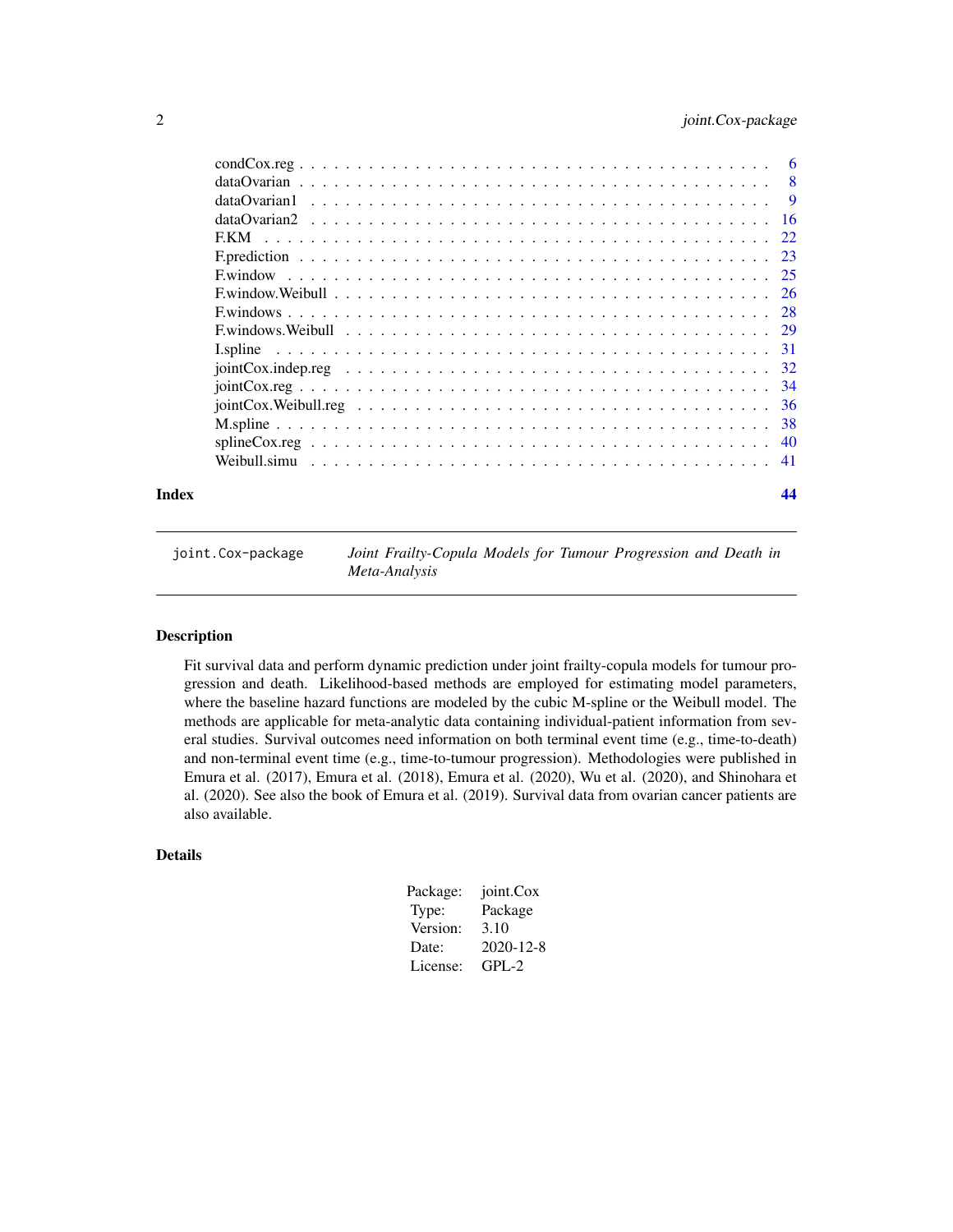#### <span id="page-2-0"></span>Author(s)

Takeshi Emura Maintainer: Takeshi Emura <takeshiemura@gmail.com>

#### References

Emura T, Nakatochi M, Murotani K, Rondeau V (2017), A joint frailty-copula model between tumour progression and death for meta-analysis, Stat Methods Med Res 26(6):2649-66

Emura T, Nakatochi M, Matsui S, Michimae H, Rondeau V (2018), Personalized dynamic prediction of death according to tumour progression and high-dimensional genetic factors: meta-analysis with a joint model, Stat Methods Med Res 27(9):2842-58

Emura T, Matsui S, Rondeau V (2019), Survival Analysis with Correlated Endpoints, Joint Frailty-Copula Models, JSS Research Series in Statistics, Springer

Emura T, Shih JH, Ha ID, Wilke RA (2020), Comparison of the marginal hazard model and the sub-distribution hazard model for competing risks under an assumed Copula, Stat Methods Med Res 29(8):2307-27

Shinohara S, Lin YH, Michimae H, Emura T (2020), Dynamic lifetime prediction using a Weibullbased bivariate failure time model: a meta-analysis of individual-patient data, Comm Stat-Simul, DOI:10.1080/03610918.2020.1855449

Wu BH, Michimae H, Emura T (2020), Meta-analysis of individual patient data with semi-competing risks under the Weibull joint frailty-copula model, Comp Stat 35(4):1525-52

cmprskCox.reg *The Competing Risks Version of Penalized Likelihood Estimation under the Joint Cox Models Between Tumour Progression and Death for Meta-Analysis*

#### **Description**

Perform regression analyses under a copula-based joint Cox proportional hazards model between tumour progression and death for meta-analysis, which is proposed in Section 6.2 of Emura et al. (2017) and Section 5.1 of Emura et al. (2019). This is the competing risks version of "jointCox.reg". To avoid the indentifiability problem, the copula parameter (theta) should be given by user, e.g., theta=2. The method is applicable for meta-analysis combining several studies or for cluster survival data.

#### Usage

```
cmprskCox.reg(t.event, event1, event2, Z1, Z2, group, theta, alpha = 1,
kappa1 = c(seq(10, 1e+17, length = 30)), kappa2 = c(seq(10, 1e+17, length = 30)),
LCV.plot = TRUE, Randomize_num = 10, Adj = 500,convergence.par=FALSE)
```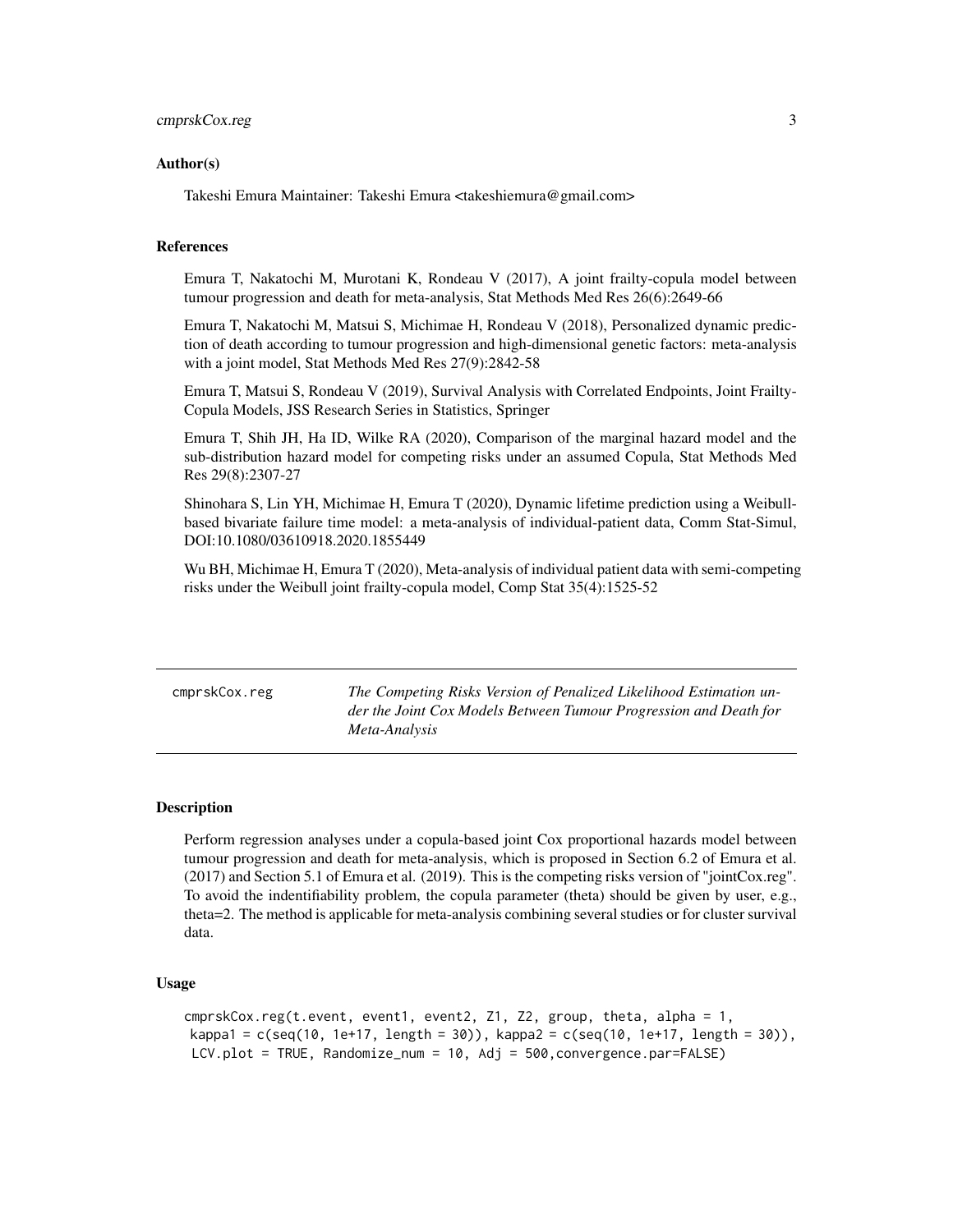### Arguments

| t.event                | a vector for event tims                                                                       |
|------------------------|-----------------------------------------------------------------------------------------------|
| event1                 | a vector for event-type 1 indicators $(=1$ with event; $=0$ without event)                    |
| event2                 | a vector for event-type 2 indicators $(=1$ with event; $=0$ without event)                    |
| Z1                     | a matrix for covariates associated with event-type 1; $ncol(Z1)$ =the number of<br>covariates |
| Z <sub>2</sub>         | a matrix for covariates associated with event-type 2; $ncol(Z2)$ =the number of<br>covariates |
| group                  | a vector for a group identification number, like 1,2,3                                        |
| theta                  | A copula parameter under the Clayton copula (theta $> 0$ )                                    |
| alpha                  | A value related to the frailty (e.g., alpha= $0$ or =1); alpha= $1$ is default                |
| kappa1                 | a vector for candidate smoothing parameters                                                   |
| kappa2                 | a vector for candidate smoothing parameters                                                   |
| LCV.plot               | Plot the LCV curves if "TRUE"                                                                 |
| Randomize_num          | The number of randomizations for the ititial p0                                               |
| Adj<br>convergence.par | Numerical adjustment to prevent overflow; Adj=500 is recommended                              |
|                        | If TRUE, the converged estimate, gradient, and Hessian matrix are given (log-<br>transformed) |

#### Details

We employ "nlm" routine to maximize the penalized likelihood function with the initial value described in Emura et al. (2015). If "nlm" does not converge, then we randomize the initial value by adding uniform random variables (Hu and Emura, 2015).

#### Value

| count            | Count for event occurences                                |  |  |  |  |  |
|------------------|-----------------------------------------------------------|--|--|--|--|--|
| beta1            | Regression coefficient for Z1                             |  |  |  |  |  |
| beta2            | Regression coefficient for Z2                             |  |  |  |  |  |
| eta              | Frailty parameter (variance)                              |  |  |  |  |  |
| theta            | Copula parameter under the Clayton copula (fixed by user) |  |  |  |  |  |
| tau              | Kendall's tau corresponding to the copula parameter       |  |  |  |  |  |
| LCV <sub>1</sub> | Likelihood cross-validation for event-type 1              |  |  |  |  |  |
| LCV <sub>2</sub> | Likelihood cross-validation for event-type 2              |  |  |  |  |  |
| g                | M-spline coefficients for event-type 1                    |  |  |  |  |  |
| h                | M-spline coefficients for event-type 2                    |  |  |  |  |  |
| $g_{v}$ var      | Variance of M-spline coefficients for event-type 1        |  |  |  |  |  |
| h_var            | Variance of M-spline coefficients for event-type 2        |  |  |  |  |  |
| convergence      | convergence results for maximizing penalized likelihood   |  |  |  |  |  |
|                  | convergence.parameters                                    |  |  |  |  |  |

converged estimate, gradient, and Hessian matrix (log-transformed)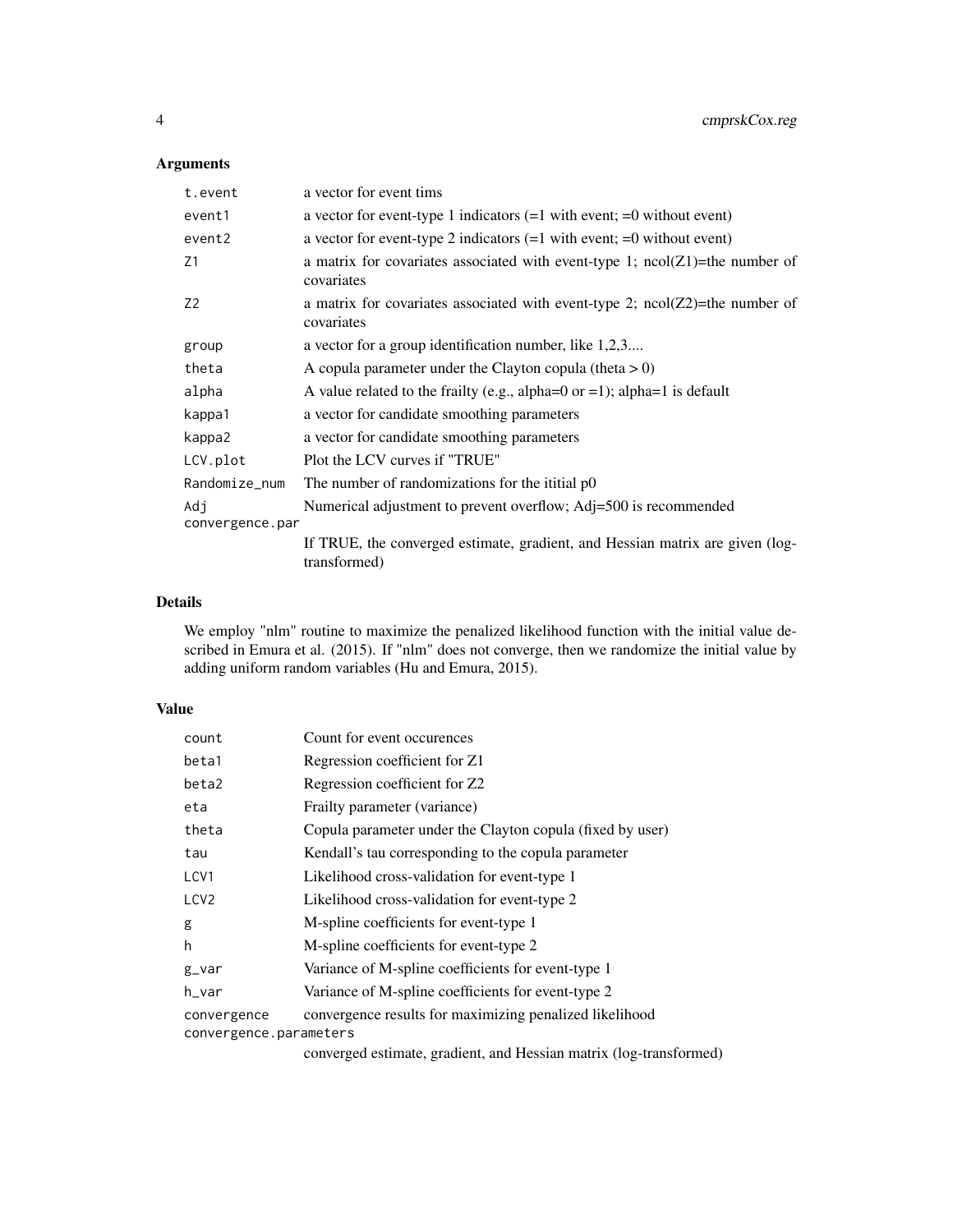#### cmprskCox.reg 5

#### Error

"Error in integrate(func1, 0.001, 10, stop.on.error = FALSE):non-finite function value", an error occurring when the penalized likelihood is maximizad by "nlm". The error may frequently occur during the iterations for maximizing the penalized likelihood, but is not crucial (can simply be ignored).

#### Warning

"NA/Inf replaced by maximum positive value", an error occurring when the penalized likelihood is maximizad by "nlm". The error frequently occurs during the iterations for maximizing the penalized likelihood, but is not crucial (can simply be ignored).

#### Author(s)

Takeshi Emura, Shih JH

#### References

Emura T, Nakatochi M, Murotani K, Rondeau V (2017), A joint frailty-copula model between tumour progression and death for meta-analysis, Stat Methods Med Res 26(6): 2649-66

Emura T, Shih JH, Ha ID, Wilke RA (2019), Comparison of the marginal hazard model and the sub-distribution hazard model for competing risks under an assumed copula, Stat Methods Med Res, doi.org/10.1177/0962280219892295

Hu YH, Emura T (2015), Maximum likelihood estimation for a special exponential family under random double-truncation, Compu Stat 30 (4): 1199-1229

#### Examples

```
data(dataOvarian)
t.event=dataOvarian$t.event
t.death=dataOvarian$t.death
event=dataOvarian$event
death=dataOvarian$death
non.event=which(event==1 & death==1 & t.event==t.death)
non.death=which(event==1 & death==1 & t.event<t.death)
event[non.event]=0 ## relapse before death
death[non.death]=0 ## death before relapse (tie is counted as death)
Z=as.matrix(dataOvarian$CXCL12)
group=dataOvarian$group
alpha_given=0
theta=2.35
kappa_grid=seq(10,1e+17,length = 30)
#set.seed(1)
#cmprskCox.reg(t.event=t.event,event1=event,event2=death,
```

```
# Z1=Z,Z2=Z,group=group,theta=theta,alpha=alpha_given,
# kappa1=kappa_grid,kappa2=kappa_grid,LCV.plot=TRUE,Adj=500)
```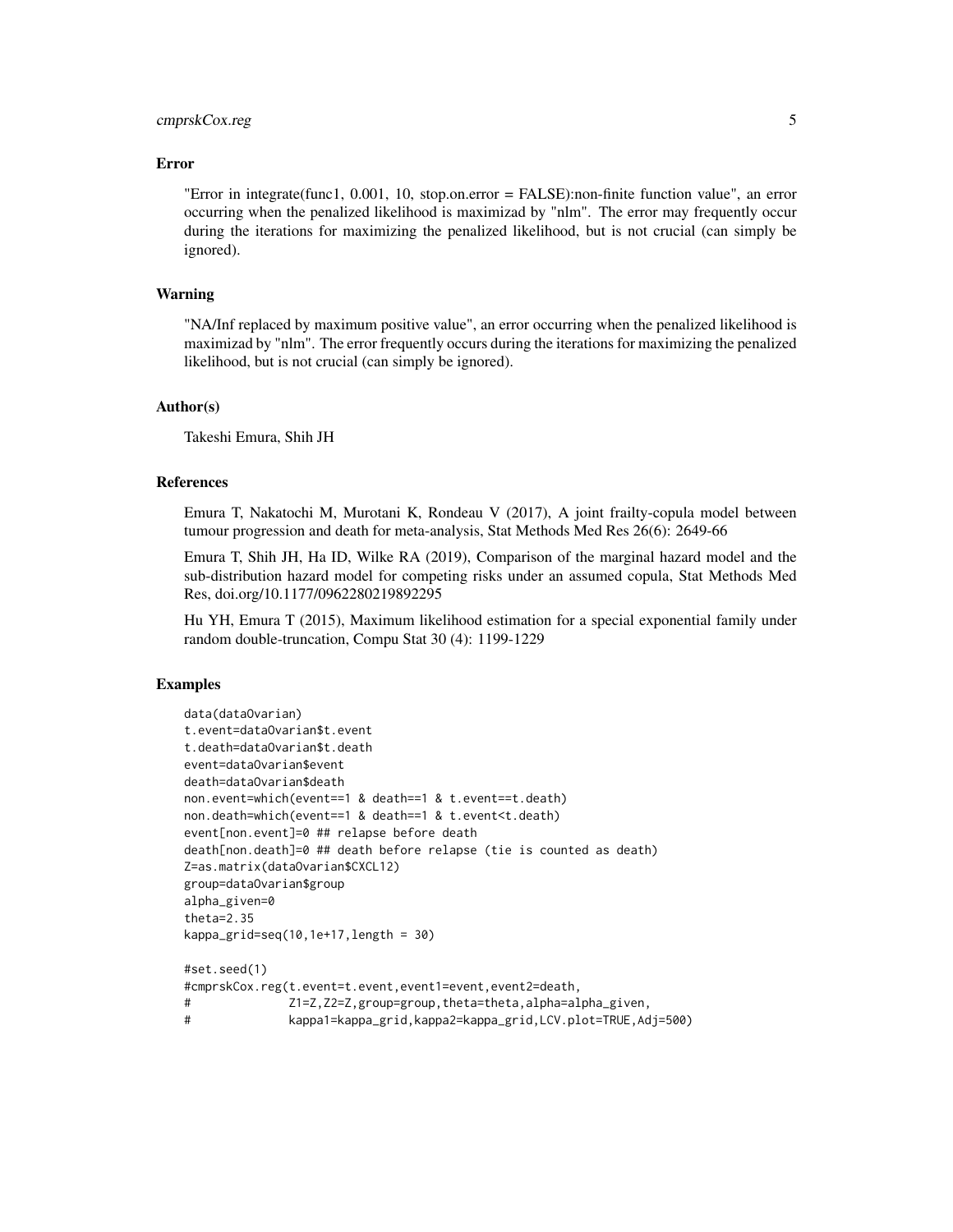<span id="page-5-0"></span>condCox.reg *Penalized Likelihood Estimation under the Joint Cox Models Between Tumour Progression and Death for Meta-Analysis; A Conditional Copula Approach*

#### Description

Perform regression analyses under a copula-based joint Cox proportional hazards model between tumour progression and death for meta-analysis, which is proposed by Emura et al. (201x). The method extends the joint frailty copula model of Emura et al. (2017). The method is applicable for meta-analysis combining several studies or for cluster survival data.

#### Usage

```
condCox.reg(t.event, event, t.death, death, Z1, Z2, Z12, group, alpha = 1,
kappa = c(seq(10, 1e+17, 1ength = 30)), kappa = c(seq(10, 1e+17, 1ength = 30)),
LCV.plot = TRUE, Randomize_num = 10, u.min = 0.001, u.max = 10,
Adj = 500,convergence.par=FALSE)
```
#### Arguments

| t.event         | a vector for time-to-tumour progression (TTP)                                                 |
|-----------------|-----------------------------------------------------------------------------------------------|
| event           | a vector for progression indicator $(=1$ if progression; $=0$ if not progression)             |
| t.death         | a vector for overall survival (OS), i.e., time-to-death                                       |
| death           | a vector for death indicator $(=1$ if death; $=0$ if not death)                               |
| Ζ1              | a matrix for covariates associated with TTP; $ncol(Z1)$ =the number of covariates             |
| Z2              | a matrix for covariates associated with OS; $ncol(Z2)$ =the number of covariates              |
| Z12             | a matrix for covariates associated with copula; $ncol(Z12)$ =the number of covari-<br>ates    |
| group           | a vector for group identification numbers, like 1,2,3                                         |
| alpha           | A value related to the frailty (e.g., alpha= $0$ or =1); alpha= $1$ is default                |
| kappa1          | a vector for candidate smoothing parameters                                                   |
| kappa2          | a vector for candidate smoothing parameters                                                   |
| LCV.plot        | Plot the LCV curves if "TRUE"                                                                 |
| Randomize_num   | The number of randomizations for the ititial p0                                               |
| u.min           | the lower bound of the numerical integration for the frailty term                             |
| u.max           | the upper bound of the numerical integration for the frailty term                             |
| Adj             | Numerical adjustment to prevent overflow; Adj=500 is recommended                              |
| convergence.par |                                                                                               |
|                 | If TRUE, the converged estimate, gradient, and Hessian matrix are given (log-<br>transformed) |
|                 |                                                                                               |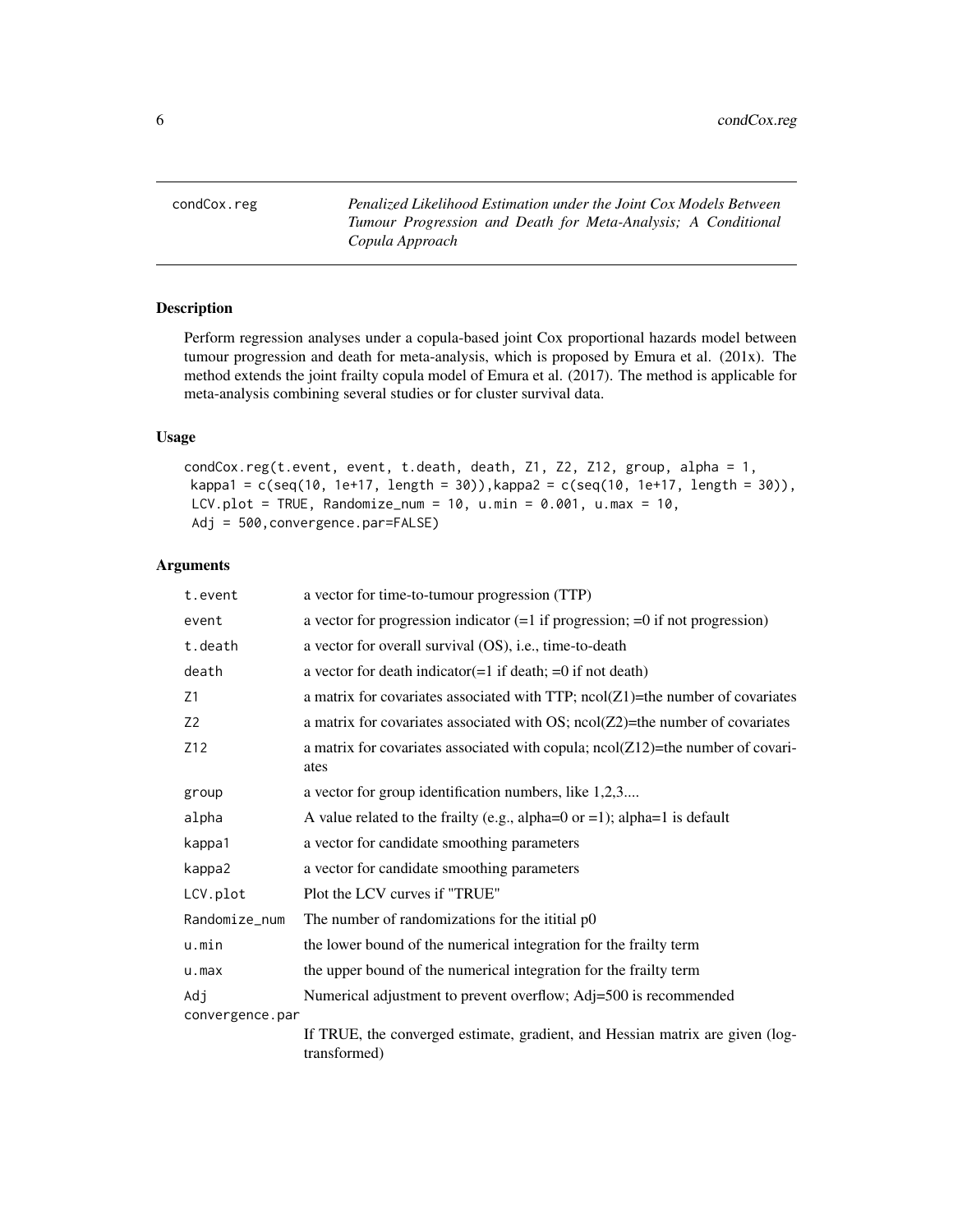#### condCox.reg 7

#### Details

We employ "nlm" routine to maximize the penalized likelihood function with the initial value described in Emura et al. (2017). If "nlm" does not converge, then we randomize the initial value by adding uniform random variables (Hu and Emura, 2015).

#### Value

| count                  | Count for event occurences                                         |
|------------------------|--------------------------------------------------------------------|
| beta1                  | Regression coefficient for Z1                                      |
| beta2                  | Regression coefficient for Z2                                      |
| eta                    | Frailty parameter (variance)                                       |
| theta                  | Baseline copula parameter under the Clayton copula                 |
| tau                    | Kendall's tau corresponding to the baseline copula parameter       |
| beta12                 | Regression coefficient for a copula parameter                      |
| LCV1                   | Likelihood cross-validation for TTP                                |
| LCV <sub>2</sub>       | Likelihood cross-validation for OS                                 |
| g                      | M-spline coefficients for TTP                                      |
| h                      | M-spline coefficients for OS                                       |
| g_var                  | Variance of M-spline coefficients for TTP                          |
| h_var                  | Variance of M-spline coefficients for OS                           |
| convergence            | convergence results for maximizing penalized likelihood            |
| convergence.parameters |                                                                    |
|                        | converged estimate, gradient, and Hessian matrix (log-transformed) |

#### Error

"Error in integrate(func1, 0.001, 10, stop.on.error = FALSE):non-finite function value", an error occurring when the penalized likelihood is maximizad by "nlm". The error may frequently occur during the iterations for maximizing the penalized likelihood, but is not crucial (can simply be ignored).

#### Warning

"NA/Inf replaced by maximum positive value", an error occurring when the penalized likelihood is maximizad by "nlm". The error frequently occurs during the iterations for maximizing the penalized likelihood, but is not crucial (can simply be ignored).

#### Author(s)

Takeshi Emura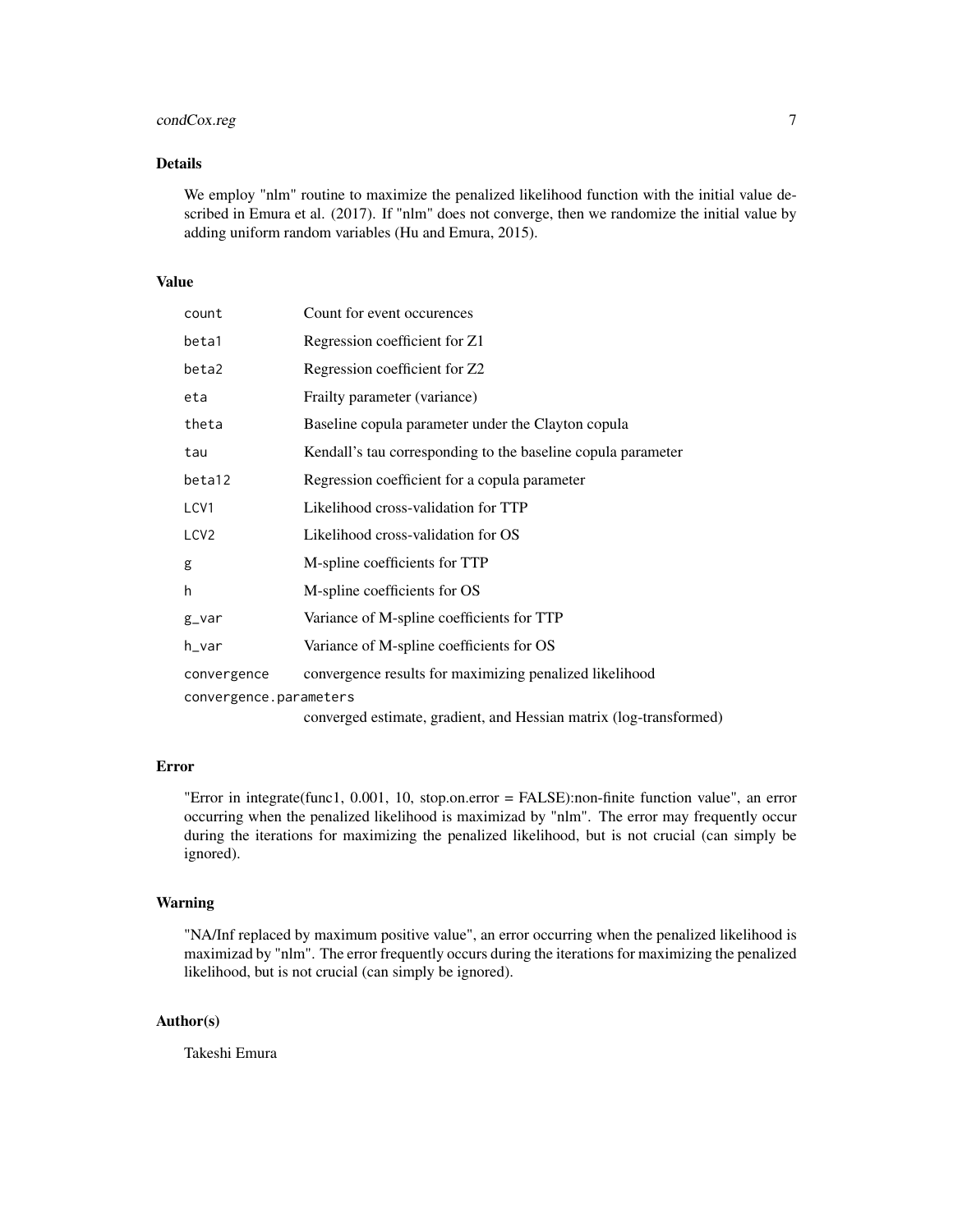#### <span id="page-7-0"></span>References

Emura T, Rondeau V (201x), Kendalls tau for individual-level surrogacy for failure time endpoints in meta-analysis (in preparation)

Emura T, Nakatochi M, Murotani K, Rondeau V (2017), A joint frailty-copula model between tumour progression and death for meta-analysis, Stat Methods Med Res 26(6): 2649-66

Hu YH, Emura T (2015), Maximum likelihood estimation for a special exponential family under random double-truncation, Computational Stat 30 (4): 1199-1229

#### Examples

##

dataOvarian *Survival data of 1003 ovarian cancer patients from 4 independent studies.*

#### Description

The data consist of 1003 surgically treated ovarian cancer patients from four studies (N1=110, N2=58, N3=278, N4=557). Survival outcomes are given to study if the CXCL12 gene expression is a prognostic factor in ovarian cancer. The dataset was used in Emura et al. (2017), which is a subset of the curated ovarian data of Ganzfried et al (2013). We prepared the dataset by using "patientselection.config" in "Curated ovarian data" around May 2015 in the analysis of Emura et al. (2017).

#### Usage

data("dataOvarian")

#### Format

A data frame with 1003 observations on the following 6 variables.

t.event : time to event (days from surgery to tumour recurrence)

event : event indicator (1=recurrence, 0=no recurrence)

t.death : time to death (days from surgery to death due to any cause)

death : death indicator (1=death, 0=alive)

group : study ID; group=4, 8, 11, or 14; see the details below

CXCL12 : CXCL12 gene expression

#### Details

The data include individual-patient information on 1003 patients from 4 studies (group=4, 8, 11, and 14). The numbers 4, 8, 11 and 14 corresponds to the study IDs from the original data of Ganzfried et al. (2013). "group=4" corresponds to 110 Japanese patients from the study of Yoshihara et al. (2010) (GEO accession number: GSE17260). Other groupds are the studies of GSE30161 (58 patients), GSE9891 (278 patients), and TCGA (557 patients).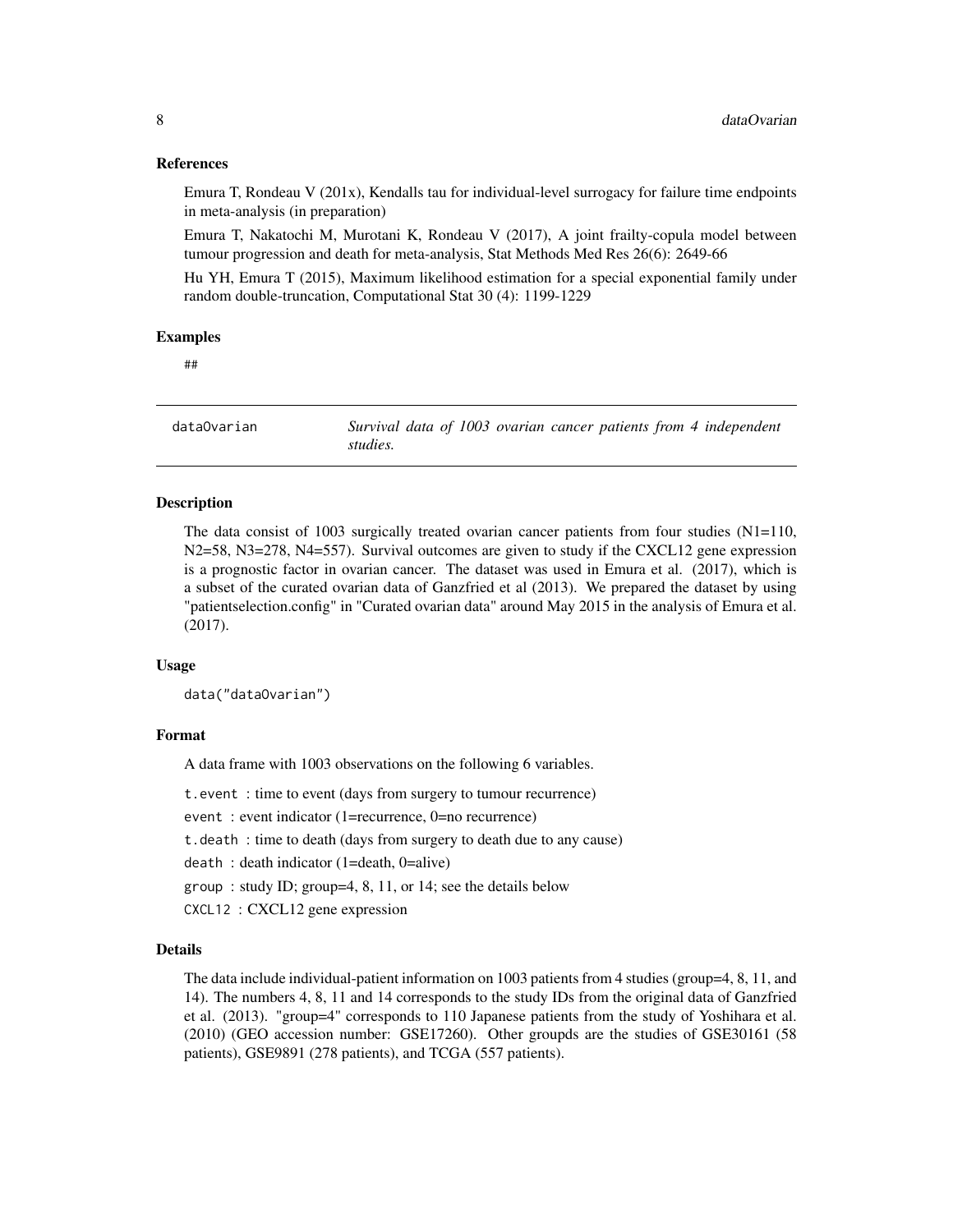#### <span id="page-8-0"></span>dataOvarian1 9

#### Source

Ganzfried BF et al. (2013), Curated ovarian data: clinically annotated data for the ovarian cancer transcriptome, Database, Article ID bat013, doi:10.1093/database/bat013.

#### **References**

Emura T, Nakatochi M, Murotani K, Rondeau V (2017), A joint frailty-copula model between tumour progression and death for meta-analysis, Stat Methods Med Res 26(6): 2649-66

Ganzfried BF et al. (2013), Curated ovarian data: clinically annotated data for the ovarian cancer transcriptome, Database, Article ID bat013, doi:10.1093/database/bat013.

Yoshihara K et al. (2010) Gene expression profile for predicting survival in advanced-stage serous ovarian cancer across two independent datasets. PLoS One 12;5(3):e9615

#### Examples

```
data(dataOvarian)
study4=dataOvarian[dataOvarian$group==4,] # extract one study
study4
```

| dataOvarian1 |  |
|--------------|--|
|              |  |
|              |  |
|              |  |
|              |  |

Data on time-to-recurrence and 158 gene expressions for 912 ovarian *cancer patients from 4 independent studies.*

#### Description

Meta-analytic data containing 158 gene expressions and time-to-relapse information for ovarian cancer patients. The data include time-to-recurrence, residual tumour size (>=1cm> vs. <1cm), and associated 158 gene expressions. The dataset is a subset of the curated ovarian data of Ganzfried et al (2013). We prepared the dataset by using "patientselection.config" in "Curated ovarian data" around October 2016.

#### Usage

data("dataOvarian1")

#### Format

A data frame with 912 observations on the following 162 variables.

t.event : time-to-recurrence in days event : event indicator (1=recurrence, 0=no recurrence) group: study ID; group=4, 9, 12, or  $16$ debulk : residual tumour size  $(>=1cm>vs. <1cm)$ ABI3BP a numeric vector ADAM12 a numeric vector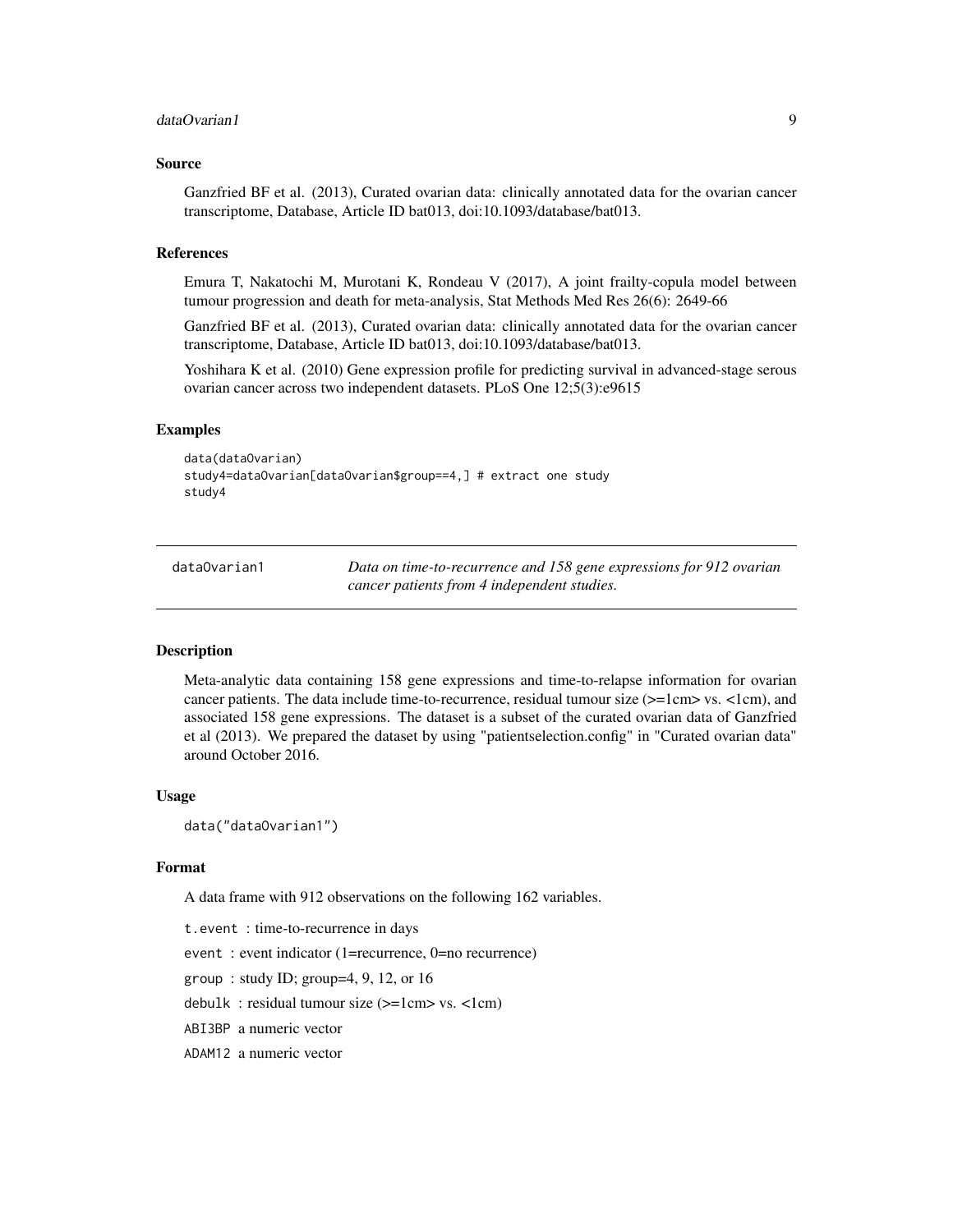10 dataOvarian1

ADORA3 a numeric vector ANKRD27 a numeric vector AP2M1 a numeric vector AP3S1 a numeric vector ARHGAP28 a numeric vector ARHGAP29 a numeric vector ARTN a numeric vector ASAP3 a numeric vector B4GALT5 a numeric vector BCAP31 a numeric vector BRD4 a numeric vector C1QTNF3 a numeric vector CALD1 a numeric vector CCNE1 a numeric vector CCNL1 a numeric vector CDC42 a numeric vector CDV3 a numeric vector CEBPB a numeric vector CLIC4 a numeric vector COL10A1 a numeric vector COL11A1 a numeric vector COL16A1 a numeric vector COL3A1 a numeric vector COL5A1 a numeric vector COL5A2 a numeric vector COMP a numeric vector

- CRISPLD2 a numeric vector
- CRYAB a numeric vector
- CSE1L a numeric vector
- CTSK a numeric vector
- CXCL12 a numeric vector of gene expressions. The CXCL12 gene expression is a predictive biomarker of survival in ovarian cancer (Popple et al. 2012). It has been known that CXCL12 promotes tumour growth, participates in tumour metastasis, and suppresses tumour immunity (Kryczek et al. 2007). The statistical significance of the CXCL12 expression on survival is first examined by Popple et al. (2012), and is further confirmed by Ganzfried et al. (2013) based on the meta-analysis of 14 independent studies. A meta-analysis using a joint model further confirmed that the expression of CXCL12 gene is predictive of both cancer relapse and death (Emura et al. 2017; 2018).

CYR61 a numeric vector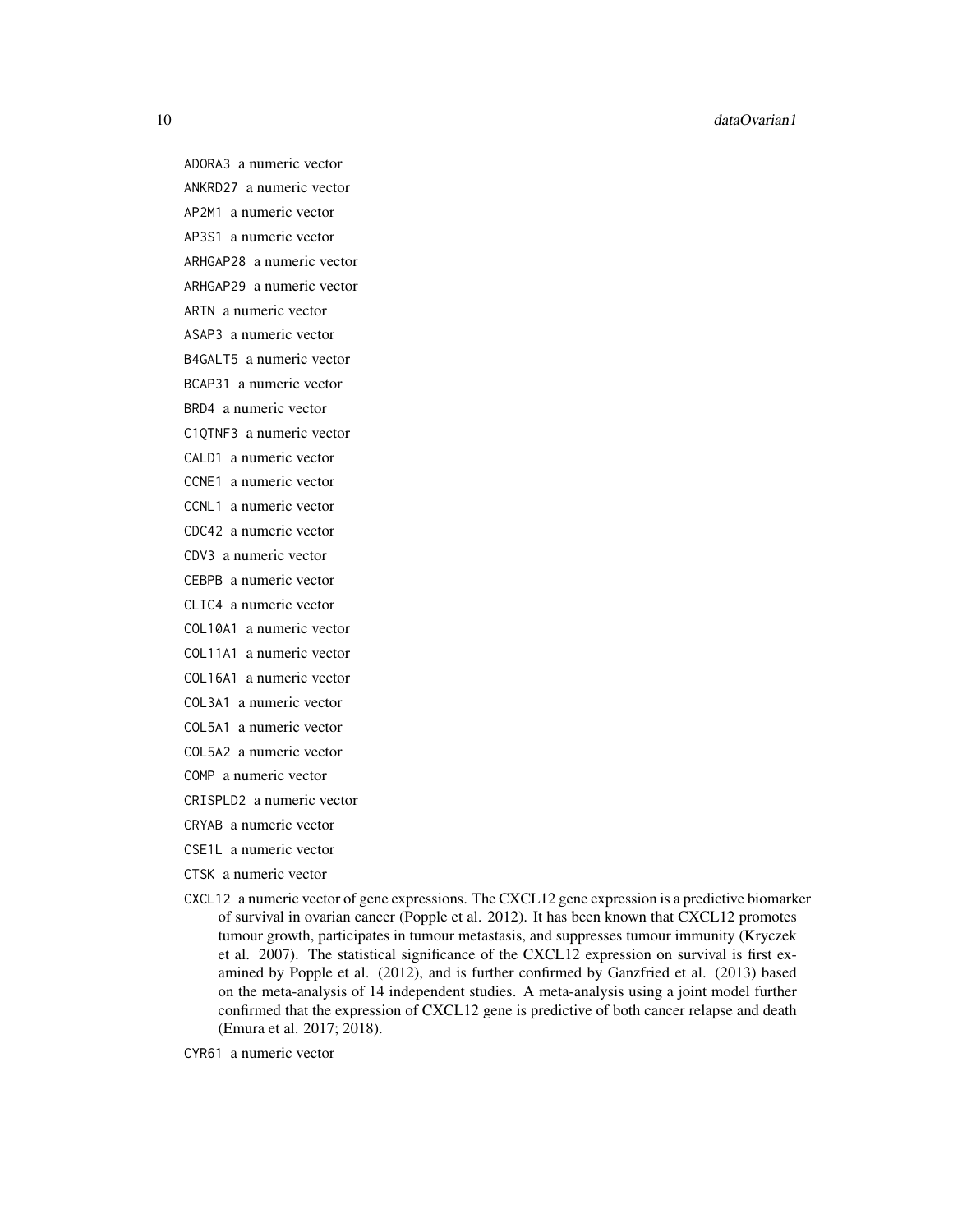#### dataOvarian1 11

DCUN1D1 a numeric vector DDX27 a numeric vector DIAPH3 a numeric vector DNAJB4 a numeric vector DNAJC13 a numeric vector DNAJC8 a numeric vector DPYSL3 a numeric vector DVL3 a numeric vector EFNB2 a numeric vector EIF3K a numeric vector ELK1 a numeric vector ENPP1 a numeric vector EPYC a numeric vector FABP4 a numeric vector FAM69A a numeric vector FAP a numeric vector FERMT2 a numeric vector FGF1 a numeric vector FN1 a numeric vector FOSL2 a numeric vector FSTL1 a numeric vector GABRG3 a numeric vector GAS1 a numeric vector GFRA1 a numeric vector GFRA3 a numeric vector GJC1 a numeric vector GLIPR1 a numeric vector GPATCH1 a numeric vector HLTF a numeric vector HP1BP3 a numeric vector HSD17B6 a numeric vector INHBA a numeric vector ITGB1 a numeric vector JUN a numeric vector KIAA0226 a numeric vector KIAA0355 a numeric vector KIAA1598 a numeric vector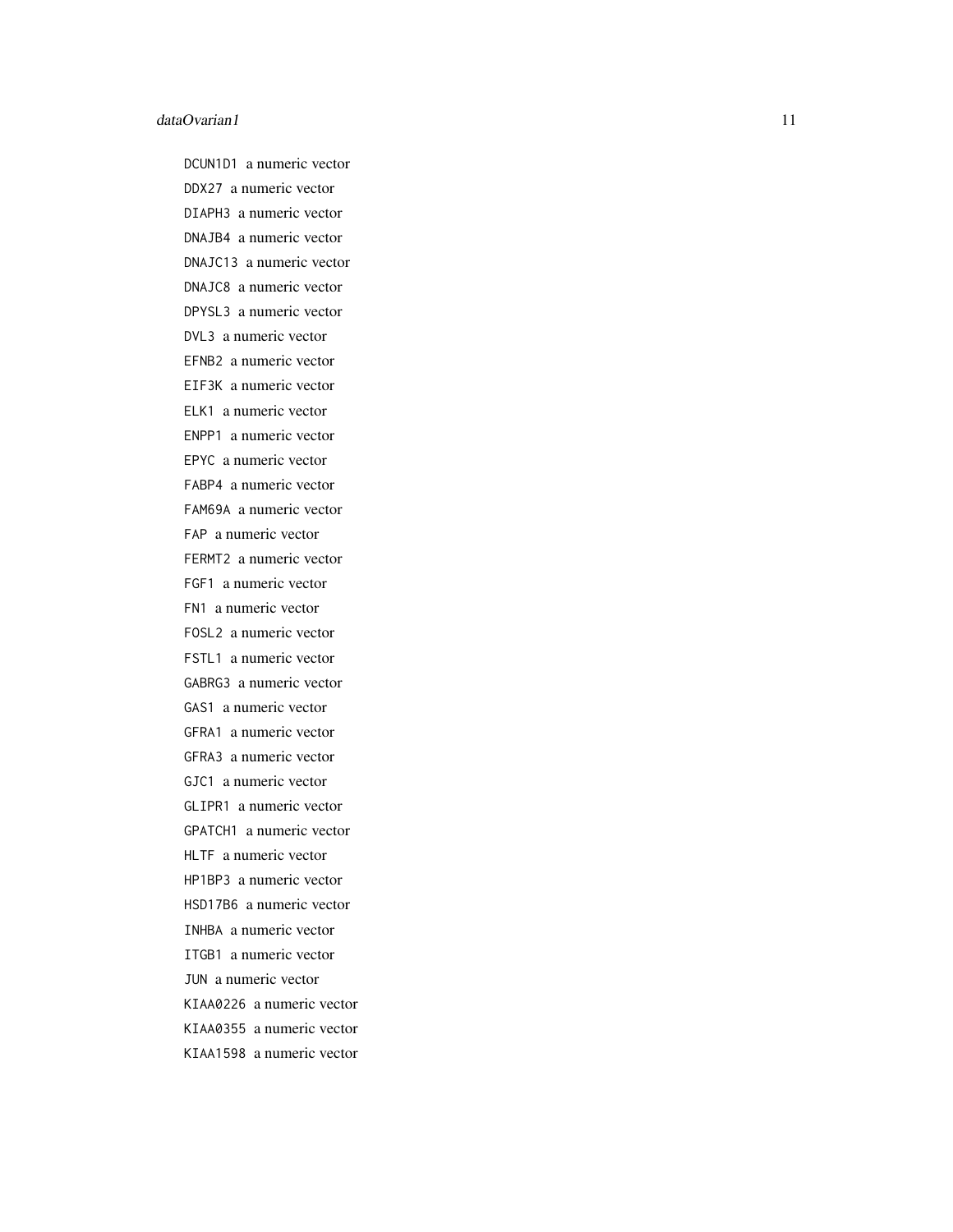12 dataOvarian1

KIN a numeric vector

KLHL25 a numeric vector

KPNA6 a numeric vector

KRT7 a numeric vector

KRTAP5.8 a numeric vector

L2HGDH a numeric vector

LGALS1 a numeric vector

LOX a numeric vector

LPP a numeric vector

LUM a numeric vector

LUZP1 a numeric vector

MAP7D1 a numeric vector

MAPRE1 a numeric vector

MCL1 a numeric vector

MEOX2 a numeric vector

METTL9 a numeric vector

MFN1 a numeric vector

MICAL2 a numeric vector

MMP12 a numeric vector

MRPS22 a numeric vector

MXD1 a numeric vector

MXRA8 a numeric vector

N4BP2L2 a numeric vector

NCOA3 a numeric vector of gene expressions. The NCOA3 gene encodes a nuclear receptor coactivator, and amplification of the gene occurs in breast and ovarian cancers (Anzick et al. 1997). The overexpression of NCOA3 is associated with tumor size (Spears et al. 2012) and tamoxifen resistance (Osborne et al. 2003), which are involved in the progression. Yoshida et al. (2005) reported that NCOA3 could contribute to ovarian cancer progression by promoting cell migration. In Emura et al. (2018), the overexpression of the gene was highly associated with time-to-relapse (Coefficient=0.194, P-value<0.00001) and time-to-death (Coefficient=0.237, P-value<0.00001). This result is consistent with the function of these reports.

NDRG3 a numeric vector

NINJ1 a numeric vector

NNMT a numeric vector

NOTCH2 a numeric vector

NPY a numeric vector

NTM a numeric vector

NUAK1 a numeric vector

OAT a numeric vector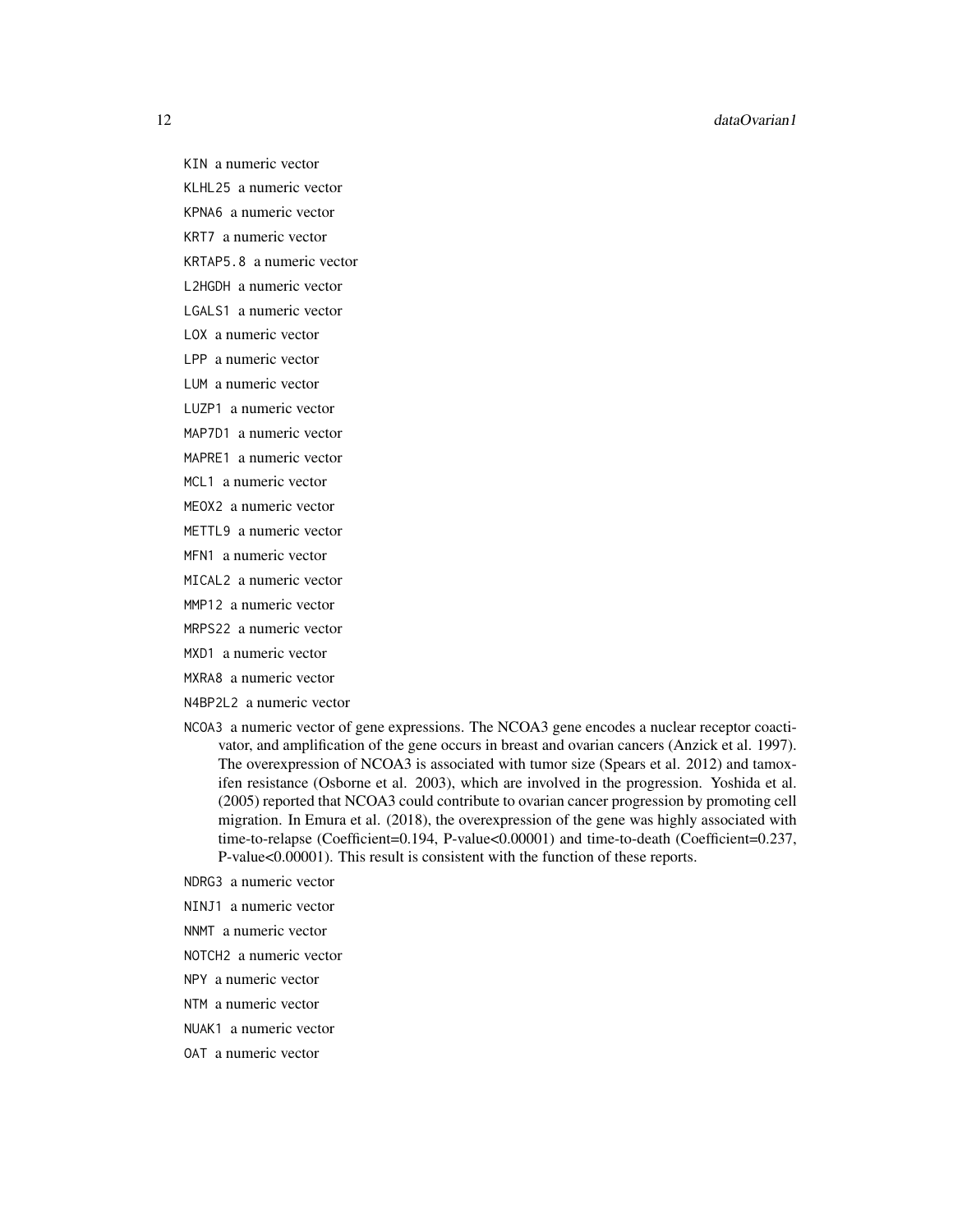- OLFML2B a numeric vector
- PARD3 a numeric vector
- PCYT1A a numeric vector
- PDE1A a numeric vector
- PDGFD a numeric vector
- PDPN a numeric vector of gene expressions. The PDPN gene encodes the podoplanin protein. It is reported that cancer cells with higher PDPN expression have higher malignant potential due to enhanced platelet aggregation, which promotes alteration of metastasis, cell motility, and epithelial-mesenchymal transition (Shindo et al. 2013). Zhang et al. (2011) reported that overexpression of PDPN in fibroblasts is significantly associated with a poor prognosis in ovarian carcinoma. In Emura et al. (2018), the overexpression of the gene was highly associated with time-to-relapse (Coefficient=0.222, P-value<0.00001) and time-to-death (Coefficient=0.161, P-value<0.0001).

PGRMC1 a numeric vector

PLAU a numeric vector

PLOD2 a numeric vector

PLSCR4 a numeric vector

POSTN a numeric vector

PPIC a numeric vector

PRDM2 a numeric vector

PSMC4 a numeric vector

RAB22A a numeric vector

RAB31 a numeric vector

RAB32 a numeric vector

RARRES1 a numeric vector

RPS16 a numeric vector

SERPINE1 a numeric vector

SGK1 a numeric vector

SH3PXD2A a numeric vector

SKIL a numeric vector

SLC12A8 a numeric vector

SPARC a numeric vector

- SPHK1 a numeric vector
- STAU1 a numeric vector
- SULF1 a numeric vector

SUPT5H a numeric vector

TAGLN a numeric vector TBCB a numeric vector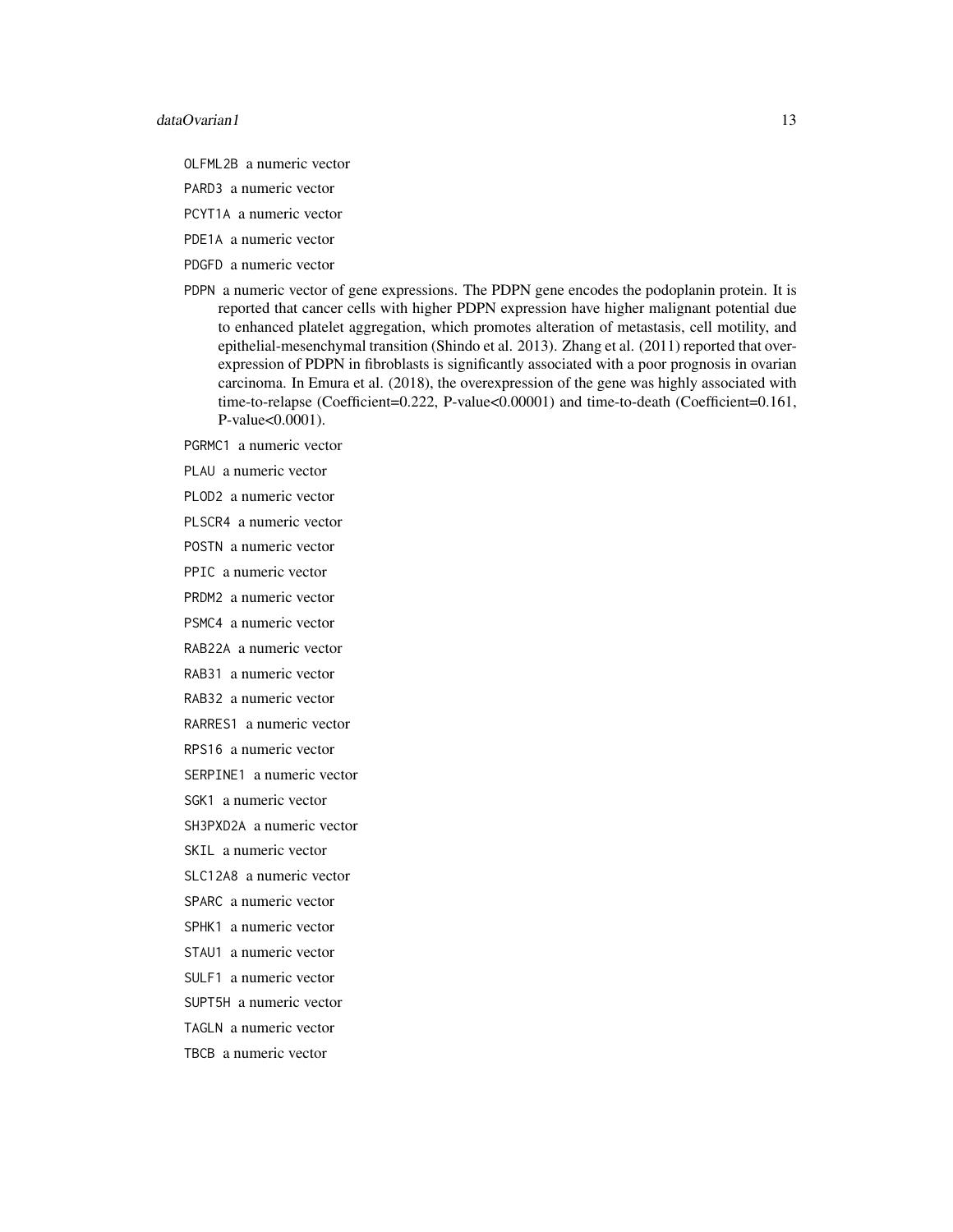- TEAD1 a numeric vector of gene expressions. TEAD1 encodes a ubiquitous transcriptional enhancer factor that is a member of the TEA/ATTS domain family. It is reported that the protein level of TEAD1 was associated with poor prognosis in prostate cancer patients (Knight et al. 2008). In Emura et al. (2018), the overexpression of the gene was highly associated with time-to-relapse (Coefficient=0.195, P-value<0.00001) and time-to-death (Coefficient=0.223, P-value<0.00001).
- TESK1 a numeric vector
- TGM5 a numeric vector
- THEMIS2 a numeric vector
- TIMP2 a numeric vector of gene expressions. TIMP2 is a member of the TIMP gene family. The proteins encoded by this gene family are natural inhibitors of the matrix metalloproteinases (MMPs). MMPs and their inhibitors (TIMP gene family) play an important regulatory role in the homeostasis of the extracellular matrix (Halon et al. 2012). In addition to inhibitors of MMPs, TIMP2 has additional functions that are associated with cell proliferation and survival (Bourboulia et al., 2011). In Emura et al. (2018), the overexpression of the gene was highly associated with time-to-relapse (Coefficient=0.235, P-value<0.00001).
- TIMP3 a numeric vector
- TJP1 a numeric vector
- TP73.AS1 a numeric vector
- TPM2 a numeric vector
- TPM4 a numeric vector
- TSC22D2 a numeric vector
- TUBB2A a numeric vector
- TUBB6 a numeric vector
- TUFT1 a numeric vector
- URI1 a numeric vector
- USP48 a numeric vector
- VCAN a numeric vector
- VSIG4 a numeric vector
- YWHAB a numeric vector of gene expressions. YWHAB encodes a protein belonging to the 14-3-3 family of proteins, members of which mediate signal transduction by binding to phosphoserinecontaining proteins. It is reported that the protein of YWHAB can regulate cell survival, proliferation, and motility (Tzivion 2006). Actually, it is reported that overexpression of this gene promotes tumor progression and was associated with extrahepatic metastasis and worse survival in hepatocellular carcinoma (Liu et al. 2011). In Emura et al. (2018), the overexpression of the gene was highly associated with time-to-relapse (Coefficient=0.169, P-value<0.0001) and time-to-death (Coefficient=0.263, P-value<0.00001)
- ZFP36 a numeric vector
- ZFP36L2 a numeric vector
- ZMYM1 a numeric vector
- ZNF148 a numeric vector
- ZNF79 a numeric vector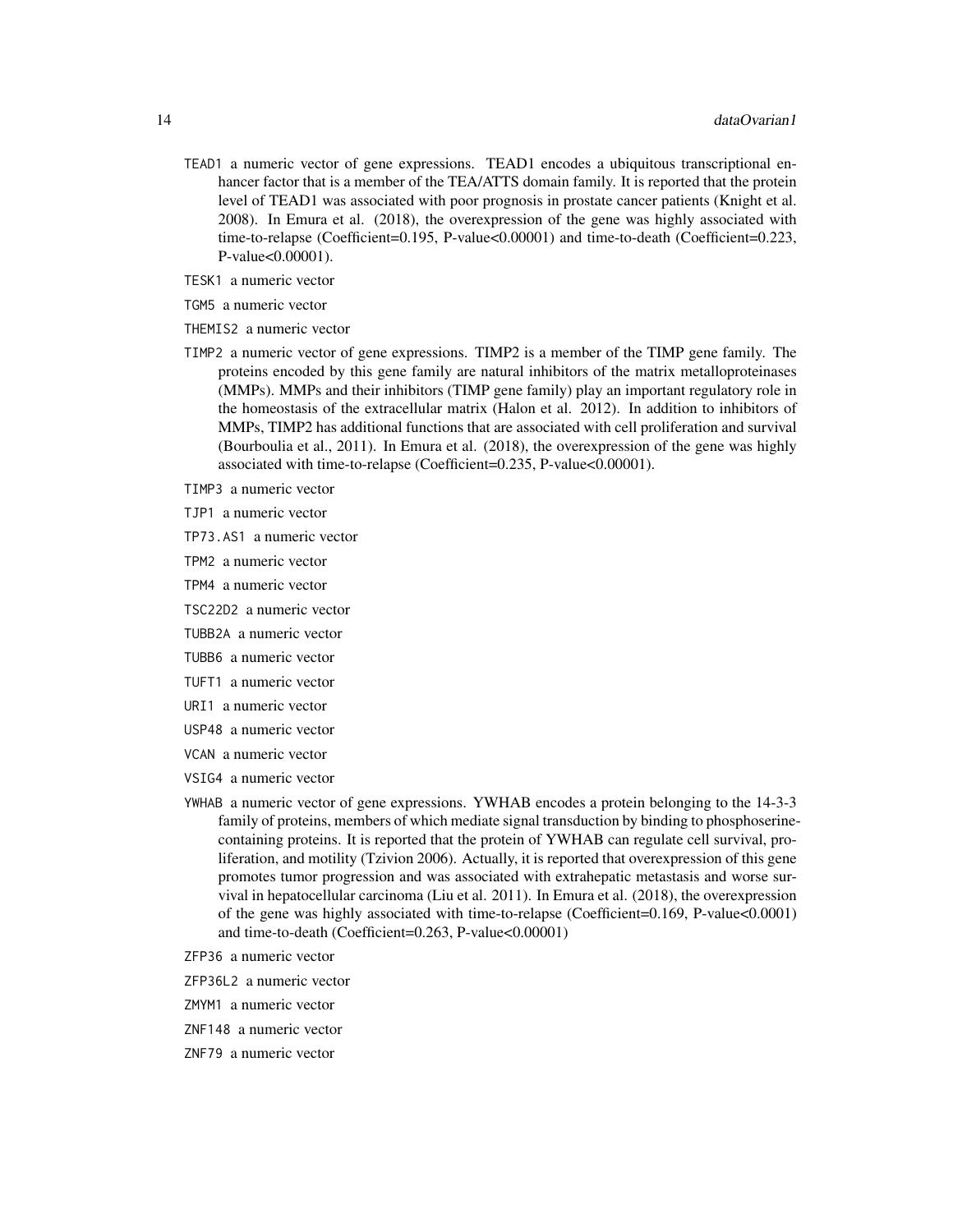#### dataOvarian1 15

#### Details

4 studies are combined (group=4, 9, 12, and 16). The numbers 4, 9, 12 and 16 corresponds to the IDs from the original data of Ganzfried et al. (2013).

#### Source

Ganzfried BF et al. (2013), Curated ovarian data: clinically annotated data for the ovarian cancer transcriptome, Database, Article ID bat013.

#### **References**

Bourboulia D, et al. (2011), Endogenous angiogenesis inhibitor blocks tumor growth via direct and indirect effects on tumor microenvironment. Am J Pathol 179:2589-600

Emura T, Nakatochi M, Murotani K, Rondeau V (2017), A joint frailty-copula model between tumour progression and death for meta-analysis, Stat Methods Med Res 26(6):2649-66

Emura T, Nakatochi M, Matsui S, Michimae H, Rondeau V (2018), Personalized dynamic prediction of death according to tumour progression and high-dimensional genetic factors: meta-analysis with a joint model, Stat Methods Med Res 27(9):2842-58

Ganzfried BF et al. (2013), Curated ovarian data: clinically annotated data for the ovarian cancer transcriptome, Database, Article ID bat013.

Halon A, et al. (2012), Enhanced immunoreactivity of TIMP-2 in the stromal compartment of tumor as a marker of favorable prognosis in ovarian cancer patients. J Histochem Cytochem 60:491-501

Knight JF, et al. (2008), TEAD1 and c-Cbl are novel prostate basal cell markers that correlate with poor clinical outcome in prostate cancer. Br J Cancer 99:1849-58

Kryczek I, et al. (2007), Stroma-derived factor (SDF-1/CXCL12) and human tumor pathogenesis. Am J Physiol 292:987-95

Liu TA, et al. (2011), Increased expression of 14-3-3beta promotes tumor progression and predicts extrahepatic metastasis and worse survival in hepatocellular carcinoma. Am J Pathol 179:2698-708

Osborne CK, et al. (2003), Role of the estrogen receptor coactivator AIB1 (SRC-3) and HER-2/neu in tamoxifen resistance in breast cancer. J Natl Cancer Inst 95:353-61

Popple A, et al. (2012), The chemokine, CXCL12, is an independent predictor of poor survival in ovarian cancer. Br J Cancer 106:1306-13

Shindo K, et al. (2013), Podoplanin expression in cancer-associated fibroblasts enhances tumor progression of invasive ductal carcinoma of the pancreas. Mol Cancer 12:168

Tzivion G, et al. (2006), 14-3-3 proteins as potential oncogenes. Semin Cancer Biol 16:203-13

Yoshida H, et al. (2005), Steroid receptor coactivator-3, a homolog of Taiman that controls cell migration in the Drosophila ovary, regulates migration of human ovarian cancer cells. Mol Cell Endocrinol 245:77-85

Zhang Y, et al. (2011), Ovarian cancer-associated fibroblasts contribute to epithelial ovarian carcinoma metastasis by promoting angiogenesis, lymphangiogenesis and tumor cell invasion. Cancer Lett 303:47-55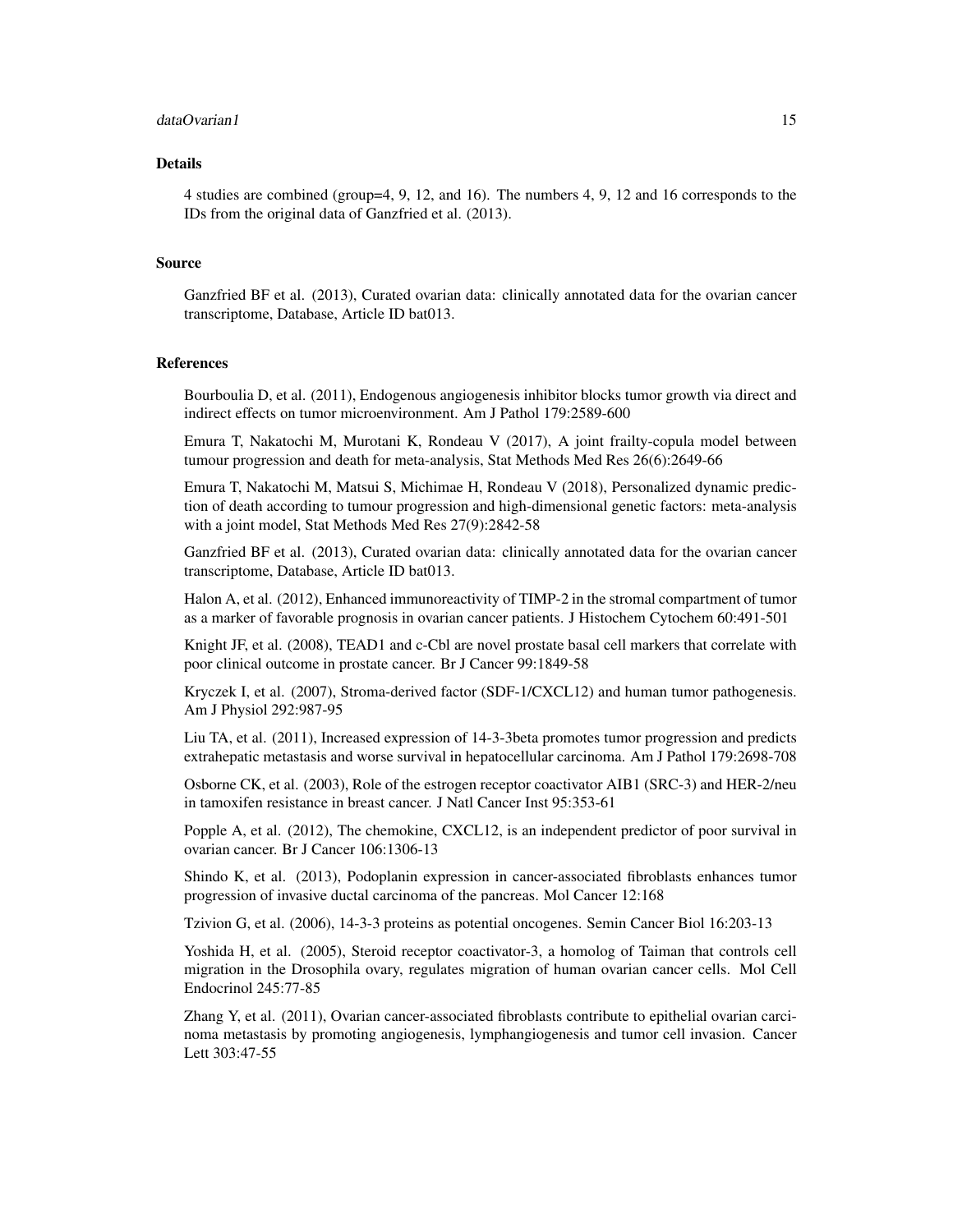#### Examples

```
data(dataOvarian1)
######## univariate Cox ##########
t.event=dataOvarian1$t.event
event=dataOvarian1$event
X.mat=dataOvarian1[,-c(1,2,3,4)] ## gene expression
Symbol=colnames(dataOvarian1)[-c(1,2,3,4)] ## gene symbol
p=ncol(X.mat)
P_value=coef=NULL
for(j in 1:p){
 res=summary(coxph(Surv(t.event,event)~X.mat[,j]))$coefficients
 P_value=c(P_value,res[5])
 coef=c(coef,res[1])
}
data.frame( gene=Symbol[order(P_value)], P=P_value[order(P_value)],
coef=round(coef[order(P_value)],3) )
```
dataOvarian2 *Data on time-to-death and 128 gene expressions for 912 ovarian cancer patients from 4 independent studies.*

#### Description

Meta-analytic data containing 128 gene expressions and time-to-death information for ovarian cancer patients. The data include time-to-death, residual tumour size  $(>=1cm>$  vs.  $\langle$ 1cm), and associated 128 gene expressions. The dataset is a subset of the curated ovarian data of Ganzfried et al (2013). We prepared the dataset by using "patientselection.config" in "Curated ovarian data" around October 2016.

#### Usage

```
data("dataOvarian2")
```
#### Format

A data frame with 912 observations on the following 132 variables.

t.death : time to death in days

death : death indicator (1=death, 0=alive)

group: study ID; group=4, 9, 12, or  $16$ 

debulk : residual tumour size (>=1cm> vs. <1cm)

ANKRD27 a numeric vector

AP3S1 a numeric vector

APMAP a numeric vector

ARHGAP28 a numeric vector

<span id="page-15-0"></span>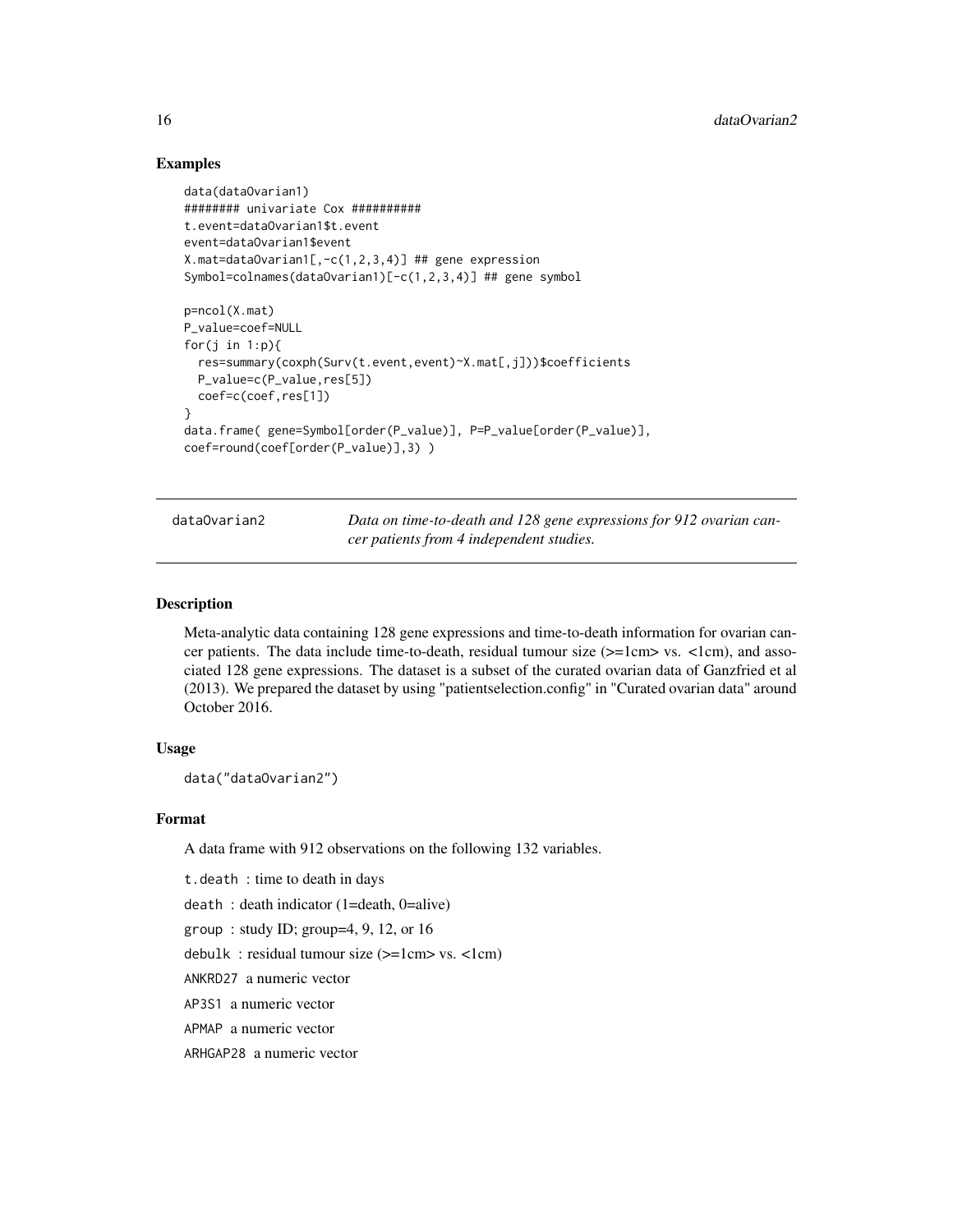#### dataOvarian2 17

ASAP1 a numeric vector

ASAP3 a numeric vector

ASB7 a numeric vector

B4GALT5 a numeric vector

BYSL a numeric vector

C1QTNF3 a numeric vector

CASP8 a numeric vector

CCL18 a numeric vector

CD79A a numeric vector

CDK19 a numeric vector

CLIC4 a numeric vector

COL11A1 a numeric vector

COL16A1 a numeric vector

COL3A1 a numeric vector

COL5A1 a numeric vector

COL5A2 a numeric vector

COMP a numeric vector

COX7A2P2 a numeric vector

CPNE1 a numeric vector

CRISPLD2 a numeric vector

CRYAB a numeric vector

CTNNBL1 a numeric vector

CXCL12 a numeric vector of gene expressions. The CXCL12 gene expression is a predictive biomarker of survival in ovarian cancer (Popple et al. 2012). It has been known that CXCL12 promotes tumour growth, participates in tumour metastasis, and suppresses tumour immunity (Kryczek et al. 2007). The statistical significance of the CXCL12 expression on survival is first examined by Popple et al. (2012), and is further confirmed by Ganzfried et al. (2013) based on the meta-analysis of 14 independent studies. A meta-analysis using a joint model further confirmed that the expression of CXCL12 gene is predictive of both cancer relapse and death (Emura et al. 2017; 2018)

CXCL9 a numeric vector

CYBRD1 a numeric vector

CYR61 a numeric vector

CYTH3 a numeric vector

DDX27 a numeric vector

DLGAP4 a numeric vector

DNAJC13 a numeric vector

DYNLRB1 a numeric vector

EFNB2 a numeric vector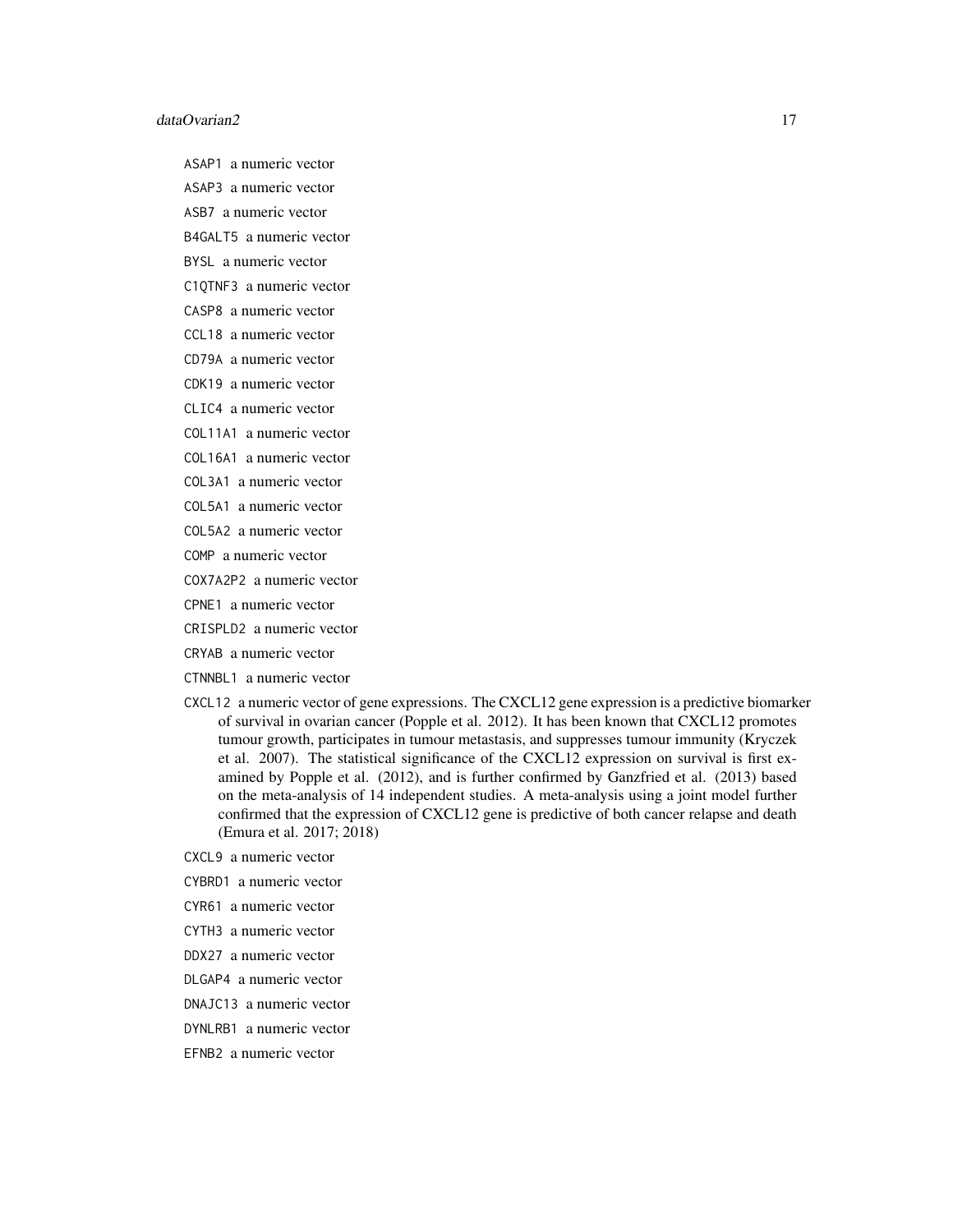18 dataOvarian2

EIF3K a numeric vector ELN a numeric vector EMP1 a numeric vector ENPP1 a numeric vector FABP4 a numeric vector FAP a numeric vector FBL a numeric vector FGF1 a numeric vector FOXN3 a numeric vector FSTL1 a numeric vector GABRG3 a numeric vector GAS1 a numeric vector GFRA1 a numeric vector GJC1 a numeric vector GPATCH1 a numeric vector GZMB a numeric vector HLA.DOB a numeric vector HOXA5 a numeric vector HP1BP3 a numeric vector HSD17B6 a numeric vector IL2RG a numeric vector INHBA a numeric vector ITGB1 a numeric vector ITPKC a numeric vector JAM2 a numeric vector JUN a numeric vector KCNH4 a numeric vector KDELC1 a numeric vector KIAA0355 a numeric vector KIN a numeric vector LEP a numeric vector LOX a numeric vector LPL a numeric vector LSM14A a numeric vector LUM a numeric vector LUZP1 a numeric vector MAPRE1 a numeric vector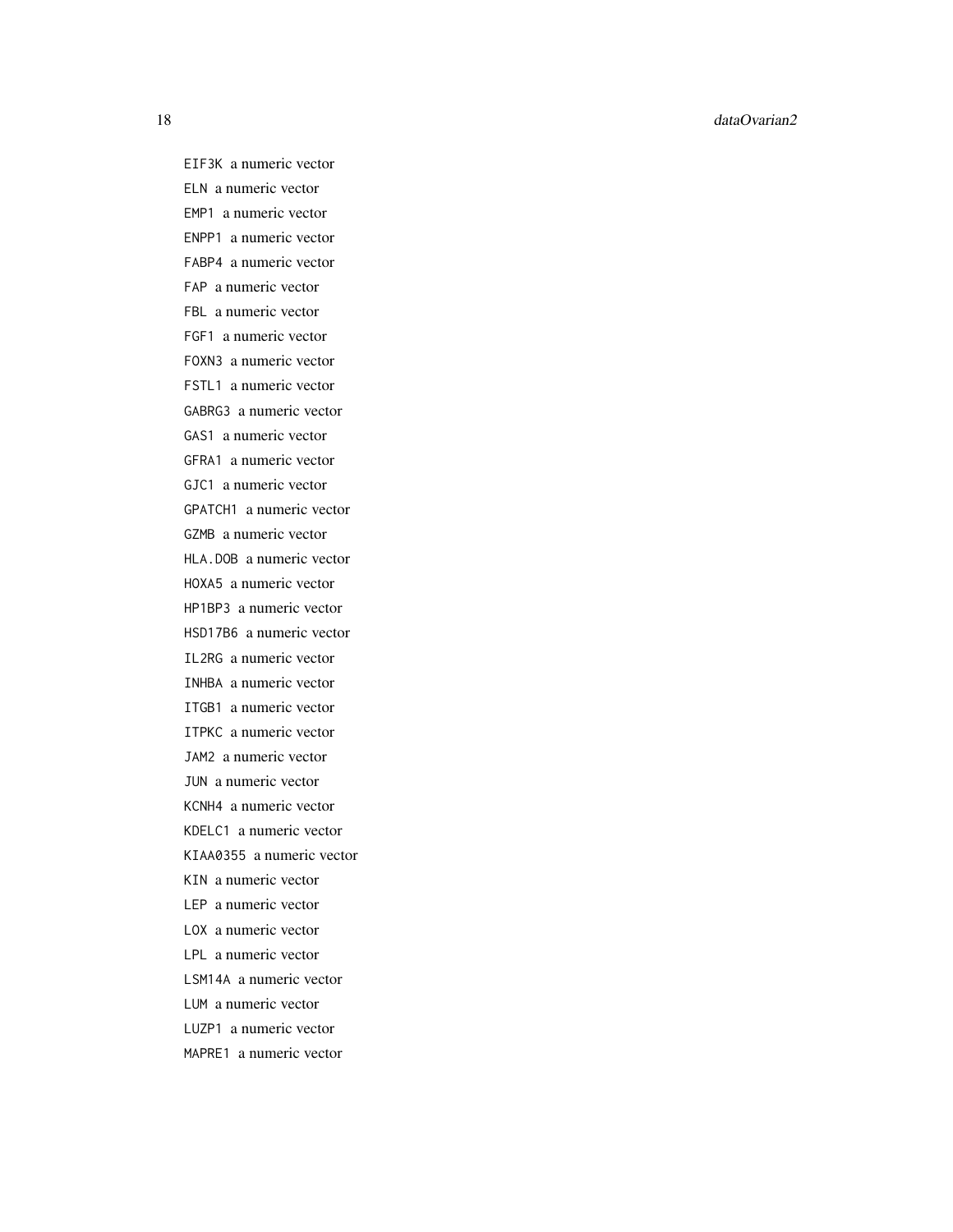#### dataOvarian2 19

- MCL1 a numeric vector
- MEOX2 a numeric vector
- MMP12 a numeric vector
- N4BP2L2 a numeric vector
- NCOA3 a numeric vector of gene expressions. The NCOA3 gene encodes a nuclear receptor coactivator, and amplification of the gene occurs in breast and ovarian cancers (Anzick et al. 1997). The overexpression of NCOA3 is associated with tumor size (Spears et al. 2012) and tamoxifen resistance (Osborne et al. 2003), which are involved in the progression. Yoshida et al. (2005) reported that NCOA3 could contribute to ovarian cancer progression by promoting cell migration. In Emura et al. (2018), the overexpression of the gene was highly associated with time-to-relapse (Coefficient=0.194, P-value<0.00001) and time-to-death (Coefficient=0.237, P-value<0.00001). This result is consistent with the function of these reports.
- NCOA6 a numeric vector of gene expressions
- NOTCH2NL a numeric vector
- NR1H3 a numeric vector
- NUAK1 a numeric vector
- OAT a numeric vector
- OMD a numeric vector
- PAK4 a numeric vector
- PCDH9 a numeric vector
- PDP1 a numeric vector
- PDPN a numeric vector of gene expressions. The PDPN gene encodes the podoplanin protein. It is reported that cancer cells with higher PDPN expression have higher malignant potential due to enhanced platelet aggregation, which promotes alteration of metastasis, cell motility, and epithelial-mesenchymal transition (Shindo et al. 2013). Zhang et al. (2011) reported that overexpression of PDPN in fibroblasts is significantly associated with a poor prognosis in ovarian carcinoma. In Emura et al. (2018), the overexpression of the gene was highly associated with time-to-relapse (Coefficient=0.222, P-value<0.00001) and time-to-death (Coefficient=0.161, P-value<0.0001).
- PHF20 a numeric vector
- PLXNA1 a numeric vector
- PSMC4 a numeric vector
- PSMD8 a numeric vector
- RAB13 a numeric vector
- RAI14 a numeric vector
- RARRES1 a numeric vector
- RBM39 a numeric vector
- RECQL a numeric vector
- RIN2 a numeric vector
- RND3 a numeric vector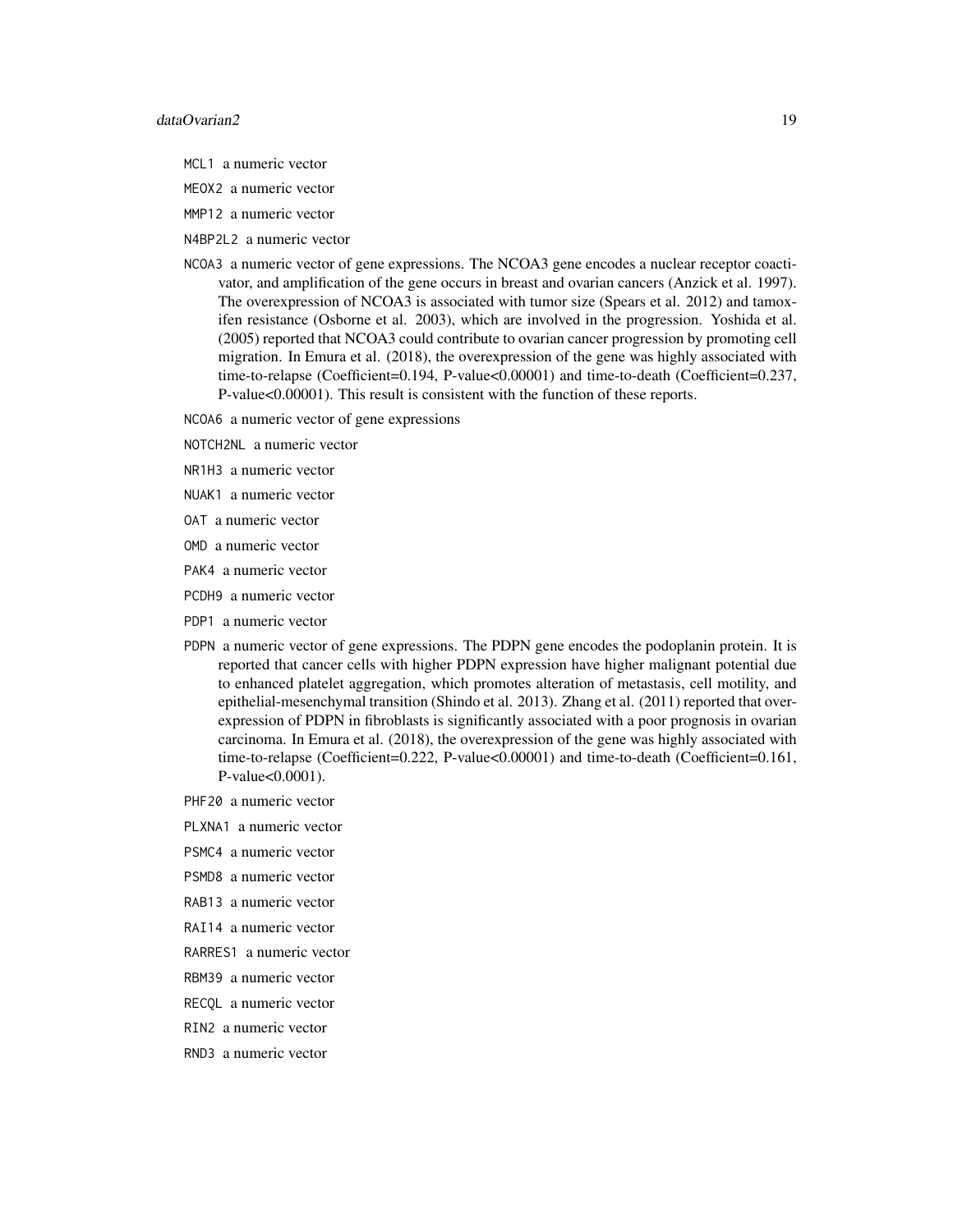20 dataOvarian2

RPS16 a numeric vector

SACS a numeric vector

SH3PXD2A a numeric vector

SKI a numeric vector

SLAMF7 a numeric vector

SLC37A4 a numeric vector

SMG5 a numeric vector

SOCS5 a numeric vector

SPARC a numeric vector

SSR4 a numeric vector

STAU1 a numeric vector

SUPT5H a numeric vector

TBCB a numeric vector

- TBCC a numeric vector
- TEAD1 a numeric vector of gene expressions. TEAD1 encodes a ubiquitous transcriptional enhancer factor that is a member of the TEA/ATTS domain family. It is reported that the protein level of TEAD1 was associated with poor prognosis in prostate cancer patients (Knight et al. 2008). In Emura et al. (2018), the overexpression of the gene was highly associated with time-to-relapse (Coefficient=0.195, P-value<0.00001) and time-to-death (Coefficient=0.223, P-value<0.00001).

TESK1 a numeric vector

TIMP3 a numeric vector

TJP1 a numeric vector

TP53BP2 a numeric vector

TSPAN9 a numeric vector

TTI1 a numeric vector

TUBB2A a numeric vector

- TUBB6 a numeric vector
- URI1 a numeric vector
- USP48 a numeric vector
- YWHAB a numeric vector of gene expressions. YWHAB encodes a protein belonging to the 14-3-3 family of proteins, members of which mediate signal transduction by binding to phosphoserinecontaining proteins. It is reported that the protein of YWHAB can regulate cell survival, proliferation, and motility (Tzivion 2006). Actually, it is reported that overexpression of this gene promotes tumor progression and was associated with extrahepatic metastasis and worse survival in hepatocellular carcinoma (Liu et al. 2011). In Emura et al. (2018), the overexpression of the gene was highly associated with time-to-relapse (Coefficient=0.169, P-value<0.0001) and time-to-death (Coefficient=0.263, P-value<0.00001).

ZFP36 a numeric vector

ZFP36L2 a numeric vector

ZNF148 a numeric vector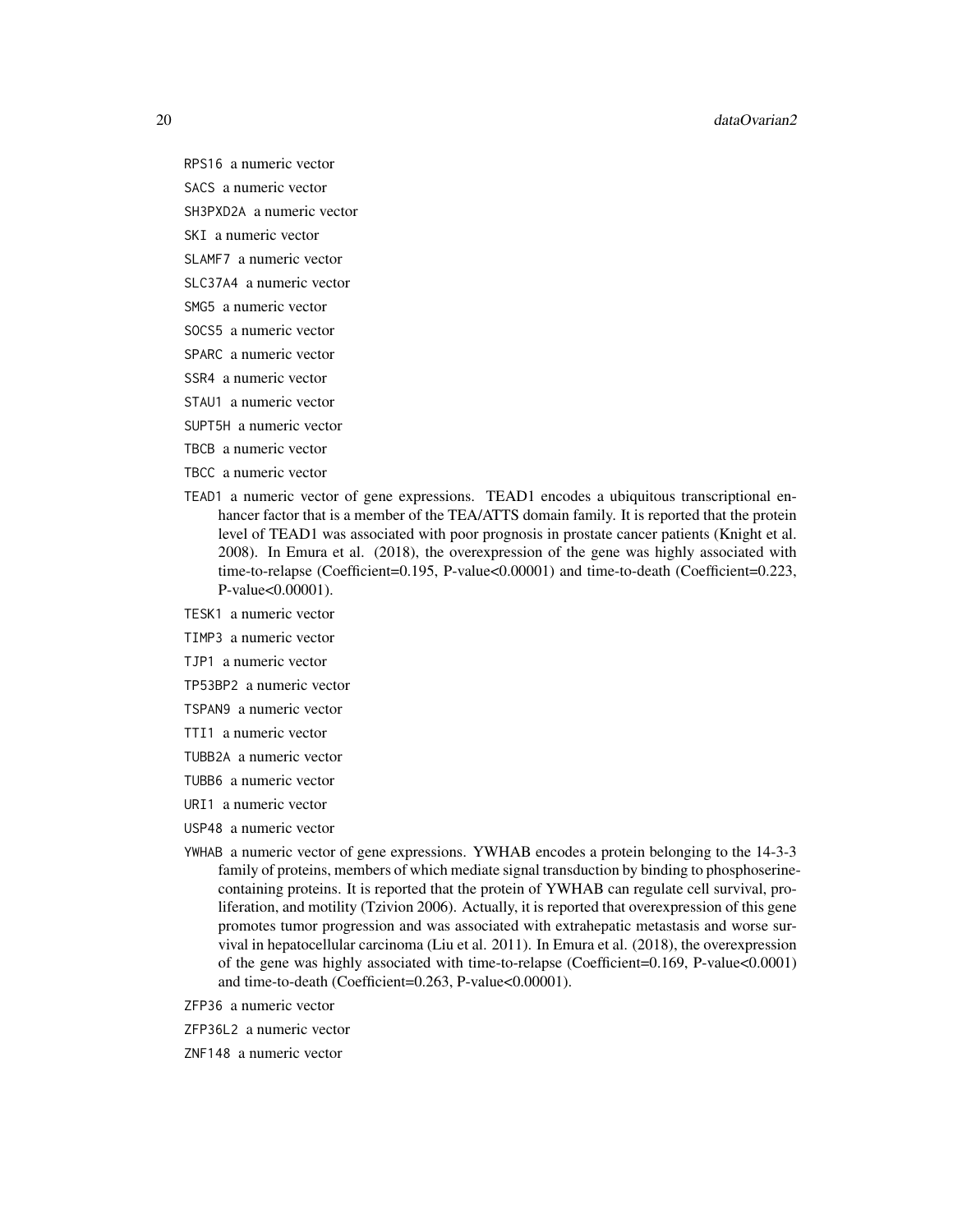#### dataOvarian2 21

#### Details

4 studies are combined (group=4, 9, 12, and 16). The numbers 4, 9, 12 and 16 corresponds to the IDs from the original data of Ganzfried et al. (2013).

#### Source

Ganzfried BF et al. (2013), Curated ovarian data: clinically annotated data for the ovarian cancer transcriptome, Database, Article ID bat013

#### References

Emura T, Nakatochi M, Murotani K, Rondeau V (2017), A joint frailty-copula model between tumour progression and death for meta-analysis, Stat Methods Med Res 26(6):2649-66

Emura T, Nakatochi M, Matsui S, Michimae H, Rondeau V (2018), Personalized dynamic prediction of death according to tumour progression and high-dimensional genetic factors: meta-analysis with a joint model, Stat Methods Med Res 27(9):2842-58

Ganzfried BF, et al. (2013), Curated ovarian data: clinically annotated data for the ovarian cancer transcriptome, Database, Article ID bat013.

Knight JF, et al. (2008), TEAD1 and c-Cbl are novel prostate basal cell markers that correlate with poor clinical outcome in prostate cancer. Br J Cancer 99:1849-58

Kryczek I, et al. (2007), Stroma-derived factor (SDF-1/CXCL12) and human tumor pathogenesis. Am J Physiol 292:987-95

Liu TA, et al. (2011), Increased expression of 14-3-3beta promotes tumor progression and predicts extrahepatic metastasis and worse survival in hepatocellular carcinoma. Am J Pathol 179:2698-708

Osborne CK, et al. (2003), Role of the estrogen receptor coactivator AIB1 (SRC-3) and HER-2/neu in tamoxifen resistance in breast cancer. J Natl Cancer Inst 95:353-61

Popple A, et al. (2012), The chemokine, CXCL12, is an independent predictor of poor survival in ovarian cancer. Br J Cancer 106:1306-13

Shindo K, et al. (2013), Podoplanin expression in cancer-associated fibroblasts enhances tumor progression of invasive ductal carcinoma of the pancreas. Mol Cancer 12:168

Tzivion G, et al. (2006), 14-3-3 proteins as potential oncogenes. Semin Cancer Biol 16:203-13

Yoshida H, et al. (2005), Steroid receptor coactivator-3, a homolog of Taiman that controls cell migration in the Drosophila ovary, regulates migration of human ovarian cancer cells. Mol Cell Endocrinol 245:77-85

Zhang Y, et al. (2011), Ovarian cancer-associated fibroblasts contribute to epithelial ovarian carcinoma metastasis by promoting angiogenesis, lymphangiogenesis and tumor cell invasion. Cancer Lett 303:47-55

#### Examples

```
data(dataOvarian2)
######## univariate Cox ##########
t.death=dataOvarian2$t.death
death=dataOvarian2$death
X.mat=dataOvarian2[,-c(1,2,3,4)] ## gene expression
Symbol=colnames(dataOvarian2)[-c(1,2,3,4)] ## gene symbol
```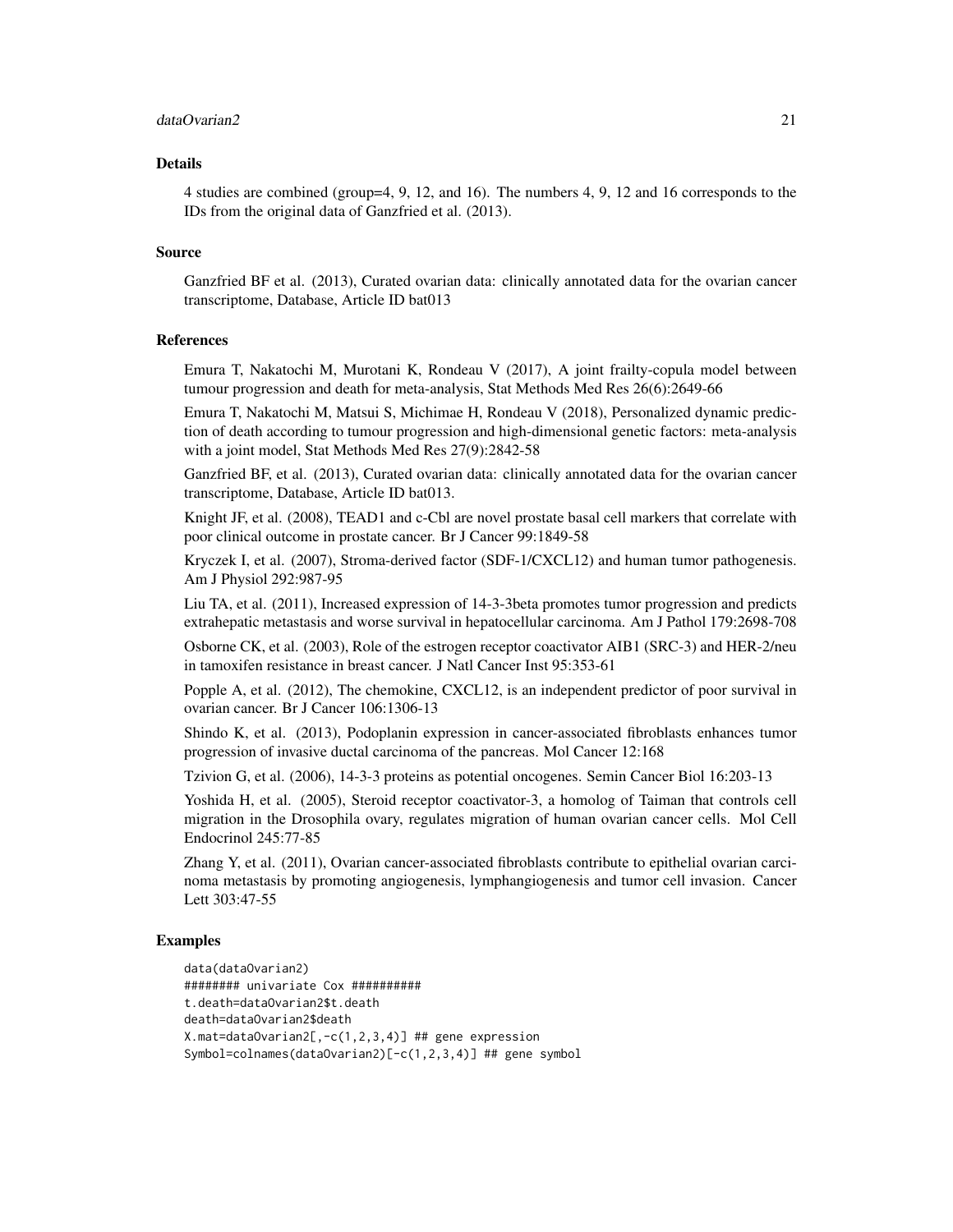```
p=ncol(X.mat)
P_value=coef=NULL
for(j in 1:p){
  res=summary(coxph(Surv(t.death,death)~X.mat[,j]))$coefficients
  P_value=c(P_value,res[5])
  coef=c(coef,res[1])
}
data.frame( gene=Symbol[order(P_value)], P=P_value[order(P_value)],
coef=round(coef[order(P_value)],3) )
```
F.KM *Prediction of death using the Kaplan-Meier estimator*

#### Description

Dynamic prediction of death using using the Kaplan-Meier estimator. Probability of death between t and t+w is calculated. The prediction probability is  $F(t,t+w)=1-S(t+w)/S(t)$ , where S is the Kaplan-Meier estimator.

#### Usage

F.KM(time, widths, t.death, death)

#### Arguments

| time    | prediction time $(=t)$                                                 |
|---------|------------------------------------------------------------------------|
| widths  | length of window $(=w)$                                                |
| t.death | a vector object for overall survival (OS), i.e., time-to-death         |
| death   | a vector object for death indicator $(=1$ if death; $=0$ if not death) |

#### Details

Prediction probability of death is calculated without covariates.

#### Value

| time   |            |
|--------|------------|
| widths | W          |
| F      | $F(t,t+w)$ |

#### Author(s)

Takeshi Emura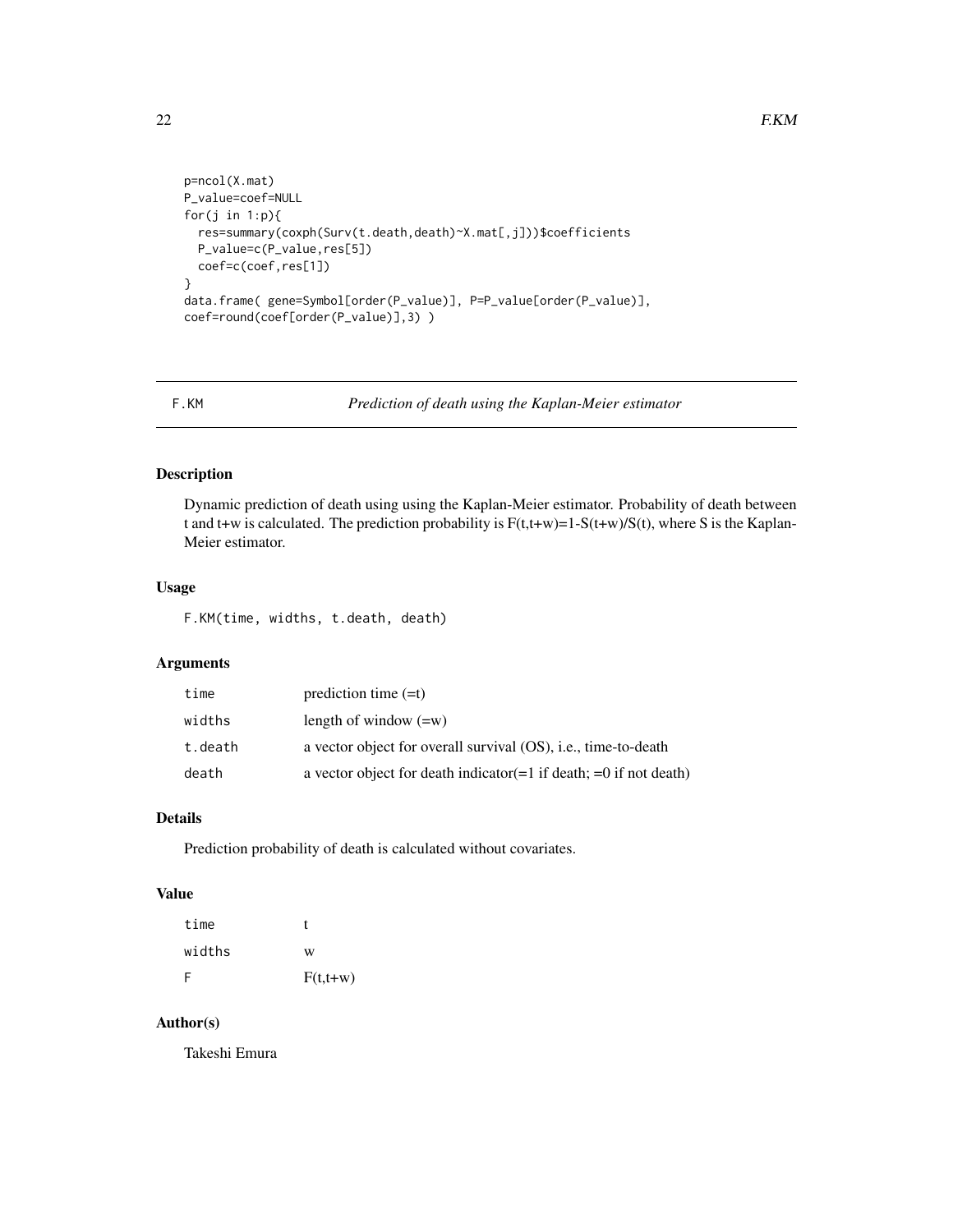#### <span id="page-22-0"></span>F. prediction 23

#### References

Emura T, Nakatochi M, Matsui S, Michimae H, Rondeau V (2018), Personalized dynamic prediction of death according to tumour progression and high-dimensional genetic factors: meta-analysis with a joint model, Stat Methods Med Res 27(9):2842-58

#### Examples

```
time=1
widths=c(0,0.5,1,1.5,2)
t.death=c(0.5,1,1.5,2,2.5,3)
death=c(1,1,1,1,1,1)
F.KM(time=time,width=widths,t.death=t.death,death=death)
```
F.prediction *Dynamic prediction of death*

#### Description

Dynamic prediction of death using a joint frailty-copula model. Probability of death between t and t+w is calculated given a tumour progression time X and covariates Z1 and Z2. If  $X \leq t$ , the prediction probability is F(t,t+w|X=x, Z1, Z2). If X>t, the prediction probability is F(t,t+w|X>t, Z1, Z2). This function is a simpler version of F.windows. The guide for using this function shall be explained by Emura et al. (2019).

#### Usage

```
F.prediction(time, widths, X, Z1, Z2, beta1, beta2, eta, theta, alpha,
g, h, xi1, xi3, Fplot = TRUE)
```
#### Arguments

| time           | prediction time $(=t)$                                                                                                             |
|----------------|------------------------------------------------------------------------------------------------------------------------------------|
| widths         | length of window $(=w)$                                                                                                            |
| X              | time of tumour progression; if tumour progression does not occur before time t,<br>one can set an arbitrary value X greater than t |
| Z1             | a vector of covariates for progression                                                                                             |
| Z <sub>2</sub> | a vector of covariates for death                                                                                                   |
| beta1          | a vector of regression coefficients for progression                                                                                |
| beta2          | a vector of regression coefficients for death                                                                                      |
| eta            | frailty variance                                                                                                                   |
| theta          | copula parameter                                                                                                                   |
| alpha          | parameter related to frailty; usually alpha=1                                                                                      |
| g              | parameters related to the baseline hazard for progression                                                                          |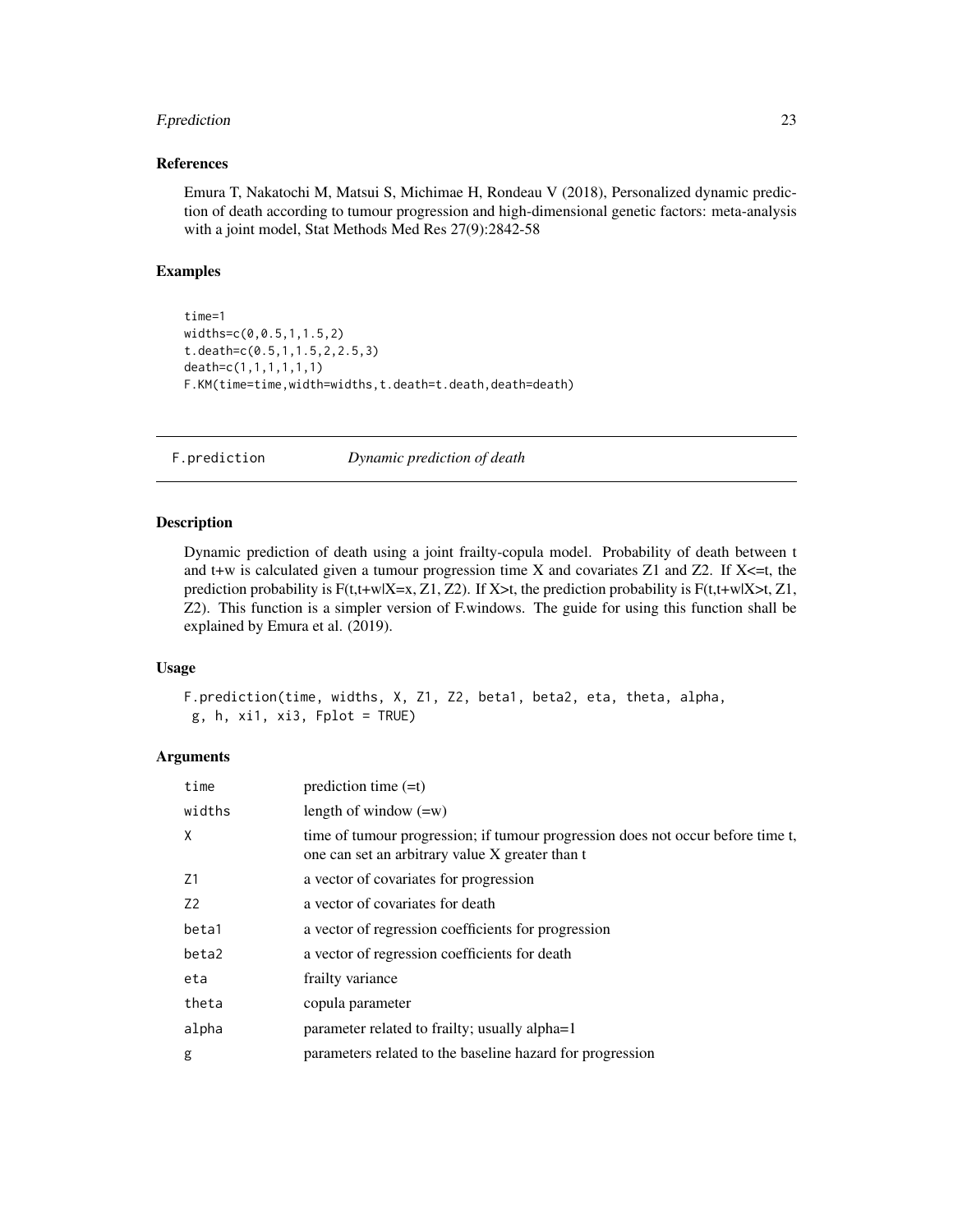| h     | parameters related to the baseline hazard for death |
|-------|-----------------------------------------------------|
| xi1   | lower bound for time-to-event                       |
| xi3   | upper bound for time-to-death                       |
| Fplot | if FALSE, the plot is not shown                     |

#### Details

Predicted probability of death is calculated given the event status  $(X \le t$  or  $X \ge t)$  and covariates  $(Z1$ and  $Z2$ ).

#### Value

| time   |                                                  |
|--------|--------------------------------------------------|
| widths | w                                                |
|        | X                                                |
|        | $F(t,t+w X=x, Z1, Z2)$ or $F(t,t+w X>t, Z1, Z2)$ |

#### Author(s)

Takeshi Emura

#### References

Emura T, Nakatochi M, Matsui S, Michimae H, Rondeau V (2018), Personalized dynamic prediction of death according to tumour progression and high-dimensional genetic factors: meta-analysis with a joint model, Stat Methods Med Res 27(9):2842-58

Emura T, Michimae H, Matsui S (2019-), A clinician's guide for dynamic risk prediction of death using an R package joint.Cox, submitted for publication.

#### Examples

```
w=c(0,0.5,1,1.5,2)
par(mfrow=c(1,2))
F.prediction(time=1,X=0.8,widths=w,Z1=1,Z2=1,beta1=1,beta2=1,eta=0.5,theta=8,
         alpha=1,g=rep(1,5),h=rep(1,5),xi1=0,xi3=3)
F.prediction(time=1,X=1.5,widths=w,Z1=1,Z2=1,beta1=1,beta2=1,eta=0.5,theta=8,
         alpha=1,g=rep(1,5),h=rep(1,5),xi1=0,xi3=3)
```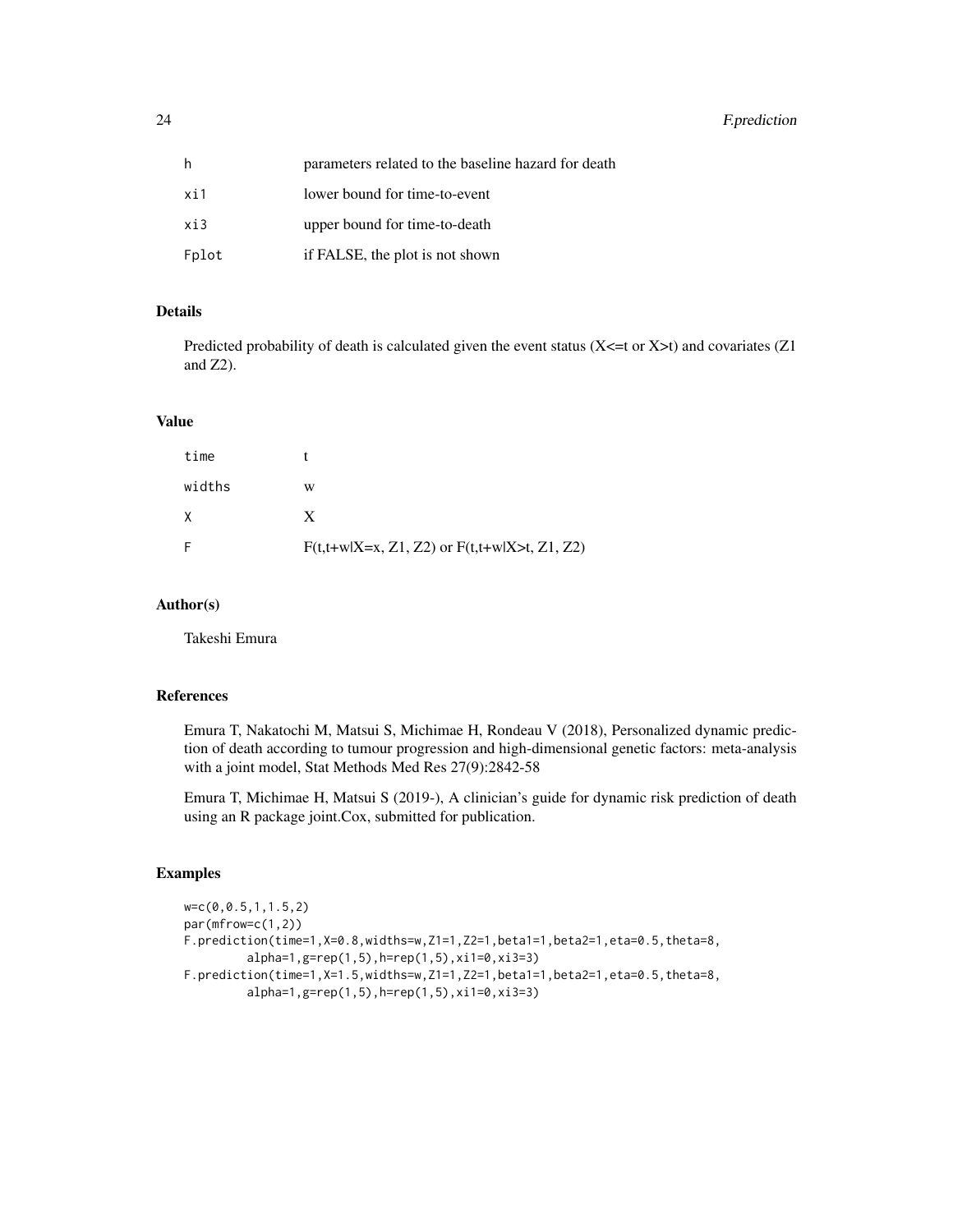<span id="page-24-0"></span>

### Description

Dynamic prediction of death using a joint frailty-copula model. Probability of death between t and t+w is calculated given a tumour progression time X and covariates Z1 and Z2. If  $X \leq t$ , the prediction probability is F(t,t+w|X=x, Z1, Z2). If X>t, the prediction probability is F(t,t+w|X>t, Z1, Z2).

#### Usage

```
F.window(time, width, X, Z1, Z2, beta1, beta2, eta, theta, alpha,
g, h, xi1, xi3, Fplot = TRUE)
```
#### Arguments

| time           | prediction time $(=t)$                                    |
|----------------|-----------------------------------------------------------|
| width          | length of window $(=w)$                                   |
| X              | time of tumour progression < time                         |
| Z1             | a vector of covariates for progression                    |
| Z <sub>2</sub> | a vector of covariates for death                          |
| beta1          | a vector of regression coefficients for progression       |
| beta2          | a vector of regression coefficients for death             |
| eta            | frailty variance                                          |
| theta          | copula parameter                                          |
| alpha          | parameter related to frailty; usually alpha=1             |
| g              | parameters related to the baseline hazard for progression |
| h              | parameters related to the baseline hazard for death       |
| xi1            | lower bound for time to event                             |
| xi3            | upper bound for time to death                             |
| Fplot          | if FALSE, the plot is not shown                           |
|                |                                                           |

#### Details

Predicted probability of death is calculated given the event status  $(X<=t$  or  $X>t$ ) and covariates (Z1 and Z2).

#### Value

| time         |                        |
|--------------|------------------------|
| width        | w                      |
| X            | X                      |
| F_event_at_X | $F(t,t+w X=x, Z1, Z2)$ |
| F_noevent    | $F(t,t+w X>t, Z1, Z2)$ |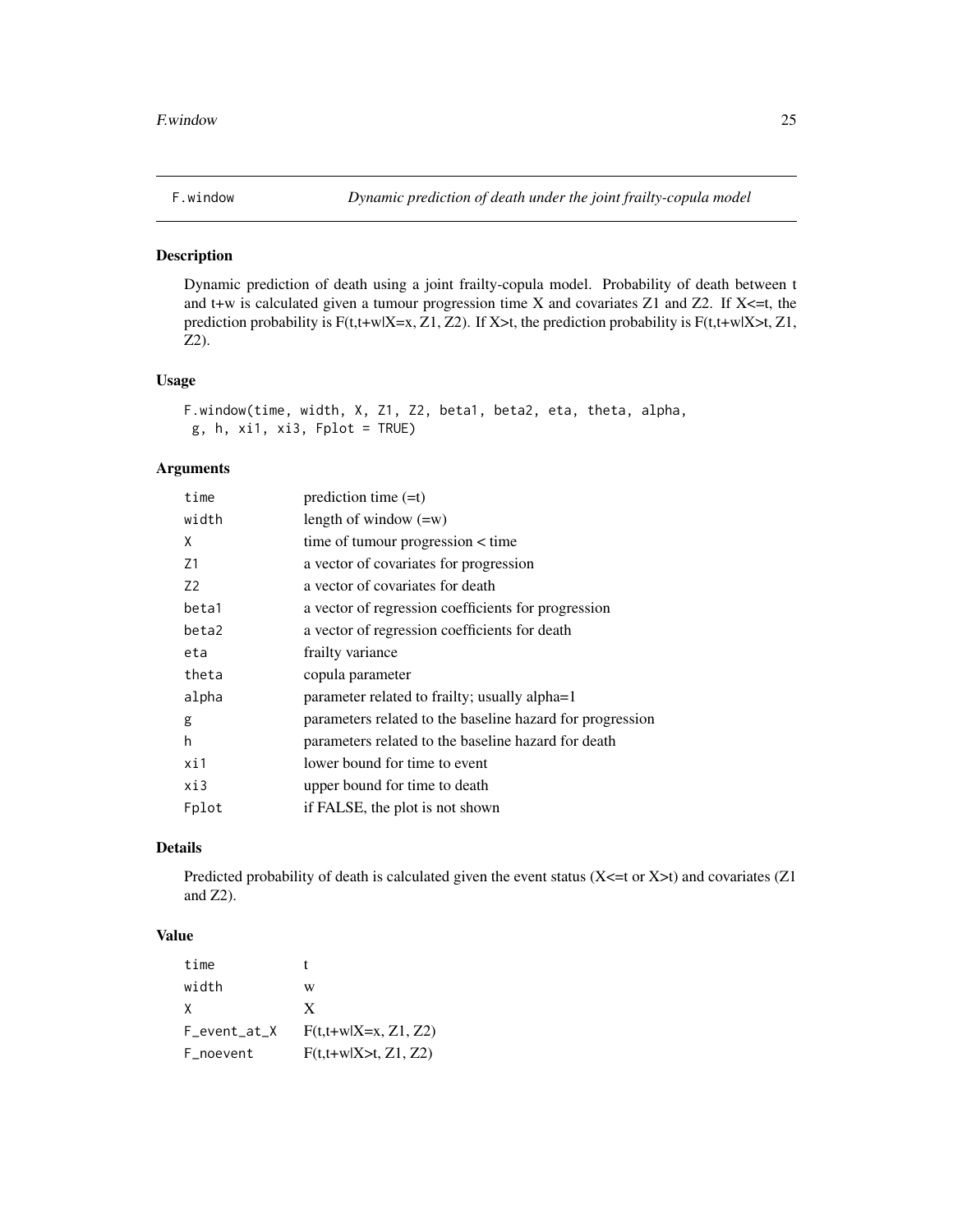#### <span id="page-25-0"></span>Author(s)

Takeshi Emura

#### References

Emura T, Nakatochi M, Matsui S, Michimae H, Rondeau V (2018), Personalized dynamic prediction of death according to tumour progression and high-dimensional genetic factors: meta-analysis with a joint model, Stat Methods Med Res 27(9):2842-58

#### Examples

```
w=1par(mfrow=c(1,2))
F.window(time=1,X=0.2,width=w,Z1=1,Z2=1,beta1=1,beta2=1,eta=0.5,theta=8,
         alpha=1,g=rep(1,5),h=rep(1,5),xi1=0,xi3=3)
F.window(time=1,X=0.8,width=w,Z1=1,Z2=1,beta1=1,beta2=1,eta=0.5,theta=8,
         alpha=1,g=rep(1,5),h=rep(1,5),xi1=0,xi3=3)
```

| F.window.Weibull | Dynamic prediction of death under the joint frailty-copula model (the |
|------------------|-----------------------------------------------------------------------|
|                  | Weibull baseline hazard functions)                                    |

#### Description

Dynamic prediction of death using a joint frailty-copula model. Probability of death between t and t+w is calculated given a tumour progression time X and covariates Z1 and Z2. If X<=t, the prediction probability is  $F(t,t+w|X=x, Z1, Z2)$ . If X>t, the prediction probability is  $F(t,t+w|X=t, Z1, Z2)$ Z2).

#### Usage

```
F.window.Weibull(time, width, X, Z1, Z2, beta1, beta2, eta, theta, alpha,
                  scale1, shape1,scale2,shape2, xi1, xi3, Fplot = TRUE)
```
#### Arguments

| time  | prediction time $(=t)$                              |
|-------|-----------------------------------------------------|
| width | length of window $(=w)$                             |
| X     | time of tumour progression < time                   |
| 71    | a vector of covariates for progression              |
| 72    | a vector of covariates for death                    |
| beta1 | a vector of regression coefficients for progression |
| beta2 | a vector of regression coefficients for death       |
| eta   | frailty variance                                    |
| theta | copula parameter                                    |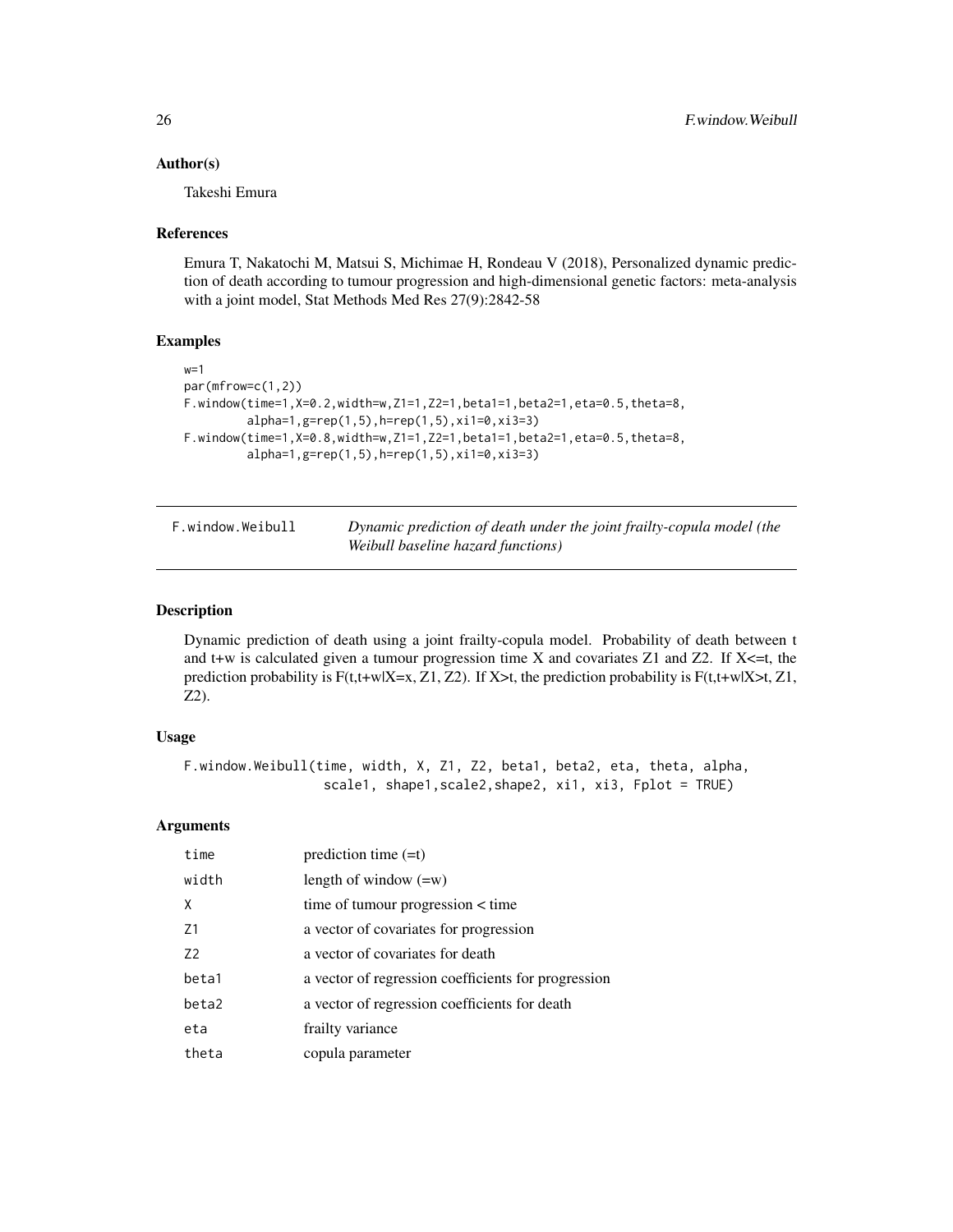#### F.window.Weibull 27

| alpha  | parameter related to frailty; usually alpha=1                  |
|--------|----------------------------------------------------------------|
| scale1 | scale parameter related to the baseline hazard for progression |
| shape1 | shape parameter related to the baseline hazard for progression |
| scale2 | scale parameter related to the baseline hazard for death       |
| shape2 | shape parameter related to the baseline hazard for death       |
| xi1    | lower bound for time to event                                  |
| xi3    | upper bound for time to death                                  |
| Fplot  | if FALSE, the plot is not shown                                |

#### Details

Predicted probability of death is calculated given the event status  $(X \le t$  or  $X \ge t)$  and covariates  $(Z1$ and Z2).

#### Value

| time         |                        |
|--------------|------------------------|
| width        | w                      |
| X            | X                      |
| F_event_at_X | $F(t,t+w X=x, Z1, Z2)$ |
| F_noevent    | $F(t,t+w X>t, Z1, Z2)$ |

#### Author(s)

Sayaka Shinohara, Takeshi Emura

#### References

Emura T, Nakatochi M, Matsui S, Michimae H, Rondeau V (2018), Personalized dynamic prediction of death according to tumour progression and high-dimensional genetic factors: meta-analysis with a joint model, Stat Methods Med Res 27(9):2842-58

Shinohara S, Lin YH, Michimae H, Emura T (2020), Dynamic lifetime prediction using a Weibullbased bivariate failure time model: a meta-analysis of individual-patient data, Comm Stat Simul, DOI:10.1080/03610918.2020.1855449

#### Examples

```
w=1par(mfrow=c(1,2))
F.window.Weibull(time=1,X=0.2,width=w,Z1=1,Z2=1,beta1=1,beta2=1,eta=0.5,theta=8,
                alpha=1,scale1=1,shape1=1,scale2=1,shape2=1,xi1=0,xi3=3)
F.window.Weibull(time=1,X=0.8,width=w,Z1=1,Z2=1,beta1=1,beta2=1,eta=0.5,theta=8,
                alpha=1,scale1=1,shape1=1,scale2=1,shape2=1,xi1=0,xi3=3)
```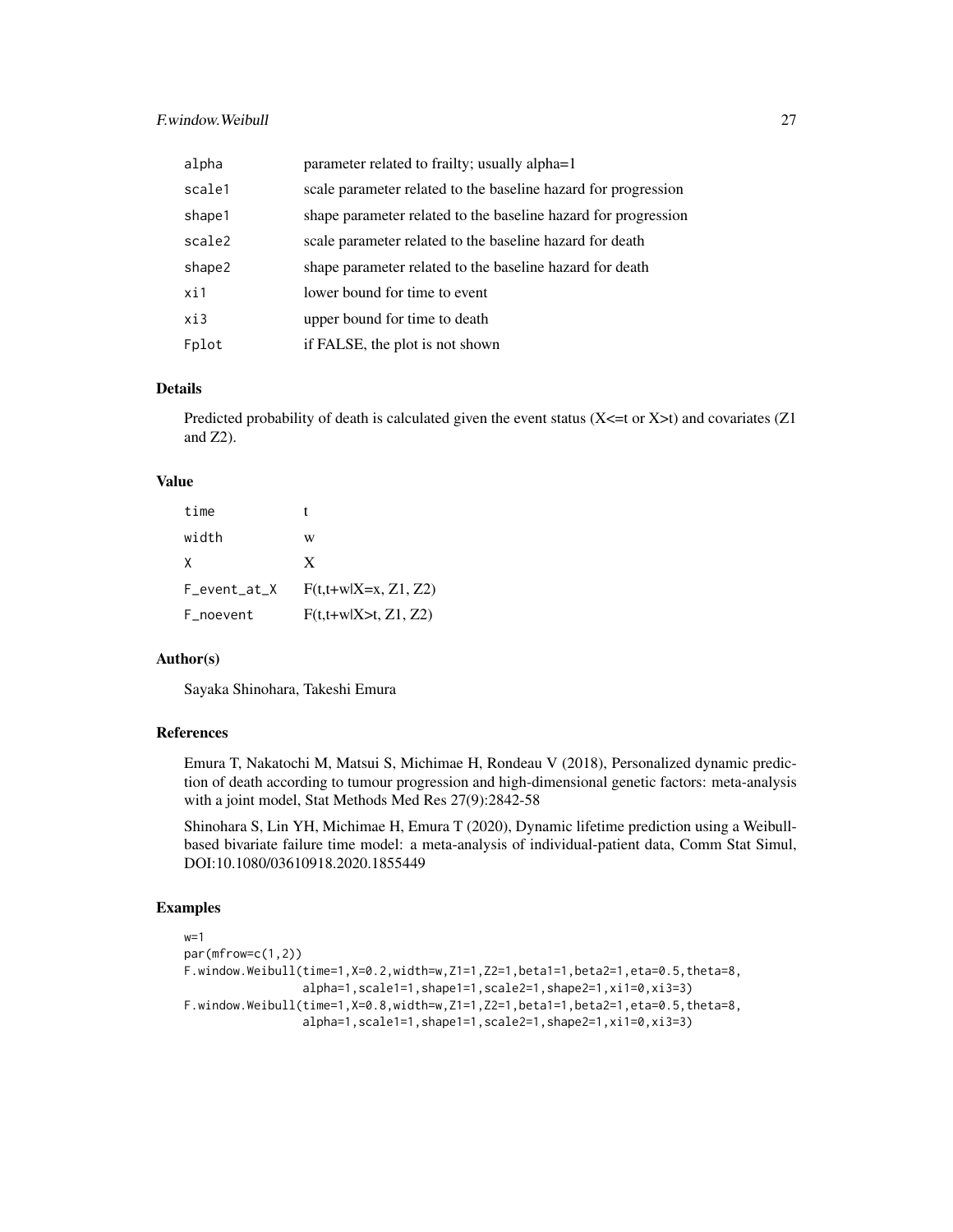#### <span id="page-27-0"></span>Description

Dynamic prediction of death using a joint frailty-copula model. Probability of death between t and t+w is calculated given a tumour progression time X and covariates Z1 and Z2. If  $X \leq t$ , the prediction probability is F(t,t+w|X=x, Z1, Z2). If X>t, the prediction probability is F(t,t+w|X>t, Z1, Z2). This is a vector version of F.window.

#### Usage

```
F.windows(time, widths, X, Z1, Z2, beta1, beta2, eta, theta, alpha,
g, h, xi1, xi3, Fplot = TRUE)
```
#### Arguments

| time           | prediction time $(=t)$                                    |
|----------------|-----------------------------------------------------------|
| widths         | length of window $(=w)$                                   |
| X              | time of tumour progression < time                         |
| Z1             | a vector of covariates for progression                    |
| Z <sub>2</sub> | a vector of covariates for death                          |
| beta1          | regression coefficients for progression                   |
| beta2          | regression coefficients for death                         |
| eta            | frailty variance                                          |
| theta          | copula parameter                                          |
| alpha          | parameter related to frailty; usually alpha=1             |
| g              | parameters related to the baseline hazard for progression |
| h              | parameters related to the baseline hazard for death       |
| xi1            | lower bound for time to event                             |
| xi3            | upper bound for time to death                             |
| Fplot          | if FALSE, the plot is not shown                           |
|                |                                                           |

#### Details

Predicted probability of death is calculated given the event status  $(X<=t$  or  $X>t$ ) and covariates (Z1 and Z2).

#### Value

| time         |                        |
|--------------|------------------------|
| widths       | w                      |
| x            | X                      |
| F_event_at_X | $F(t,t+w X=x, Z1, Z2)$ |
| F_noevent    | $F(t,t+w X>t, Z1, Z2)$ |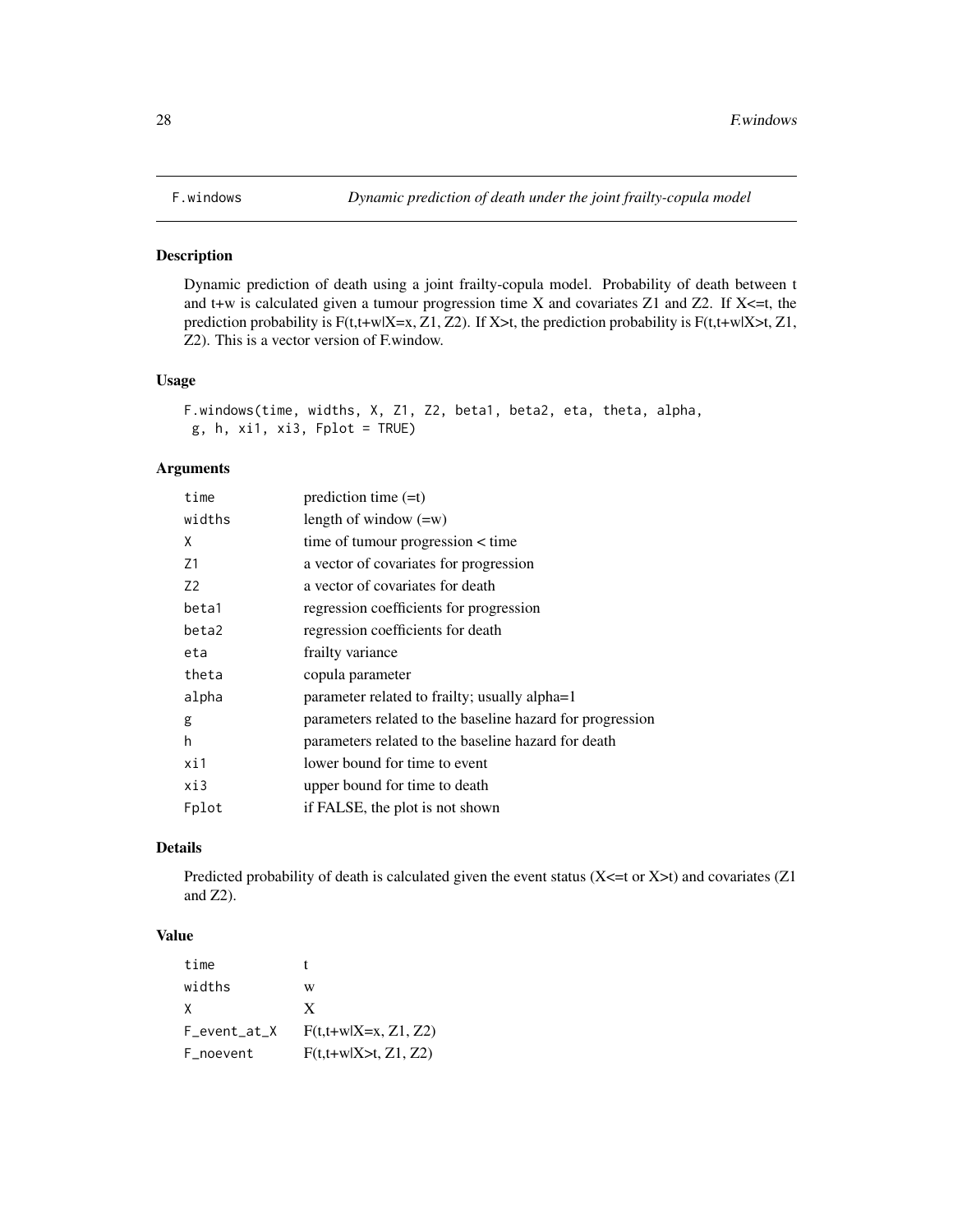#### <span id="page-28-0"></span>F.windows.Weibull 29

#### Author(s)

Takeshi Emura

#### References

Emura T, Nakatochi M, Matsui S, Michimae H, Rondeau V (2018), Personalized dynamic prediction of death according to tumour progression and high-dimensional genetic factors: meta-analysis with a joint model, Stat Methods Med Res 27(9):2842-58

#### Examples

```
w=c(0,0.5,1,1.5,2)
par(mfrow=c(1,2))
F.windows(time=1,X=0.2,widths=w,Z1=1,Z2=1,beta1=1,beta2=1,eta=0.5,theta=8,
         alpha=1,g=rep(1,5),h=rep(1,5),xi1=0,xi3=3)
F.windows(time=1,X=0.8,widths=w,Z1=1,Z2=1,beta1=1,beta2=1,eta=0.5,theta=8,
         alpha=1,g=rep(1,5),h=rep(1,5),xi1=0,xi3=3)
```

| F.windows.Weibull | Dynamic prediction of death under the joint frailty-copula model (the |
|-------------------|-----------------------------------------------------------------------|
|                   | Weibull baseline hazard functions)                                    |

#### Description

Dynamic prediction of death using a joint frailty-copula model. Probability of death between t and t+w is calculated given a tumour progression time X and covariates  $Z1$  and  $Z2$ . If  $X \leq t$ , the prediction probability is  $F(t,t+w|X=x, Z1, Z2)$ . If  $X>t$ , the prediction probability is  $F(t,t+w|X>t, Z1, Z2)$ Z2). This is a vector version of F.window.Weibull.

#### Usage

```
F.windows.Weibull(time, widths, X, Z1, Z2, beta1, beta2, eta, theta, alpha,
                  scale1, shape1,scale2,shape2, xi1, xi3, Fplot = TRUE)
```
#### Arguments

| time   | prediction time $(=t)$                              |
|--------|-----------------------------------------------------|
| widths | length of window $(=w)$                             |
| X      | time of tumour progression < time                   |
| 71     | a vector of covariates for progression              |
| 72     | a vector of covariates for death                    |
| beta1  | a vector of regression coefficients for progression |
| beta2  | a vector of regression coefficients for death       |
| eta    | frailty variance                                    |
| theta  | copula parameter                                    |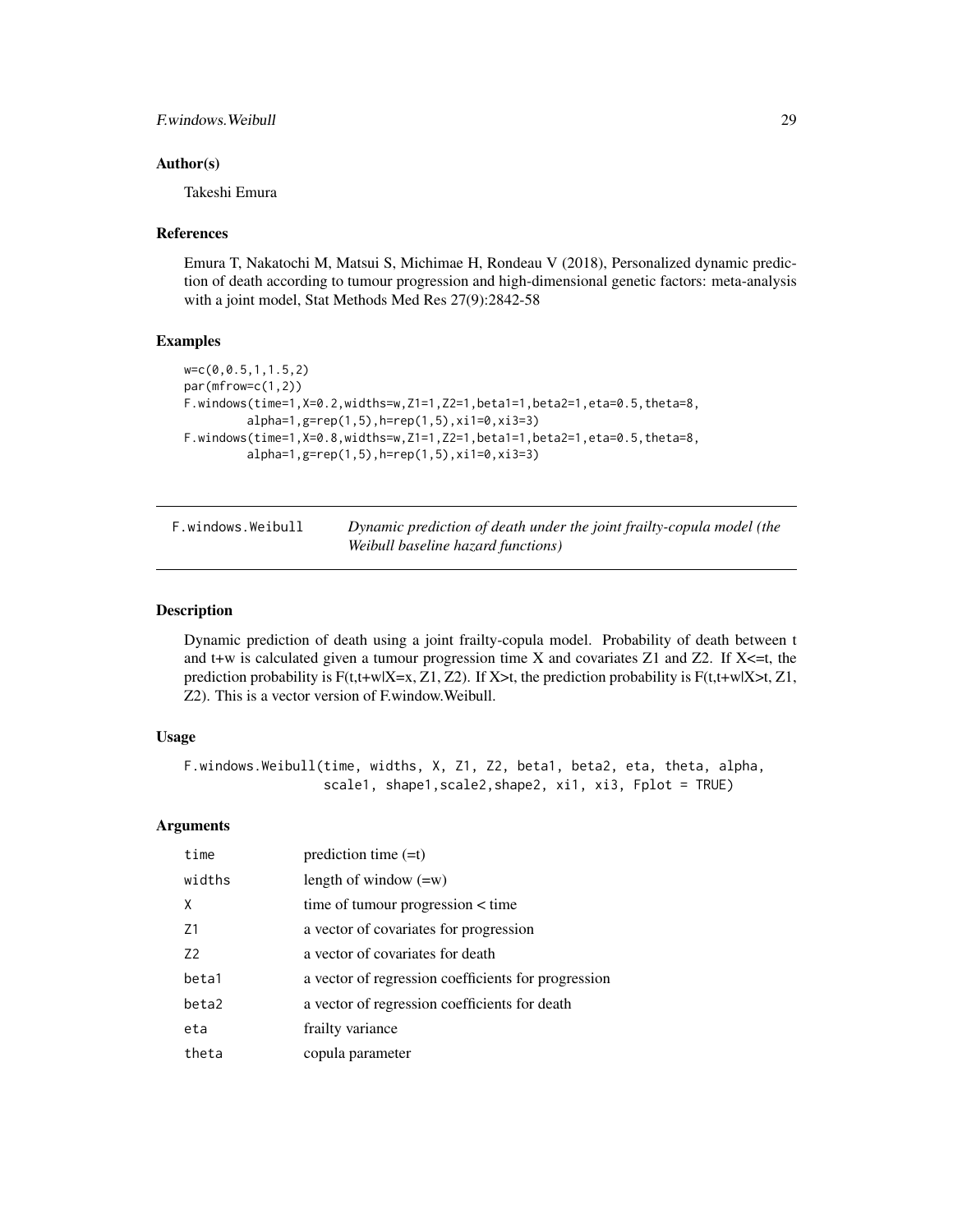| alpha  | parameter related to frailty; usually alpha=1                  |
|--------|----------------------------------------------------------------|
| scale1 | scale parameter related to the baseline hazard for progression |
| shape1 | shape parameter related to the baseline hazard for progression |
| scale2 | scale parameter related to the baseline hazard for death       |
| shape2 | shape parameter related to the baseline hazard for death       |
| xi1    | lower bound for time to event                                  |
| xi3    | upper bound for time to death                                  |
| Fplot  | if FALSE, the plot is not shown                                |

#### Details

Predicted probability of death is calculated given the event status  $(X \le t$  or  $X \ge t)$  and covariates  $(Z1$ and Z2).

#### Value

| time         |                        |
|--------------|------------------------|
| widths       | W                      |
| X            | X                      |
| F_event_at_X | $F(t,t+w X=x, Z1, Z2)$ |
| F_noevent    | $F(t,t+w X>t, Z1, Z2)$ |

#### Author(s)

Sayaka Shinohara, Takeshi Emura

#### References

Emura T, Nakatochi M, Matsui S, Michimae H, Rondeau V (2018), Personalized dynamic prediction of death according to tumour progression and high-dimensional genetic factors: meta-analysis with a joint model, Stat Methods Med Res 27(9):2842-58

Shinohara S, Lin YH, Michimae H, Emura T (2020), Dynamic lifetime prediction using a Weibullbased bivariate failure time model: a meta-analysis of individual-patient data, Comm Stat Simul, DOI:10.1080/03610918.2020.1855449

#### Examples

```
w=c(0,0.5,1,1.5,2)
par(mfrow=c(1,2))
F.windows.Weibull(time=1,X=0.2,widths=w,Z1=1,Z2=1,beta1=1,beta2=1,eta=0.5,theta=8,
                  alpha=1,scale1=1,shape1=1,scale2=1,shape2=1,xi1=0,xi3=3)
F.windows.Weibull(time=1,X=0.8,widths=w,Z1=1,Z2=1,beta1=1,beta2=1,eta=0.5,theta=8,
                  alpha=1,scale1=1,shape1=1,scale2=1,shape2=1,xi1=0,xi3=3)
```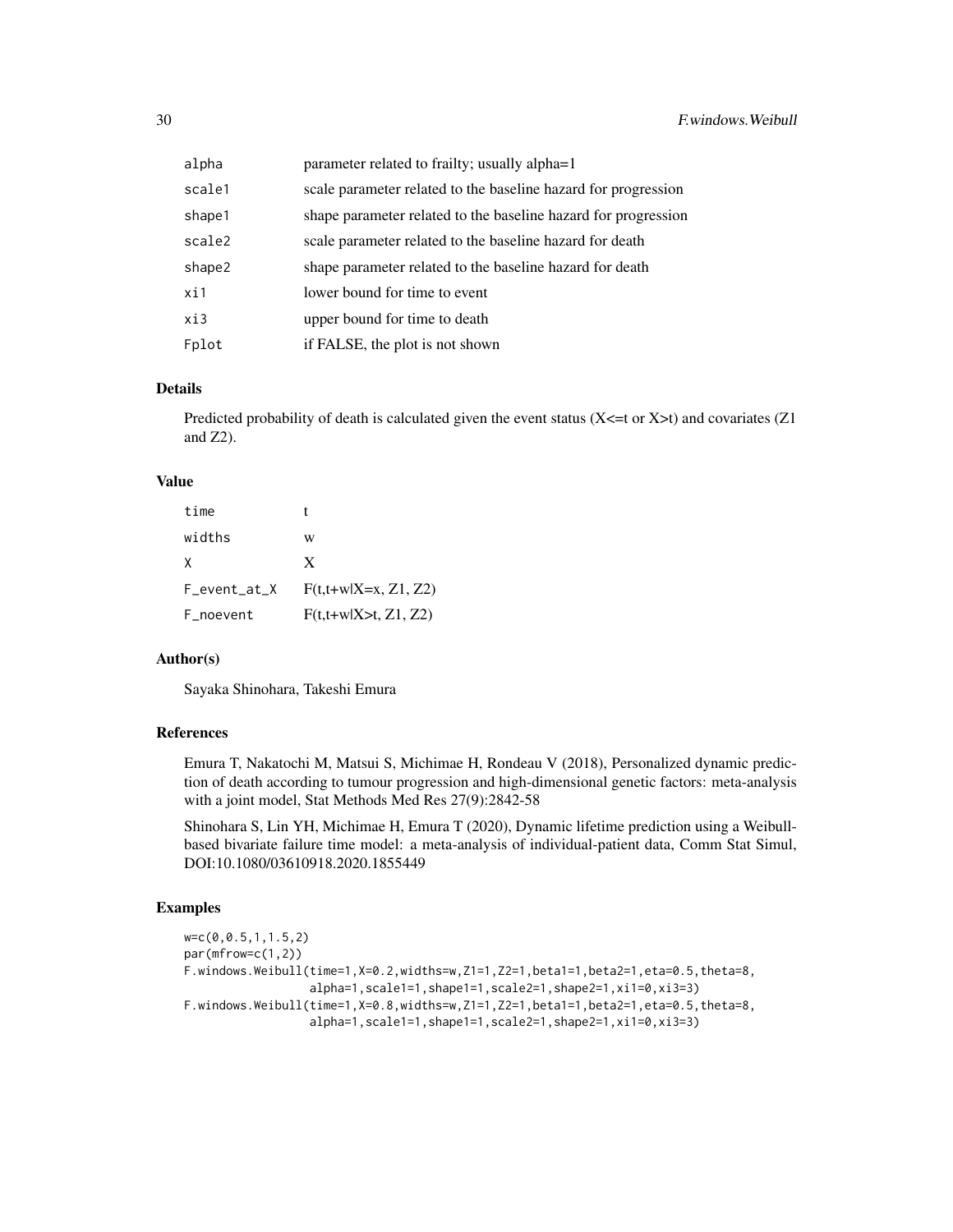<span id="page-30-0"></span>

#### Description

Calculate the I-spline basis functions (the integrals of the M-spline basis functions).

#### Usage

I.spline(time, xi1, xi3)

#### Arguments

| time | a vector of time points    |
|------|----------------------------|
| xi1  | lower bound of time points |
| xi3  | upper bound of time points |

#### Details

The output shows the values of the 5 basis functions at "time", giving a matrix with nrow=length(time) and ncol=5. The five basis functions were originally given in the Supplementary Material of Emura et al. (2017). More details can be found in Emura and Chen (2018), Emura et al. (2019), and Shih and Emura (2020-). The "time" argument should be a vector satisfying the contraints xi1<=time<=xi3. If "time" does not meet the constraints, error messages are shown.

#### Value

NULL A matrix with nrow=length(time) and ncol=5, containing the values of the 5 I-spline basis functions at "time".

#### Author(s)

Takeshi Emura

#### References

Emura T, Chen YH (2018). Analysis of Survival Data with Dependent Censoring, Copula-Based Approaches, JSS Research Series in Statistics, Springer, Singapore.

Emura T, Matsui S, Rondeau V (2019), Survival Analysis with Correlated Endpoints; Joint Frailty-Copula Models, JSS Research Series in Statistics, Springer

Emura T, Nakatochi M, Murotani K, Rondeau V (2017), A joint frailty-copula model between tumour progression and death for meta-analysis, Stat Methods Med Res 26(6): 2649-66: Supplementary Material.

Shih JH, Emura T (2020-), Penalized Cox regression with a five-parameter spline model, Commun Stat-Theor, in revision.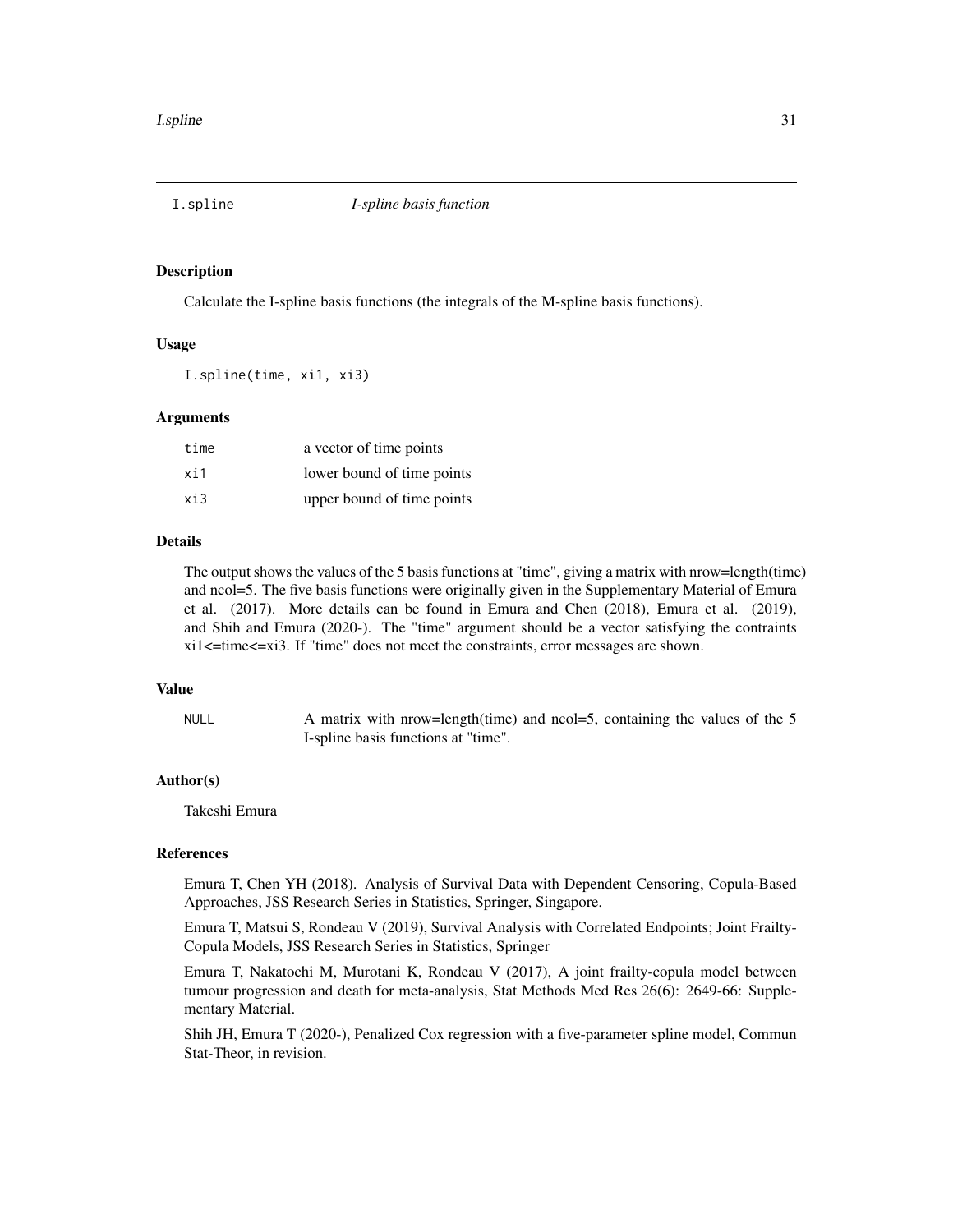#### <span id="page-31-0"></span>Examples

I.spline(time=c(1,2,3),xi1=1,xi3=3)

jointCox.indep.reg *Penalized Likelihood Estimation under the Joint Cox Models Between Tumour Progression and Death for Meta-Analysis*

#### Description

Perform regression analyses under a joint Cox proportional hazards model between tumour progression and death for meta-analysis, which is proposed by Rondeau et al. (2015). The method is applicable for meta-analysis combining several studies or for cluster survival data.

#### Usage

jointCox.indep.reg(t.event, event, t.death, death, Z1, Z2, group, alpha = 1, kappa1 = c(seq(10, 1e+17, length = 30)), kappa2 = c(seq(10, 1e+17, length = 30)), LCV.plot = TRUE, Randomize\_num = 10, Adj = 500, convergence.par=FALSE)

#### Arguments

| t.event         | a vector for time-to-tumour progression (TTP)                                                 |  |
|-----------------|-----------------------------------------------------------------------------------------------|--|
| event           | a vector for progression indicator $(=1$ if progression; $=0$ if not progression)             |  |
| t.death         | a vector for overall survival (OS), i.e., time-to-death                                       |  |
| death           | a vector for death indicator $(=1$ if death; $=0$ if not death)                               |  |
| Z1              | a matrix for covariates associated with TTP; $ncol(Z1)$ =the number of covariates             |  |
| Z <sub>2</sub>  | a matrix for covariates associated with OS; $ncol(Z2)$ =the number of covariates              |  |
| group           | a vector for group identification numbers, like 1,2,3                                         |  |
| alpha           | A value related to the frailty (e.g., alpha=0 or =1); alpha=1 is default                      |  |
| kappa1          | a vector for candidate smoothing parameters                                                   |  |
| kappa2          | a vector for candidate smoothing parameters                                                   |  |
| LCV.plot        | Plot the LCV curves if "TRUE"                                                                 |  |
| Randomize_num   | The number of randomizations for the ititial p0                                               |  |
| Adj             | Numerical adjustment to prevent overflow; Adj=500 is recommended                              |  |
| convergence.par |                                                                                               |  |
|                 | If TRUE, the converged estimate, gradient, and Hessian matrix are given (log-<br>transformed) |  |

#### Details

We employ "nlm" routine to maximize the penalized likelihood function with the initial value described in Emura et al. (2015). If "nlm" does not converge, then we randomize the initial value by adding uniform random variables (Hu and Emura, 2015).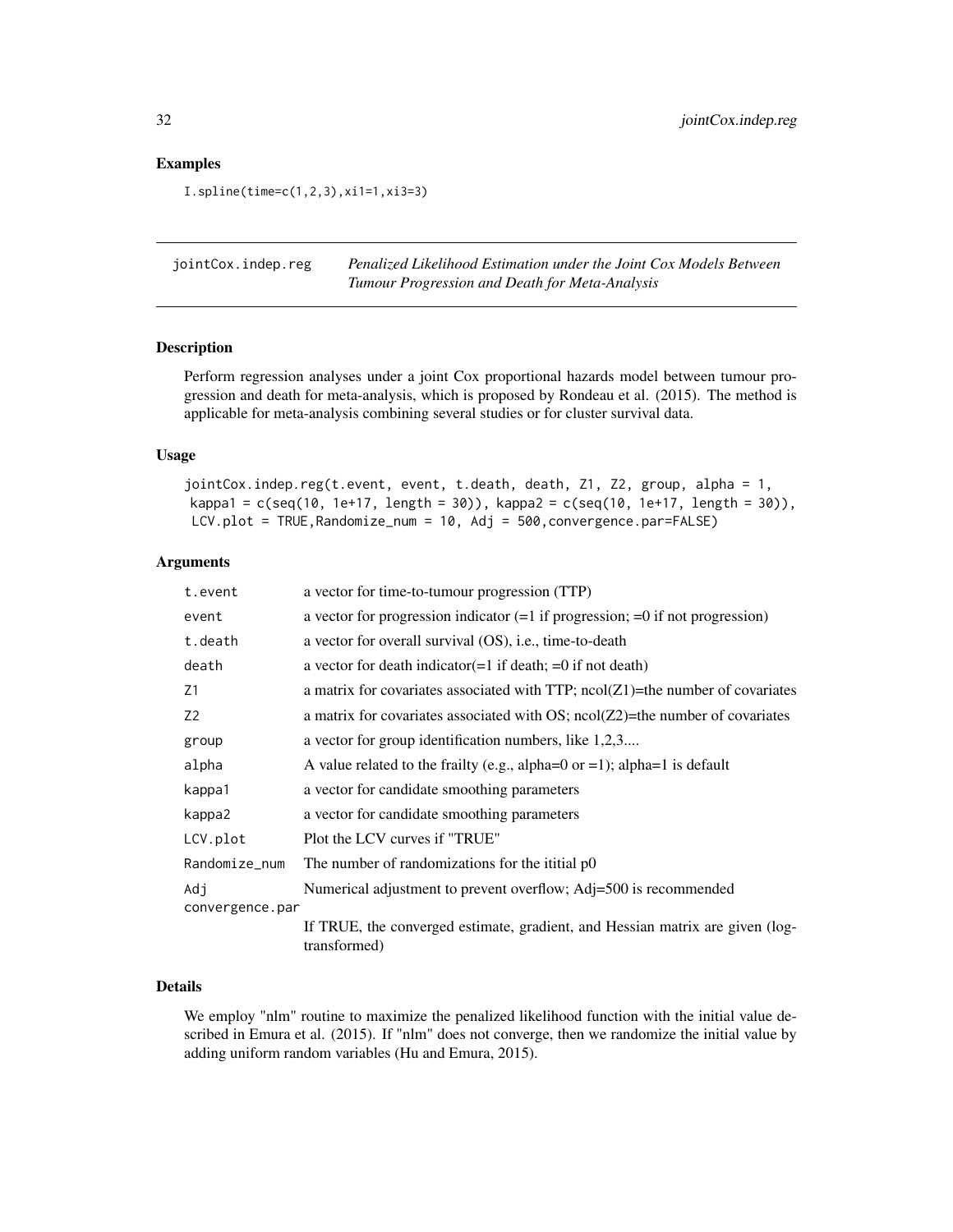#### Value

| count                  | Count for event occurences                                         |
|------------------------|--------------------------------------------------------------------|
| beta1                  | Regression coefficient for Z1                                      |
| beta2                  | Regression coefficient for Z2                                      |
| eta                    | Frailty parameter (variance)                                       |
| LCV1                   | Likelihood cross-validation for TTP                                |
| LCV <sub>2</sub>       | Likelihood cross-validation for OS                                 |
| g                      | M-spline coefficients for TTP                                      |
| h                      | M-spline coefficients for OS                                       |
| $g_{v}$ var            | Variance of M-spline coefficients for TTP                          |
| h_var                  | Variance of M-spline coefficients for OS                           |
| convergence            | convergence results for maximizing penalized likelihood            |
| convergence.parameters |                                                                    |
|                        | converged estimate, gradient, and Hessian matrix (log-transformed) |

#### Error

"Error in integrate(func1, 0.001, 10, stop.on.error = FALSE):non-finite function value", an error occurring when the penalized likelihood is maximizad by "nlm". The error may frequently occur during the iterations for maximizing the penalized likelihood, but is not crucial (can simply be ignored).

#### Warning

"NA/Inf replaced by maximum positive value", an error occurring when the penalized likelihood is maximizad by "nlm". The error frequently occurs during the iterations for maximizing the penalized likelihood, but is not crucial (can simply be ignored).

#### Author(s)

Takeshi Emura

#### References

Rondeau V, Pignon JP, Michiels S (2015). A joint model for dependence between clustered times to tumour progression and deaths: A meta-analysis of chemotherapy in head and neck cancer. Stat Methods Med Res 24(6):711-729.

Hu YH, Emura T (2015), Maximum likelihood estimation for a special exponential family under random double-truncation, Computational Statist 30(4): 1199-1229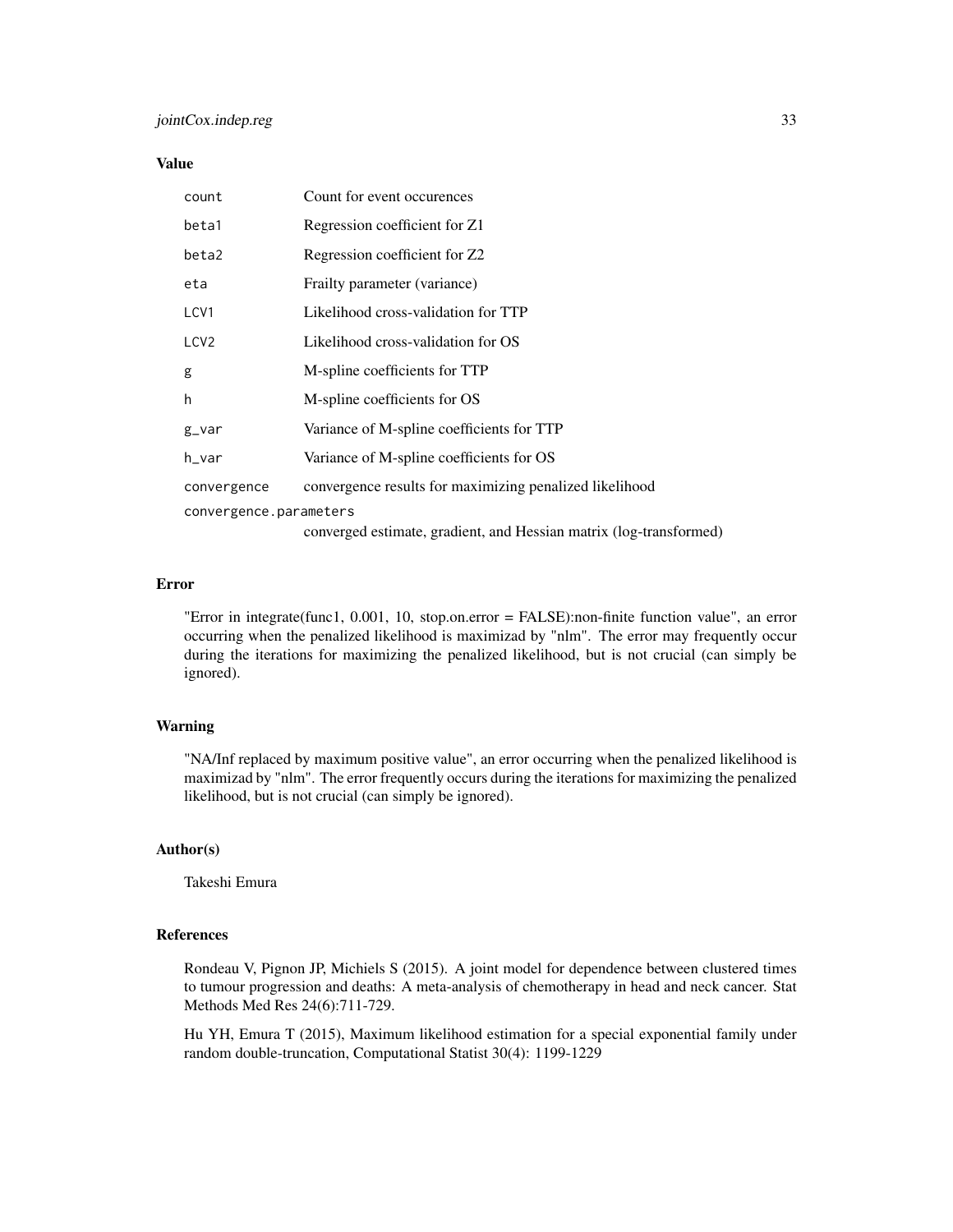#### Examples

```
############## Reproduce the results of Emura et al. (2015) #############
data(dataOvarian)
t.event=dataOvarian$t.event
event=dataOvarian$event
t.death=dataOvarian$t.death
death=dataOvarian$death
Z1=dataOvarian$CXCL12
group=dataOvarian$group
alpha_given=0
kappa_grid=seq(10,1e+17,length=30)
set.seed(1)
#jointCox.indep.reg(t.event=t.event,event=event,t.death=t.death,death=death,
# Z1=Z1,Z2=Z1,group=group,alpha=alpha_given,
# kappa1=kappa_grid,kappa2=kappa_grid,LCV.plot=TRUE,Adj=500)
```

| jointCox.reg |
|--------------|
|--------------|

jointCox.reg *Penalized Likelihood Estimation under the Joint Cox Models Between Tumour Progression and Death for Meta-Analysis*

#### Description

Perform regression analyses under a copula-based joint Cox proportional hazards model between tumour progression and death for meta-analysis, which is proposed by Emura et al. (2017). The methodological details can be found in Emura et al. (2019). The method is applicable for metaanalysis combining several studies or for cluster survival data.

#### Usage

```
jointCox.reg(t.event, event, t.death, death, Z1, Z2, group, alpha = 1,
kappa = c(seq(10, 1e+17, length = 30)), kappa = c(seq(10, 1e+17, length = 30)),LCV.plot = TRUE, Randomize_num = 10,
Adj = 500,convergence.par=FALSE)
```
#### Arguments

| t.event        | a vector for time-to-tumour progression (TTP)                                     |
|----------------|-----------------------------------------------------------------------------------|
| event          | a vector for progression indicator $(=1$ if progression; $=0$ if not progression) |
| t.death        | a vector for overall survival (OS), i.e., time-to-death                           |
| death          | a vector for death indicator $(=1$ if death; $=0$ if not death)                   |
| Z1             | a matrix for covariates associated with TTP; $ncol(Z1)$ =the number of covariates |
| Z <sub>2</sub> | a matrix for covariates associated with OS; $ncol(Z2)$ =the number of covariates  |
| group          | a vector for group identification numbers, like 1,2,3                             |
| alpha          | A value related to the frailty (e.g., alpha= $0$ or =1); alpha= $1$ is default    |
|                |                                                                                   |

<span id="page-33-0"></span>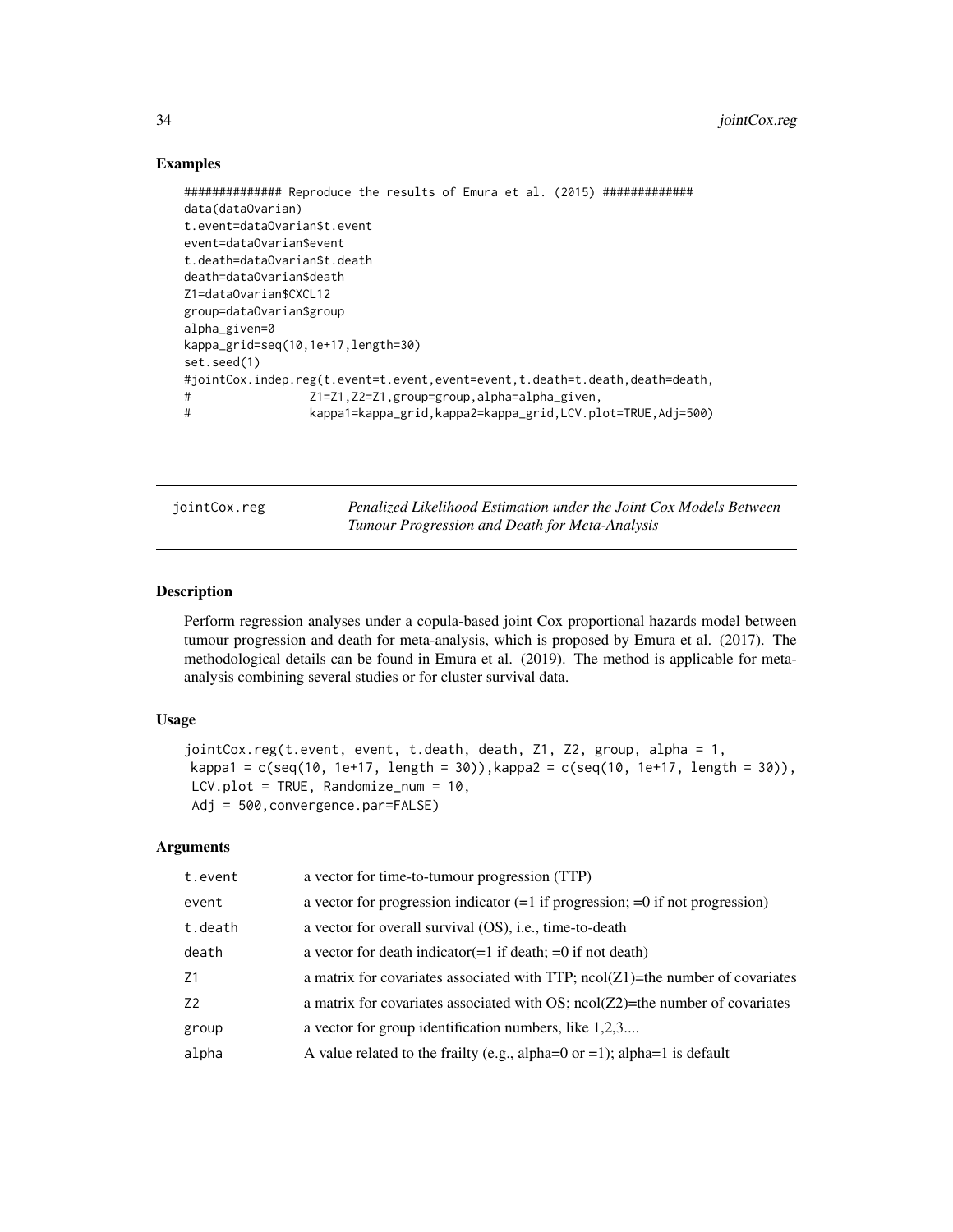#### jointCox.reg 35

| kappa1          | a vector for candidate smoothing parameters                                                   |  |
|-----------------|-----------------------------------------------------------------------------------------------|--|
| kappa2          | a vector for candidate smoothing parameters                                                   |  |
| LCV.plot        | Plot the LCV curves if "TRUE"                                                                 |  |
| Randomize_num   | The number of randomizations for the ititial p0                                               |  |
| Adj             | Numerical adjustment to prevent overflow; Adj=500 is recommended                              |  |
| convergence.par |                                                                                               |  |
|                 | If TRUE, the converged estimate, gradient, and Hessian matrix are given (log-<br>transformed) |  |

#### Details

We employ "nlm" routine to maximize the penalized likelihood function with the initial value described in Emura et al. (2017). If "nlm" does not converge, then we randomize the initial value by adding uniform random variables (Hu and Emura, 2015).

#### Value

| count                  | Count for event occurences                                         |
|------------------------|--------------------------------------------------------------------|
| beta1                  | Regression coefficient for Z1                                      |
| beta2                  | Regression coefficient for Z2                                      |
| eta                    | Frailty parameter (variance)                                       |
| theta                  | Copula parameter under the Clayton copula                          |
| tau                    | Kendall's tau corresponding to the copula parameter                |
| LCV1                   | Likelihood cross-validation for TTP                                |
| LCV2                   | Likelihood cross-validation for OS                                 |
| g                      | M-spline coefficients for TTP                                      |
| h                      | M-spline coefficients for OS                                       |
| g_var                  | Variance of M-spline coefficients for TTP                          |
| h_var                  | Variance of M-spline coefficients for OS                           |
| convergence            | convergence results for maximizing penalized likelihood            |
| convergence.parameters |                                                                    |
|                        | converged estimate, gradient, and Hessian matrix (log-transformed) |

#### Error

"Error in integrate(func1, 0.001, 10, stop.on.error = FALSE):non-finite function value", an error occurring when the penalized likelihood is maximizad by "nlm". The error may frequently occur during the iterations for maximizing the penalized likelihood, but is not crucial (can simply be ignored).

#### Warning

"NA/Inf replaced by maximum positive value", an error occurring when the penalized likelihood is maximizad by "nlm". The error frequently occurs during the iterations for maximizing the penalized likelihood, but is not crucial (can simply be ignored).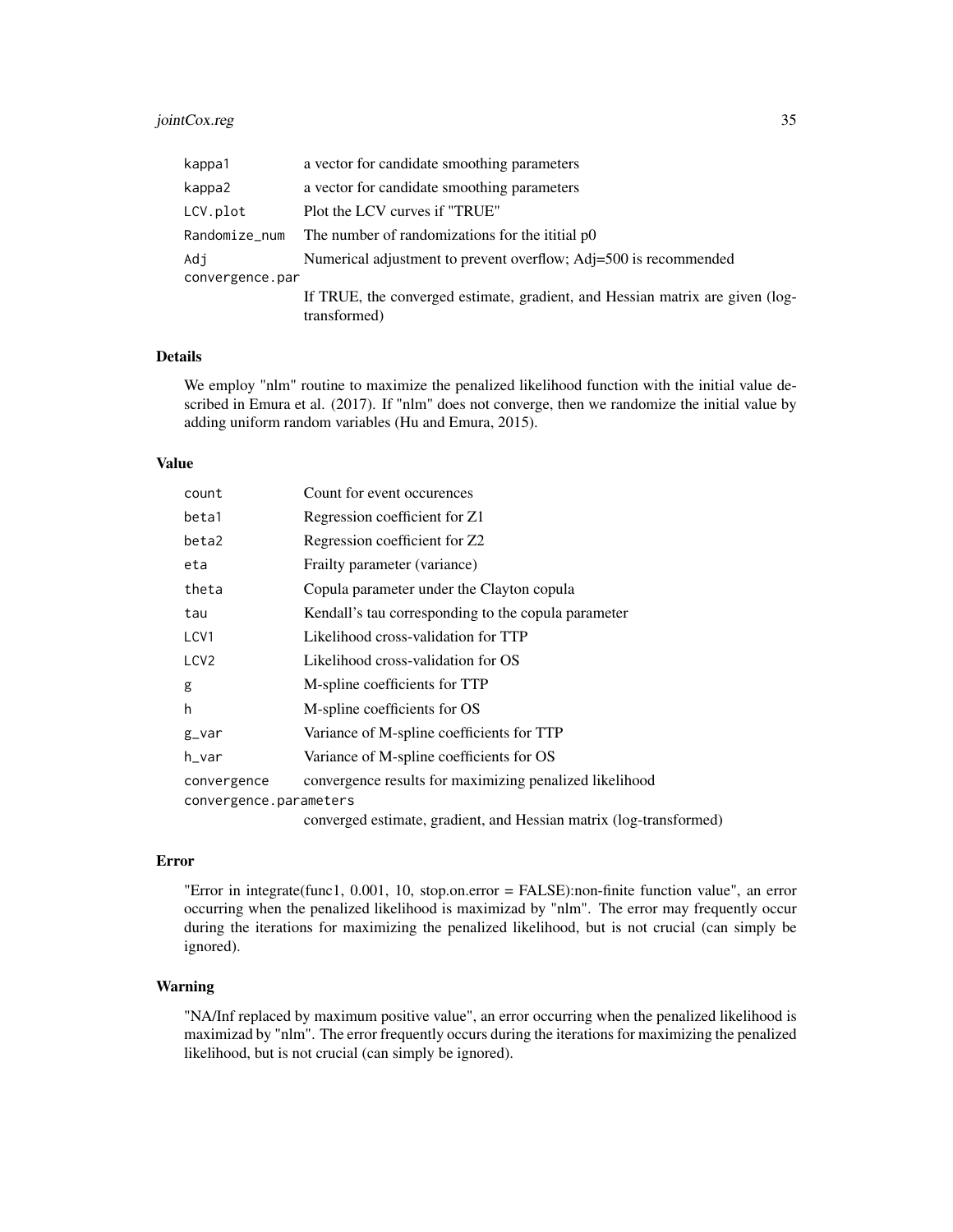#### <span id="page-35-0"></span>Author(s)

Takeshi Emura

#### References

Emura T, Nakatochi M, Murotani K, Rondeau V (2017), A joint frailty-copula model between tumour progression and death for meta-analysis, Stat Methods Med Res 26(6): 2649-66

Emura T, Matsui S, Rondeau V (2019), Survival Analysis with Correlated Endpoints; Joint Frailty-Copula Models, JSS Research Series in Statistics, Springer

Hu YH, Emura T (2015), Maximum likelihood estimation for a special exponential family under random double-truncation, Computational Stat 30 (4): 1199-1229

#### Examples

```
############## Reproduce the results of Emura et al. (2017) #############
data(dataOvarian)
t.event=dataOvarian$t.event
event=dataOvarian$event
t.death=dataOvarian$t.death
death=dataOvarian$death
Z1=dataOvarian$CXCL12
group=dataOvarian$group
alpha_given=0
kappa_grid=seq(10,1e+17,length=30)
set.seed(1)
#jointCox.reg(t.event=t.event,event=event,t.death=t.death,death=death,
# Z1=Z1,Z2=Z1,group=group,alpha=alpha_given,
# kappa1=kappa_grid,kappa2=kappa_grid,LCV.plot=TRUE,Adj=500)
```
jointCox.Weibull.reg *Weibull-based Likelihood Estimation under the Joint Cox Models Between Tumour Progression and Death for Meta-Analysis*

#### **Description**

Perform Weibull regression analyses under a copula-based joint Cox proportional hazards model between tumour progression and death for meta-analysis, which is proposed by Wu et al. (2020).

#### Usage

```
jointCox.Weibull.reg(t.event, event, t.death, death, Z1, Z2, group, alpha = 1,
Randomize_num = 10,Adj = 500,convergence.par=FALSE)
```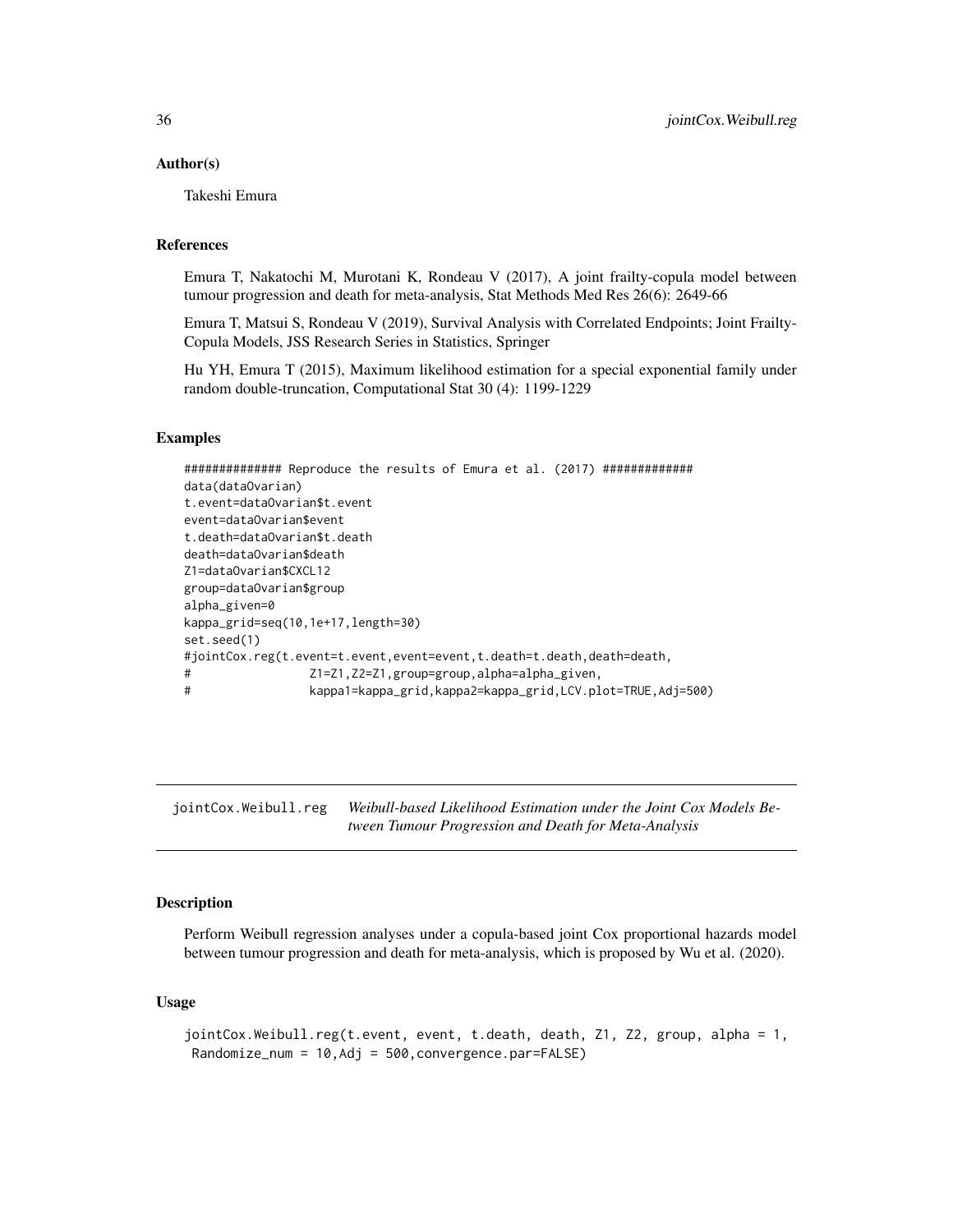### Arguments

| t.event         | a vector for time-to-tumour progression (TTP)                                                 |  |
|-----------------|-----------------------------------------------------------------------------------------------|--|
| event           | a vector for progression indicator $(=1$ if progression; $=0$ if not progression)             |  |
| t.death         | a vector for overall survival (OS), i.e., time-to-death                                       |  |
| death           | a vector for death indicator $(=1$ if death; $=0$ if not death)                               |  |
| Z1              | a matrix for covariates associated with TTP; $ncol(Z1)$ =the number of covariates             |  |
| Z <sub>2</sub>  | a matrix for covariates associated with OS; $ncol(Z2)$ =the number of covariates              |  |
| group           | a vector for group identification numbers, like 1,2,3                                         |  |
| alpha           | A value related to the frailty (e.g., alpha=0 or =1); alpha=1 is default                      |  |
| Randomize_num   | The number of randomizations for the ititial p0                                               |  |
| Adi             | Numerical adjustment to prevent overflow; Adj=500 is recommended                              |  |
| convergence.par |                                                                                               |  |
|                 | If TRUE, the converged estimate, gradient, and Hessian matrix are given (log-<br>transformed) |  |

#### Details

We employ "nlm" routine to maximize the penalized likelihood function with the initial value described in Wu et al. (2020). If "nlm" does not converge, then we randomize the initial value by adding uniform random variables (Hu and Emura, 2015).

#### Value

| count                  | Count for event occurences                                         |
|------------------------|--------------------------------------------------------------------|
| beta1                  | Regression coefficient for Z1                                      |
| beta2                  | Regression coefficient for Z2                                      |
| eta                    | Frailty parameter (variance)                                       |
| theta                  | Copula parameter under the Clayton copula                          |
| tau                    | Kendall's tau corresponding to the copula parameter                |
| scale1                 | Scale parameter for the Weibull model of TTP                       |
| shape1                 | Shape parameter for the Weibull model of TTP                       |
| scale2                 | Scale parameter for the Weibull model of OS                        |
| shape2                 | Shape parameter for the Weibull model of OS                        |
| convergence            | convergence results for maximizing penalized likelihood            |
| convergence.parameters |                                                                    |
|                        | converged estimate, gradient, and Hessian matrix (log-transformed) |

#### Error

"Error in integrate(func1, 0.001, 10, stop.on.error = FALSE):non-finite function value", an error occurring when the penalized likelihood is maximizad by "nlm". The error may frequently occur during the iterations for maximizing the penalized likelihood, but is not crucial (can simply be ignored).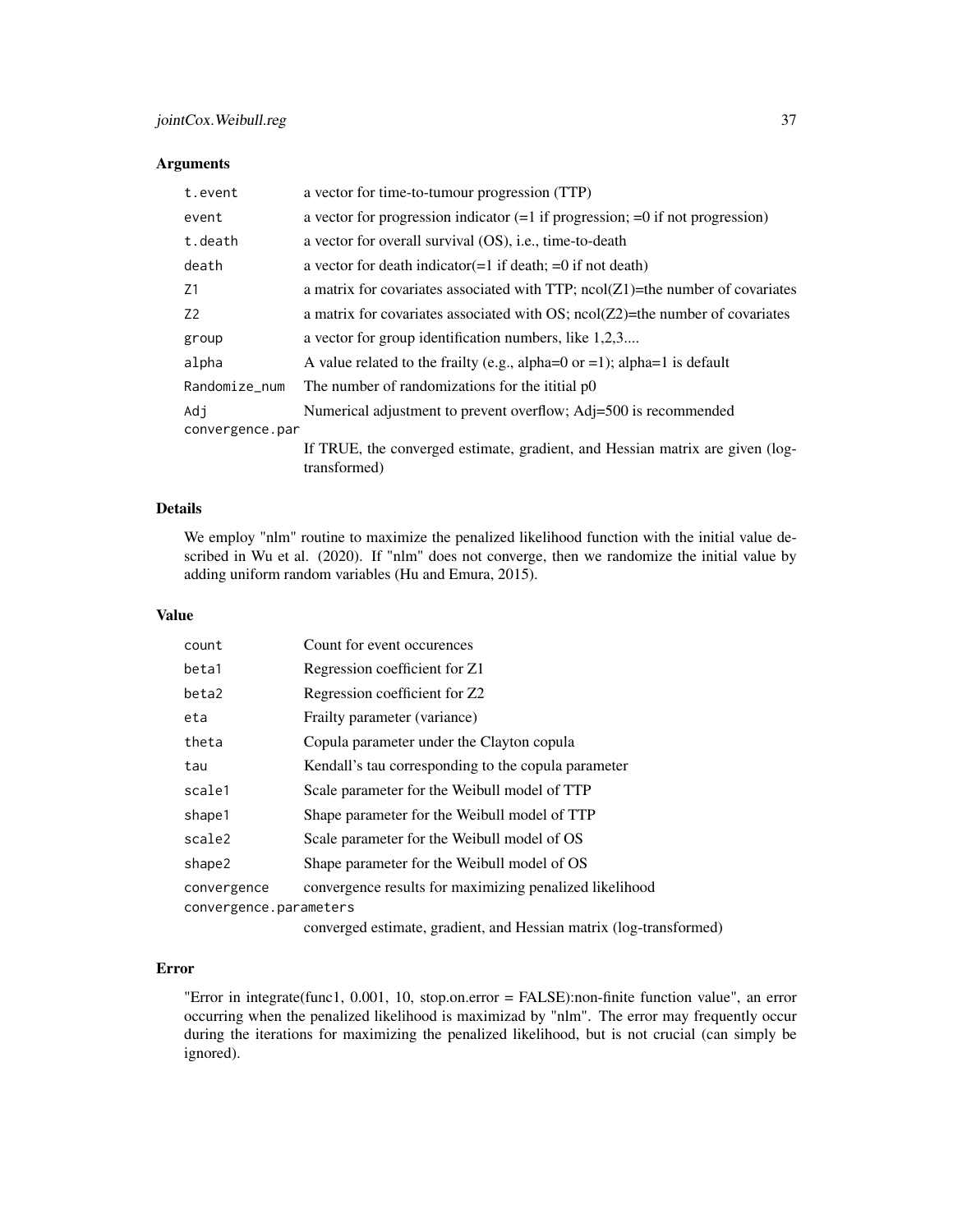#### <span id="page-37-0"></span>Warning

"NA/Inf replaced by maximum positive value", an error occurring when the penalized likelihood is maximizad by "nlm". The error frequently occurs during the iterations for maximizing the penalized likelihood, but is not crucial (can simply be ignored).

#### Author(s)

Takeshi Emura

#### References

Wu BH, Michimae H, Emura T (2020), Meta-analysis of individual patient data with semi-competing risks under the Weibull joint frailty-copula model. Comp Stat 35(4):1525-52

Emura T, Nakatochi M, Murotani K, Rondeau V (2017), A joint frailty-copula model between tumour progression and death for meta-analysis, Stat Methods Med Res 26(6): 2649-66

Hu YH, Emura T (2015), Maximum likelihood estimation for a special exponential family under random double-truncation, Comp Stat 30 (4): 1199-1229

#### Examples

```
data(dataOvarian)
t.event=dataOvarian$t.event
event=dataOvarian$event
t.death=dataOvarian$t.death
death=dataOvarian$death
Z1=dataOvarian$CXCL12
group=dataOvarian$group
alpha_given=0
kappa_grid=seq(10,1e+17,length=30)
t.event[t.event == 0] = 1 ## data can not be zero ##
t.death[t.death == \theta] = 1 ## data can not be zero ##
#set.seed(1)
#jointCox.Weibull.reg(t.event=t.event,event=event,t.death=t.death,death=death,
# Z1=Z1,Z2=Z1,group=group,alpha=alpha_given,Adj=500)
```
M.spline *M-spline basis function*

#### **Description**

Calculate the M-spline basis functions (a M-spline basis is a B-spline basis normalized so that the integral is 1).

#### Usage

M.spline(time, xi1, xi3)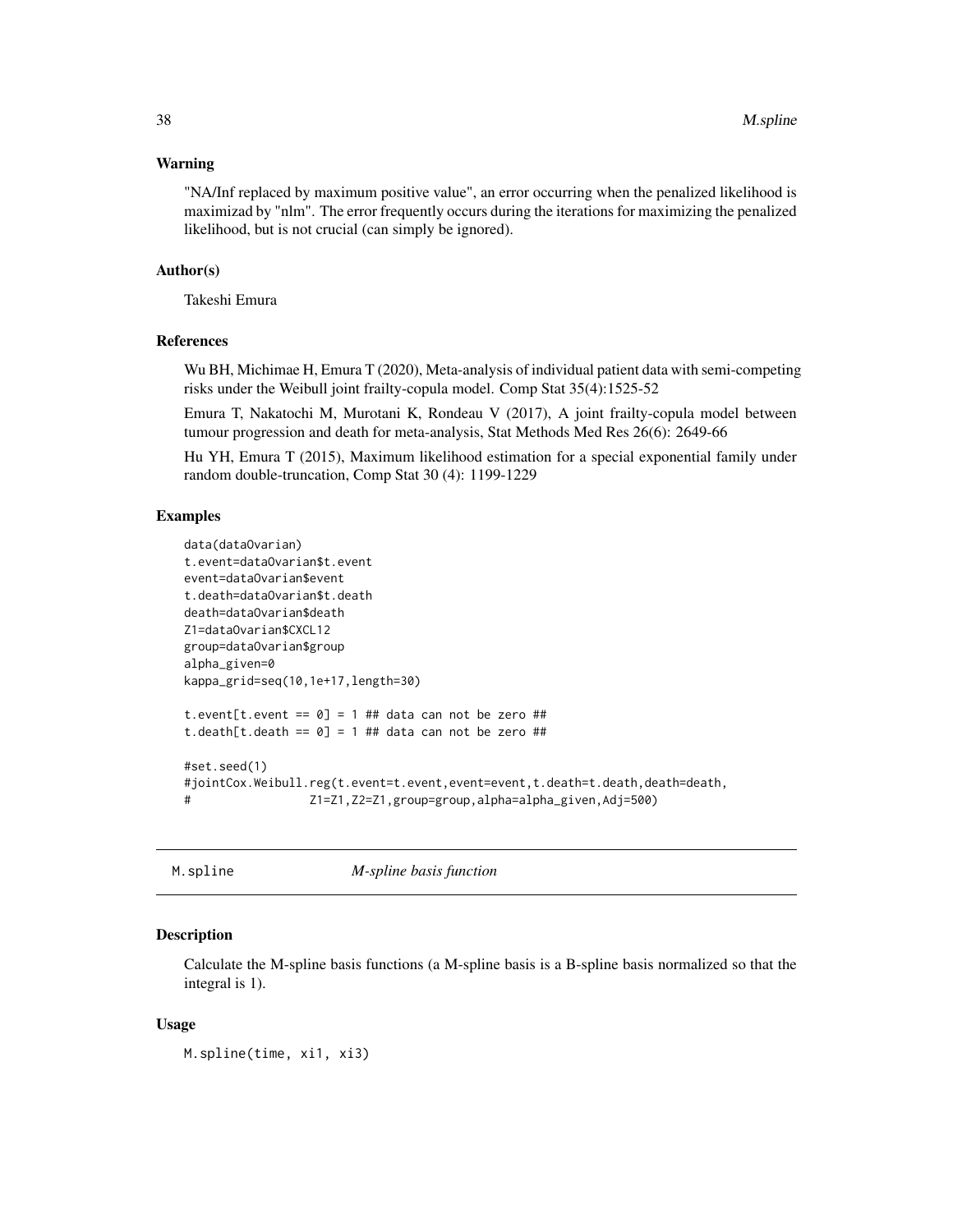#### M.spline 39

#### Arguments

| time | a vector of time points    |
|------|----------------------------|
| xi1  | lower bound of time points |
| xi3  | upper bound of time points |

#### Details

The output shows the values of the 5 basis functions at "time", giving a matrix with nrow=length(time) and ncol=5. The five basis functions were originally given in the Supplementary Material of Emura et al. (2017). More details can be found in Emura and Chen (2018), Emura et al. (2019), and Shih and Emura (2020-). The "time" argument should be a vector satisfying the contraints xi1<=time<=xi3. If "time" does not meet the constraints, error messages are shown.

#### Value

NULL A matrix with nrow=length(time) and ncol=5, containing the values of the 5 spline basis functions at "time".

#### Author(s)

Takeshi Emura

#### References

Emura T, Chen YH (2018). Analysis of Survival Data with Dependent Censoring, Copula-Based Approaches, JSS Research Series in Statistics, Springer, Singapore.

Emura T, Matsui S, Rondeau V (2019), Survival Analysis with Correlated Endpoints; Joint Frailty-Copula Models, JSS Research Series in Statistics, Springer

Emura T, Nakatochi M, Murotani K, Rondeau V (2017), A joint frailty-copula model between tumour progression and death for meta-analysis, Stat Methods Med Res 26(6): 2649-66: Supplementary Material.

Shih JH, Emura T (2020-), Penalized Cox regression with a five-parameter spline model, Commun Stat-Theor, in revision.

#### Examples

M.spline(time=c(1,2,3),xi1=1,xi3=3)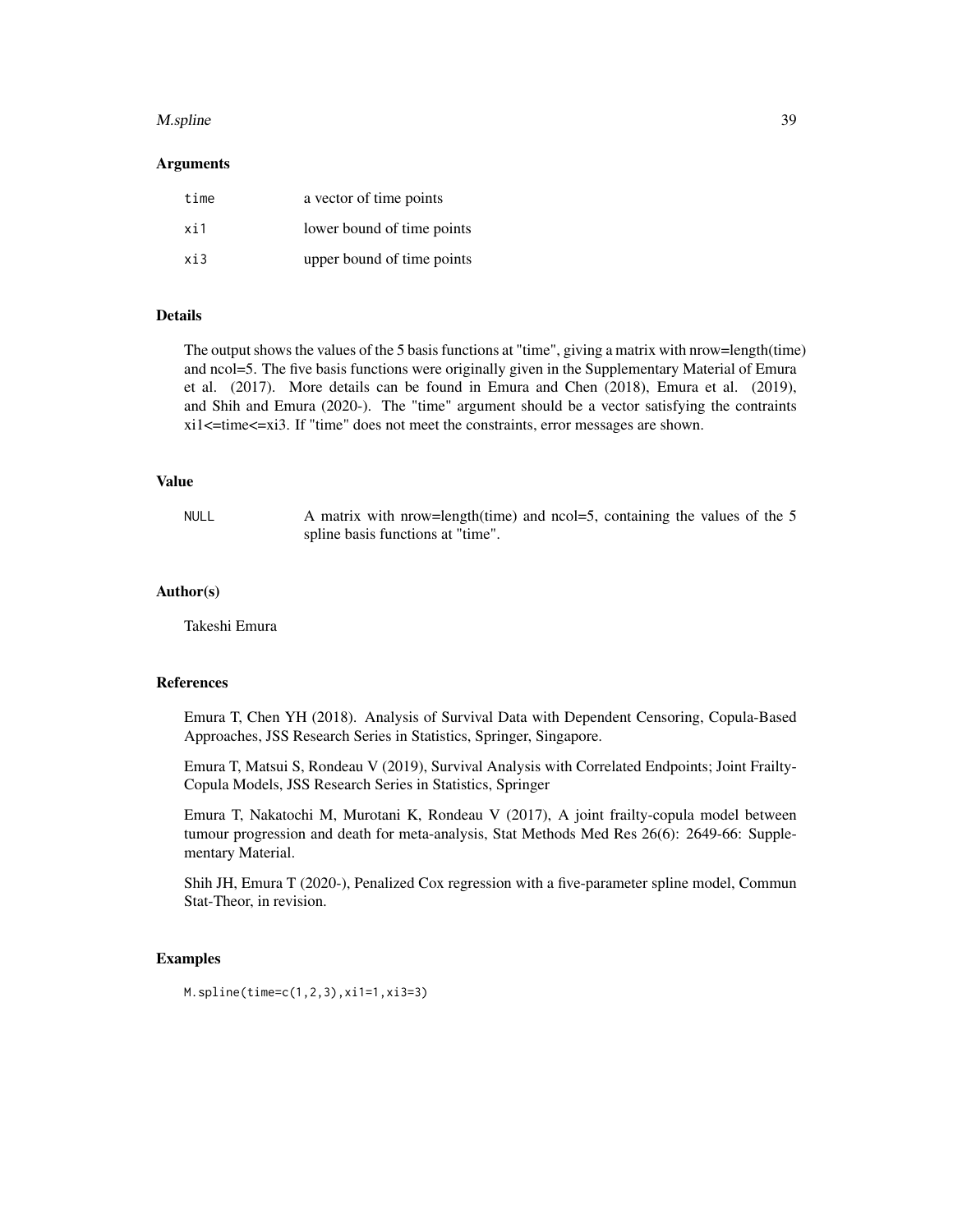<span id="page-39-0"></span>

#### Description

Fitting the Cox proportional hazards model when the baseline hazard function is specified by a five-parameter spline model.

#### Usage

```
splineCox.reg(t.event, event, Z, xi1 = min(t.event), xi3 = max(t.event),
kappa = c(seq(10, 1e+17, length = 30)), LCV.plot = TRUE,p0=rep(0,5+p))
```
#### Arguments

| t.event  | a vector for time-to-event                                                                                                               |
|----------|------------------------------------------------------------------------------------------------------------------------------------------|
| event    | a vector for event indicator $(=1$ event; $=0$ censoring)                                                                                |
| Z        | a matrix for covariates; $nrow(Z)=sample size$ , $ncol(Z)=the$ number of covariates                                                      |
| xi1      | lower bound for the hazard function; the default is min(t.event)                                                                         |
| xi3      | upper bound for the hazard function; the default is max(t.event)                                                                         |
| kappa    | a vector for candidate smoothing parameters. Only positive values are allowed.<br>Values too close to zero may yeild errors (see below). |
| LCV.plot | Plot the LCV curves if "TRUE". This plot is used to find the optimal value from<br>the candidate smoothing parameters given by "kappa".  |
| p0       | Initial values to maximize the penalized likelihood (5+p parameters; five M-<br>spline coefficients and p regression coefficients)       |

#### Details

One can perform Cox-type regression for censored survival data with covariates. The method is essentially the same as as Cox regression (Cox 1972) expect for the models of the baseline hazard function. Unlike the nonparametric model of Cox (1972), the method applies a five-parameter spline model as originally proposed by Emura et al. (2017). The method is detailed in Section 2.4 of Emura et al. (2019). See also Shih and Emura (2020-) for more details. This method is also used as a subroutine for computing the optimal smoothing parameter (kappa1 and kappa2) for many advanced functions, such as "jointCox.reg" and "cmprskCox.reg". The definition of LCV is given in Section 3.7 of Emura et al. (2019). See also Shih and Emura (2020-). The error message "Error in nlm(l.func,  $p = rep(0, 5 + p)$ , hessian = TRUE):non-finite value supplied by 'nlm'" may imply that some candidate parameters for kappa are too close to zero; please exclude such values from kappa. The output values are usually similar to those given by "coxph(Surv(t.event,event) $\sim$ Z)". Unreasonable output values are usually caused by a wrong choice of "kappa" and occasionary caused by a wrong choice of p0.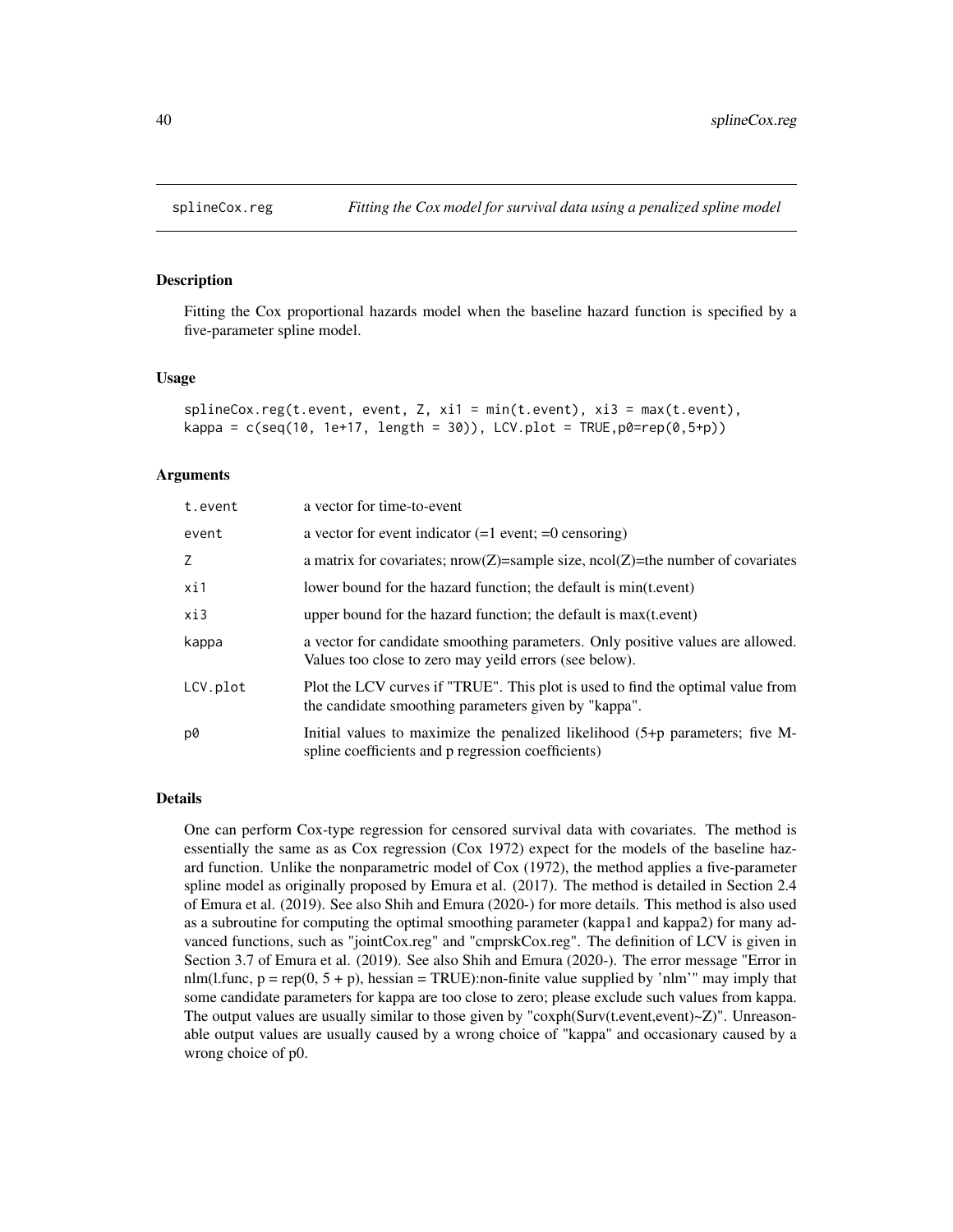#### <span id="page-40-0"></span>Weibull.simu 41

#### Value

| beta  | Regression coefficient for Z           |
|-------|----------------------------------------|
| h     | M-spline coefficients                  |
| h_var | Variance of M-spline coefficients      |
| kappa | smoothing parameter at the optimal LCV |
| DF    | degree of freedom at the optimal LCV   |
| i CV  | the optimal $LCV(=\log L-DF)$          |

#### Author(s)

Takeshi Emura

#### References

Cox DR (1972), Regression models and life-tables, JRSS(B) 34(2):187-202.

Emura T, Matsui S, Rondeau V (2019), Survival Analysis with Correlated Endpoints; Joint Frailty-Copula Models, JSS Research Series in Statistics, Springer

Emura T, Nakatochi M, Murotani K, Rondeau V (2017), A joint frailty-copula model between tumour progression and death for meta-analysis, Stat Methods Med Res 26(6): 2649-66: Supplementary Material.

Shih JH, Emura T (2020-), Penalized Cox regression with a five-parameter spline model, Commun Stat-Theor, in revision.

#### Examples

```
data(dataOvarian)
t.event=dataOvarian$t.event
event=dataOvarian$event
t.death=dataOvarian$t.death
death=dataOvarian$death
Z=dataOvarian$CXCL12
#splineCox.reg(t.event,event,Z,kappa=c(seq(10,1e+17,length=30)))
```
Weibull.simu *Simulating data from the Weibull joint frailty-copula model*

#### Description

Simulating data from the Weibull joint frailty-copula model.

#### Usage

```
Weibull.simu(G,N,scale1,scale2,shape1,shape2,beta1,beta2,
eta,theta,alpha,beta12=0,C.max,Z.dist=runif,...)
```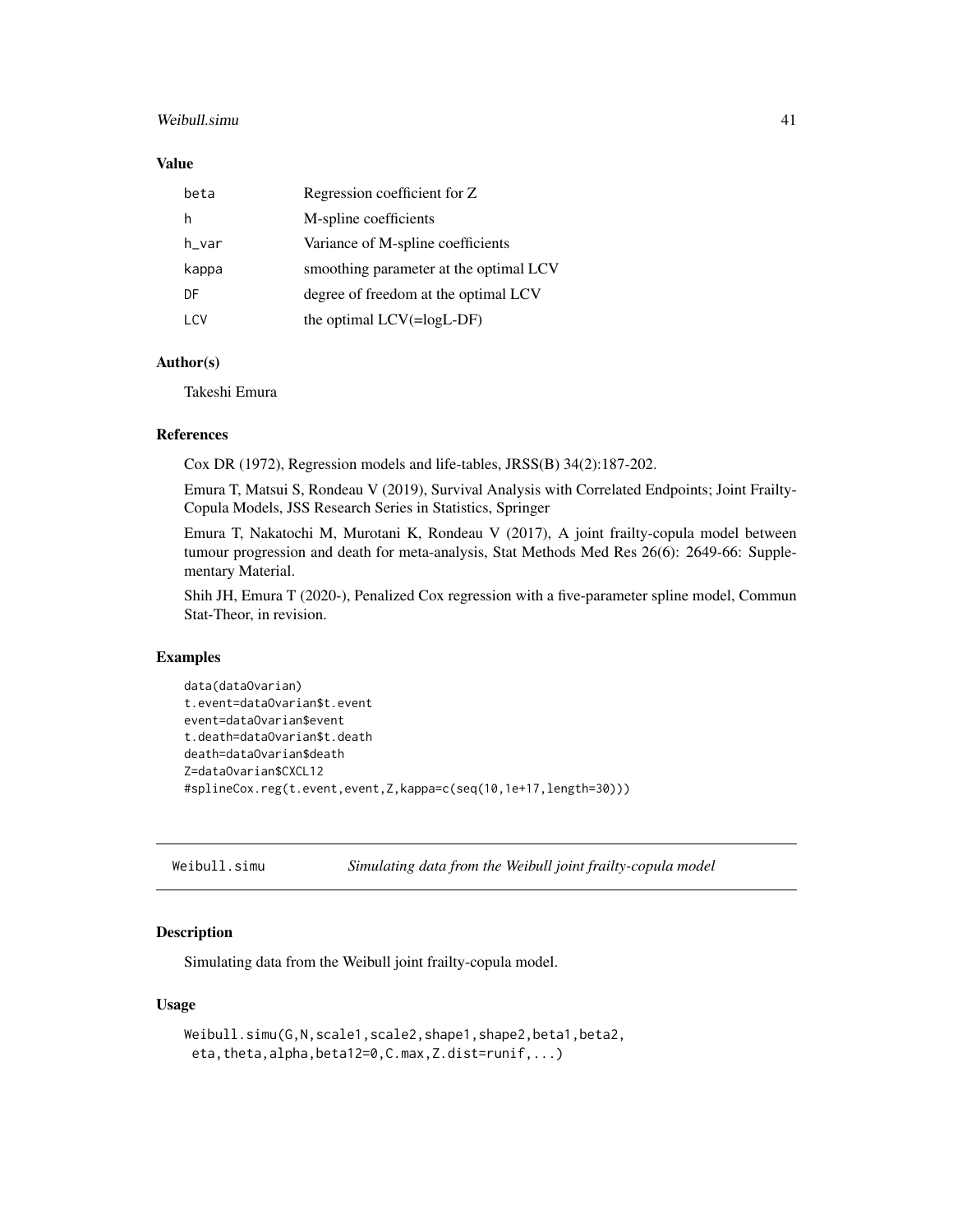### Arguments

| G      | The number of studies or groups                                |
|--------|----------------------------------------------------------------|
| N      | The number of patients within each study                       |
| scale1 | scale parameter related to the baseline hazard for progression |
| scale2 | scale parameter related to the baseline hazard for death       |
| shape1 | shape parameter related to the baseline hazard for progression |
| shape2 | shape parameter related to the baseline hazard for death       |
| beta1  | regression coefficients for progression                        |
| beta2  | regression coefficients for death                              |
| eta    | frailty variance                                               |
| theta  | copula parameter                                               |
| alpha  | parameter related to frailty; usually alpha=1                  |
| beta12 | regression coefficients for copula                             |
| C.max  | the upper bound for the censoring distribution                 |
| Z.dist | the distribution of a covariate Z                              |
|        | parameters for Z.dist                                          |
|        |                                                                |

#### Details

See Wu et al. (2020) for the algorithms.

### Value

| χ            | : time to event                         |
|--------------|-----------------------------------------|
| D            | : time to death                         |
| $\mathsf{C}$ | : independent censoring time            |
| t event      | : time to event (censored)              |
| event        | : event indicator (1=event, 0=no event) |
| t death      | : time to death (censored)              |
| death        | : death indicator (1=death, 0=alive)    |
| group        | : study ID $(1-\text{G})$               |
|              | : covariate                             |

### Author(s)

Takeshi Emura

#### References

Wu BH, Michimae H, Emura T (2020), Meta-analysis of individual patient data with semi-competing risks under the Weibull joint frailty-copula model. Comp Stat 35(4):1525-52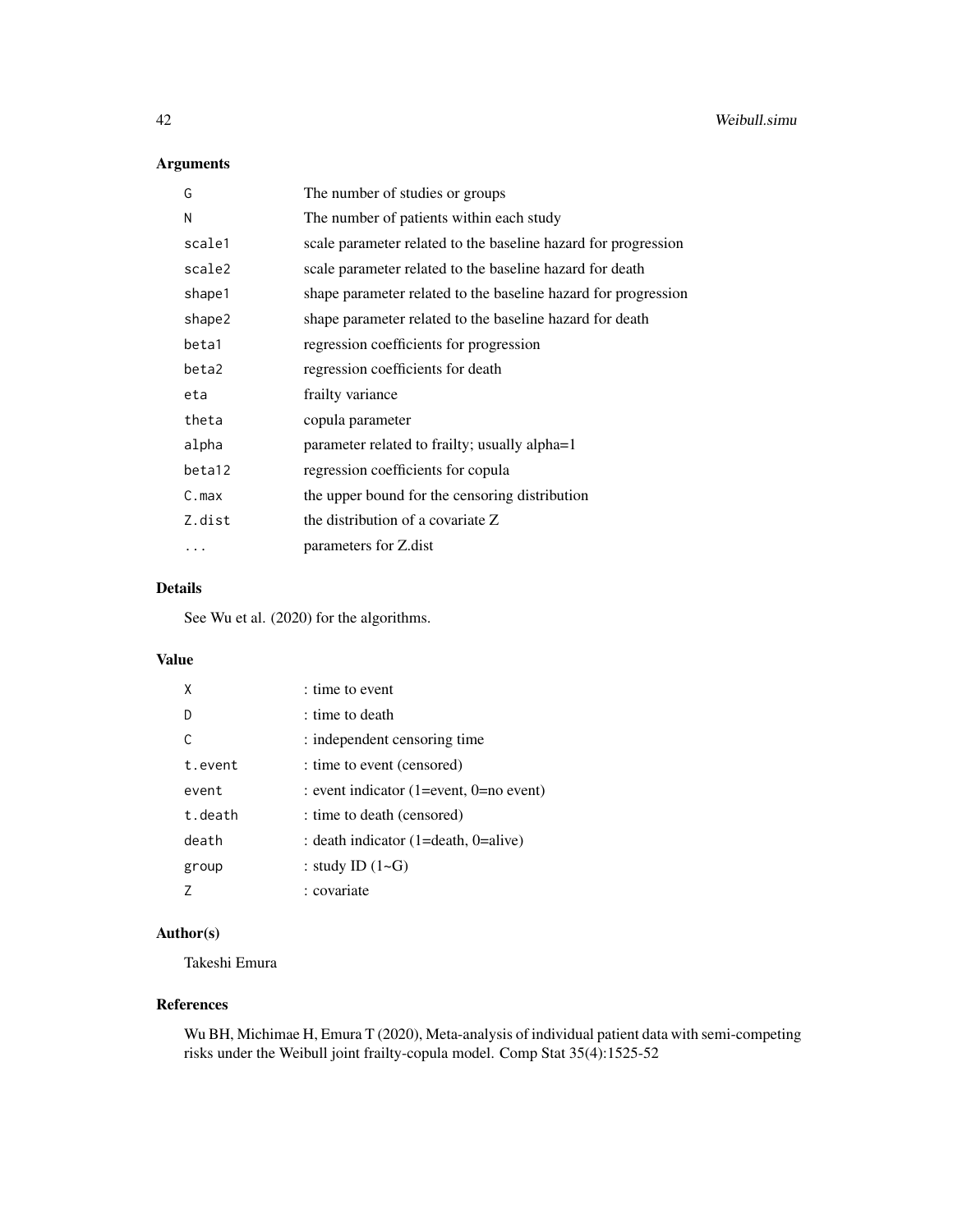#### Weibull.simu 43

#### Examples

```
Weibull.simu(G=5,N=2,scale1=1,scale2=1,shape1=1,shape2=1,
       beta1=1,beta2=1,eta=0.5,theta=2,alpha=1,C.max=5)
Weibull.simu(G=5,N=2,scale1=1,scale2=1,shape1=1,shape2=1,
       beta1=1,beta2=1,eta=0.5,theta=2,alpha=1,C.max=5,Z.dist=rbinom,size=1,prob=0.5)
```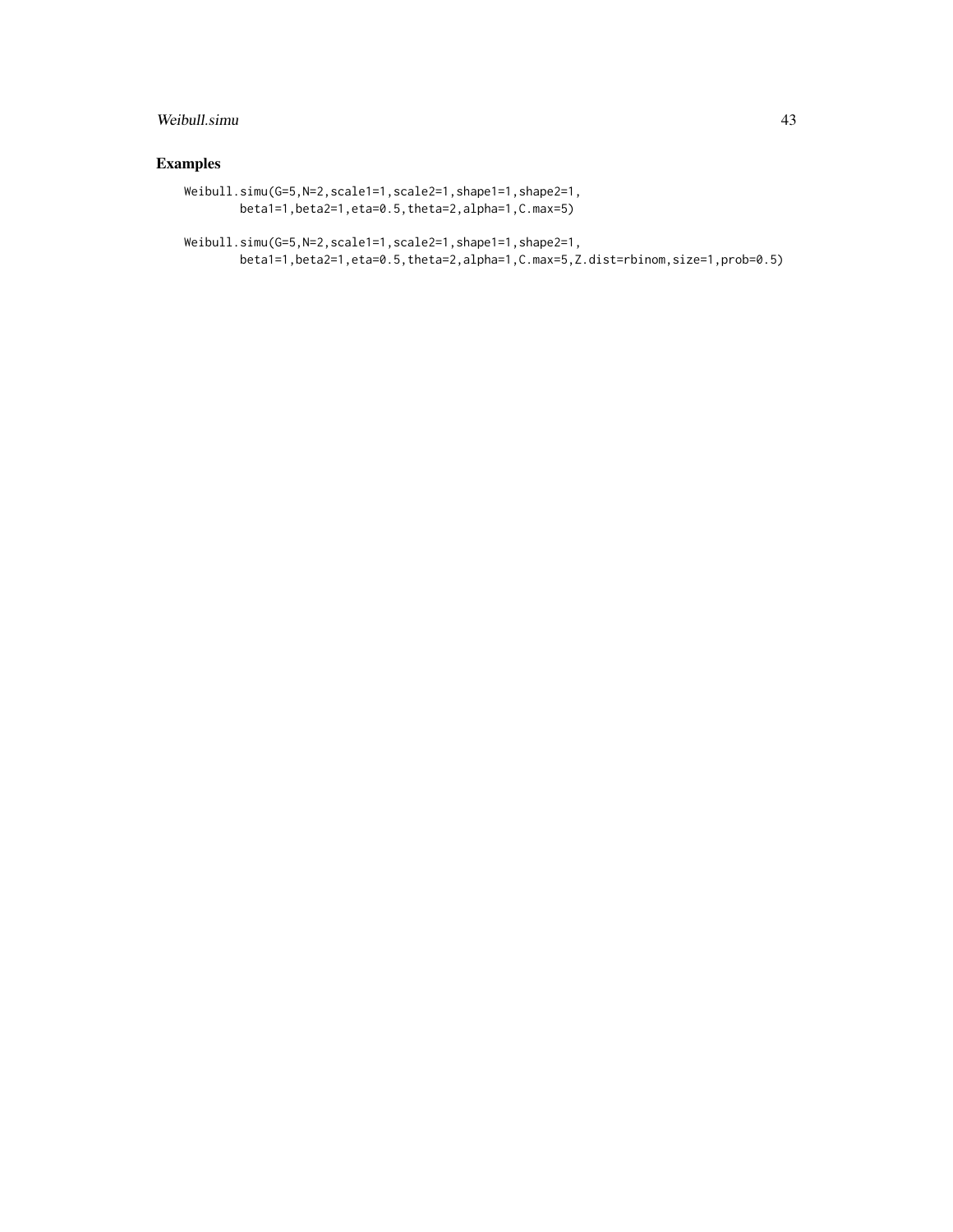## <span id="page-43-0"></span>Index

∗ Clayton copula cmprskCox.reg, [3](#page-2-0) condCox.reg, [6](#page-5-0) jointCox.reg, [34](#page-33-0) jointCox.Weibull.reg, [36](#page-35-0) Weibull.simu , [41](#page-40-0) ∗ Competing risk cmprskCox.reg, [3](#page-2-0) ∗ Cox regression cmprskCox.reg, [3](#page-2-0) condCox.reg, [6](#page-5-0) jointCox.reg, [34](#page-33-0) jointCox.Weibull.reg, [36](#page-35-0) splineCox.reg, [40](#page-39-0) ∗ Datasets dataOvarian, [8](#page-7-0) dataOvarian1 , [9](#page-8-0) dataOvarian2, [16](#page-15-0) ∗ Dynamic prediction F.KM , [22](#page-21-0) F.prediction , [23](#page-22-0) F.window , [25](#page-24-0) F.window.Weibull , [26](#page-25-0) F.windows , [28](#page-27-0) F.windows.Weibull , [29](#page-28-0) ∗ Estimation jointCox.indep.reg, [32](#page-31-0) ∗ Frailty jointCox.indep.reg, [32](#page-31-0) ∗ I-spline I.spline , [31](#page-30-0) ∗ LCV splineCox.reg, [40](#page-39-0) ∗ M-spline M.spline, [38](#page-37-0) ∗ Ovarian cancer dataOvarian, [8](#page-7-0) dataOvarian1, [9](#page-8-0) dataOvarian2 , [16](#page-15-0)

∗ Penalized likelihood estimation cmprskCox.reg , [3](#page-2-0) condCox.reg, [6](#page-5-0) jointCox.reg, [34](#page-33-0) splineCox.reg, [40](#page-39-0) ∗ Prediction F.KM , [22](#page-21-0) F.prediction , [23](#page-22-0) F.window, [25](#page-24-0) F.window.Weibull , [26](#page-25-0) F.windows, [28](#page-27-0) F.windows.Weibull , [29](#page-28-0) ∗ Semi-competing risk condCox.reg, [6](#page-5-0) jointCox.reg, [34](#page-33-0) jointCox.Weibull.reg, [36](#page-35-0) Weibull.simu , [41](#page-40-0) ∗ Simulation Weibull.simu , [41](#page-40-0) ∗ Spline I.spline , [31](#page-30-0) M.spline, [38](#page-37-0) splineCox.reg, [40](#page-39-0) ∗ Weibull distribution jointCox.Weibull.reg, [36](#page-35-0) ∗ Weibull Weibull.simu , [41](#page-40-0) ∗ package joint.Cox-package , [2](#page-1-0) cmprskCox.reg , [3](#page-2-0) condCox.reg, [6](#page-5-0) dataOvarian, <mark>[8](#page-7-0)</mark> dataOvarian1 , [9](#page-8-0) dataOvarian2 , [16](#page-15-0) F.KM , [22](#page-21-0) F.prediction , [23](#page-22-0)

F.window , [25](#page-24-0)